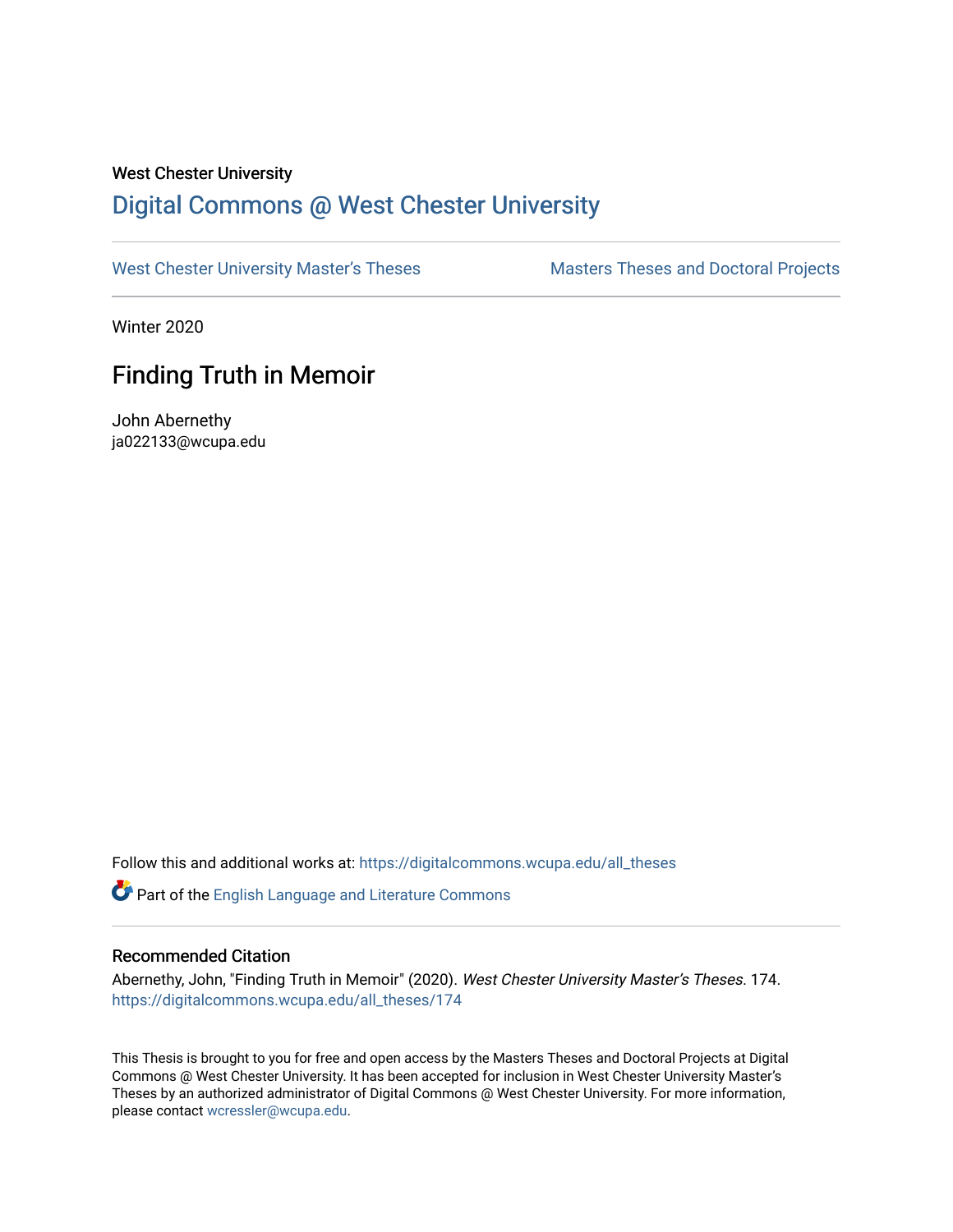Finding Truth in Memoir.

## A Thesis

Presented to the Faculty of the

Department of English

West Chester University

West Chester, Pennsylvania

In Partial Fulfillment of the Requirements for

the Degree of

Master of Arts

By

John O. Abernethy

December 2020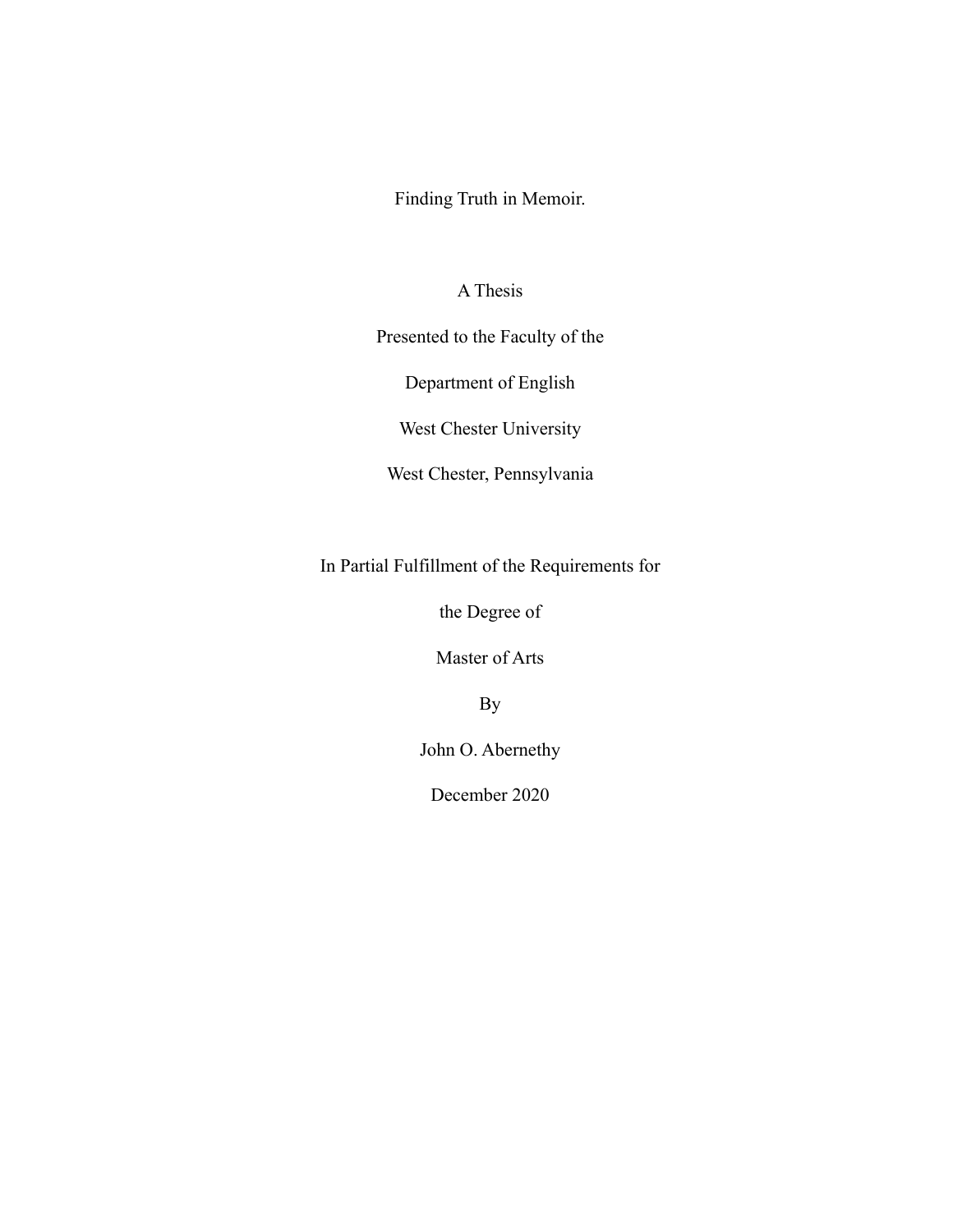## Dedication.

To Sandy, my wife of forty-seven years and tenth-grade lab partner, without whose enduring love, support, humor, and patience this work of fiction and memoir would not exist in any way, shape, or form. I am the person I am today because of her.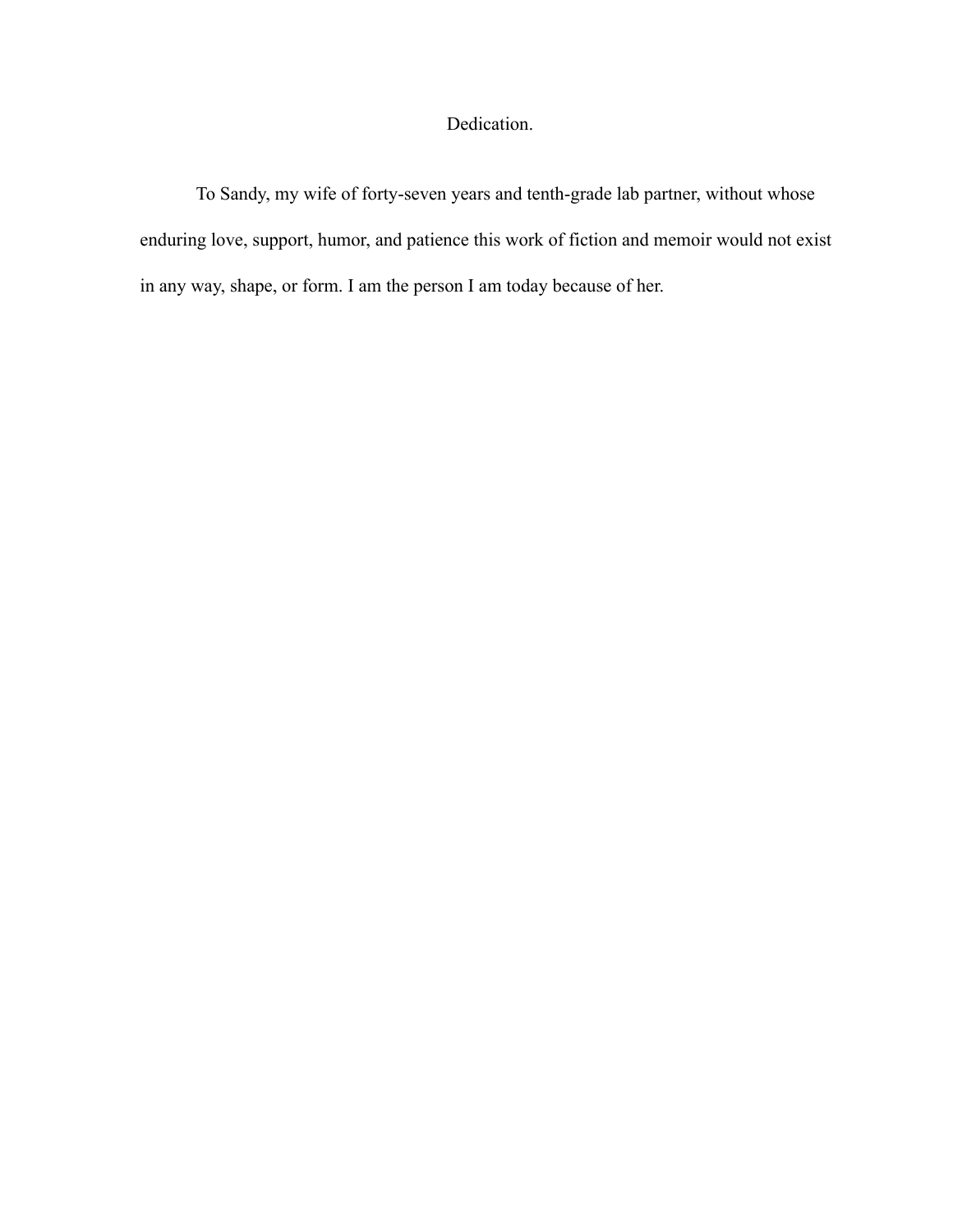## Acknowledgements

I would like to thank the faculty, staff, and fellow students of West Chester University of Pennsylvania for a challenging but truly amazing educational experience. I could not have realized this life-long goal of a degree in creative writing without your individual support. I will remember these relationships and value your friendships for the rest of my life.

I acknowledge the enormous contribution and support of Dr. Eleanor Shevlin, my faculty adviser. Thank you for your guidance and support of my studies and the sharing of many hours of engaging conversation. Your selfless and energetic dedication to the students and department of English is admirable.

Thank you Dr. Kristine Ervin, my thesis director, who first inspired me to appreciate the power and lyric beauty of creative nonfiction. Your insightful editing skills and personal challenges to speak my truth were indispensable to the success of my thesis. More than that, you were a good friend and I'll miss our time working together. Also, many thanks to Professor Peter Duval and Professor Nancy Pearson for serving as indispensable members of my thesis committee and contributing valuable suggestions for its continued improvement.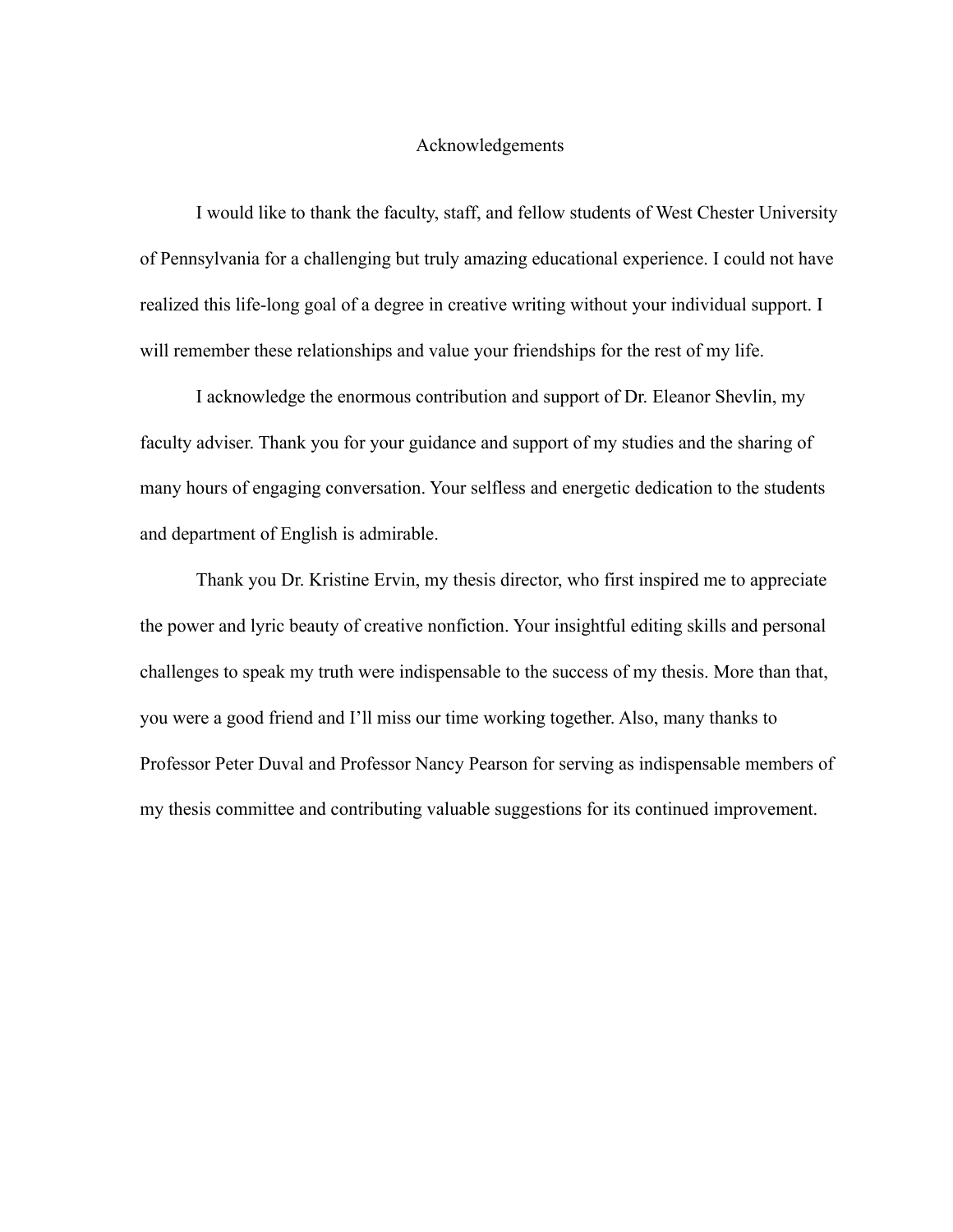#### Abstract

This thesis represents four chapters of a memoir. The first chapter is a work of fiction and the remaining three chapters are written in the genre of creative nonfiction. The completed work will continue this structure and present personal narratives of memoir interspersed with works of fiction. Fiction serves to support and complement the variability and deficits of memory, to fill in the gaps, in the process of revealing the personal truth of memoir. The two genres will be linked in terms of theme, metaphor, and lyric voice.

Fundamental to this thesis is the assumption that a memoir can reveal a person's authentic self and emotional truth. At the center of my truth is a need to find meaningful purpose and personal significance. Growing up a doctor's son, I struggled to find the extrinsic value and public acceptance my father embodied. Most poignantly, I fell short of my own expectations. If I'm being honest, this project is an attempt to achieve external validation and become a writer of some renown. If I'm fortunate, I'll locate an intrinsic worth inside my own skin.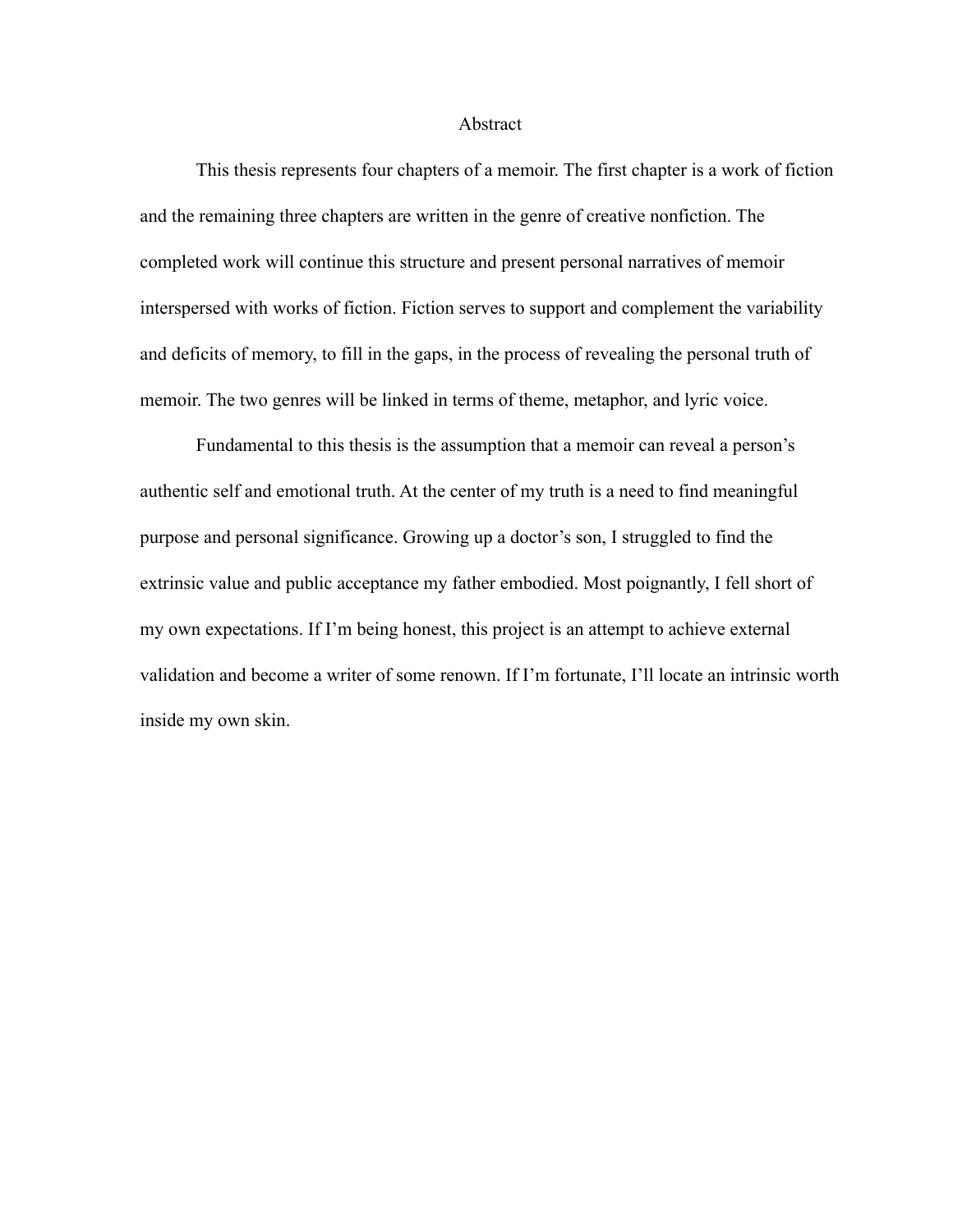## Table of Contents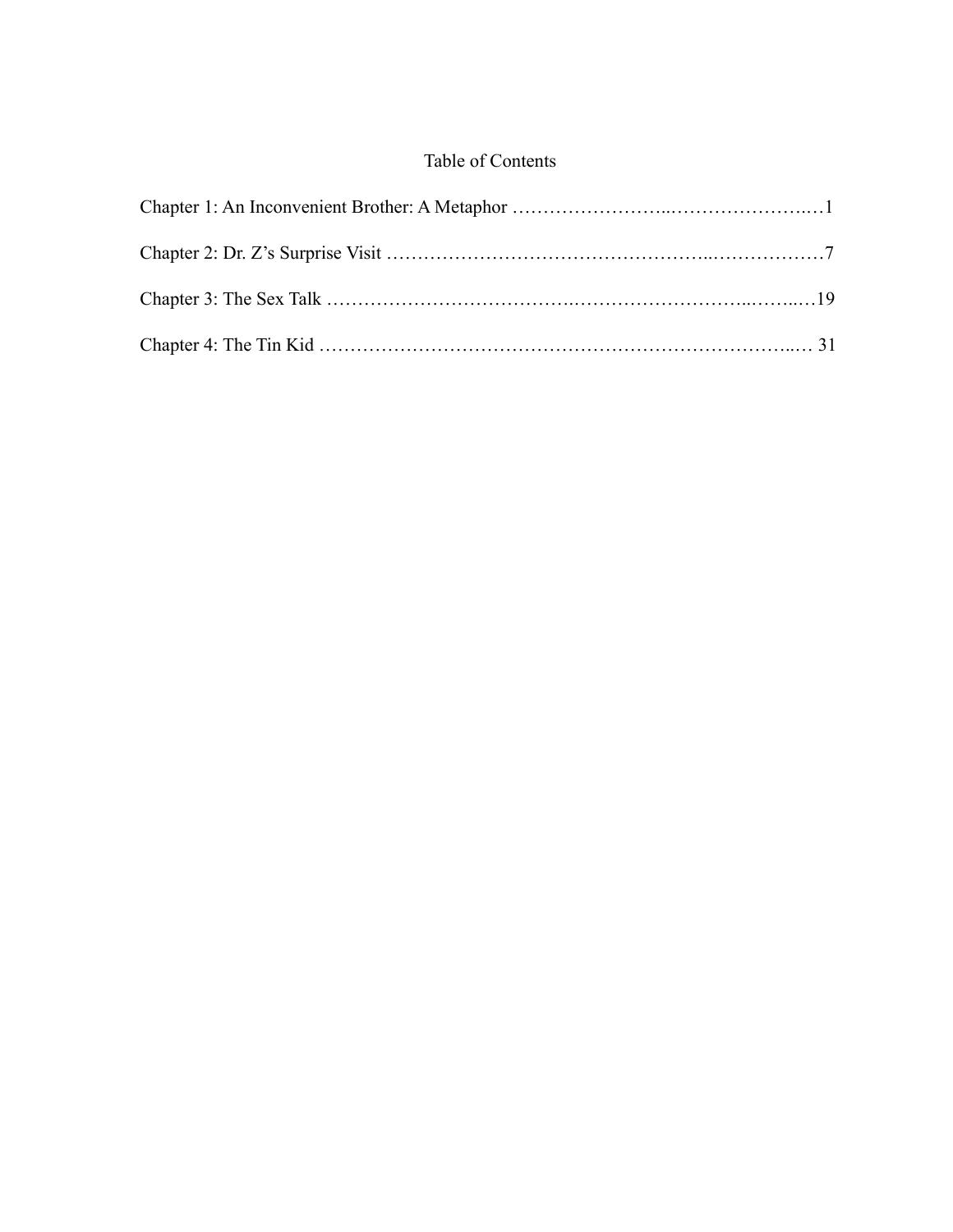### An Inconvenient Brother: A Metaphor.

Sometimes, it's so quiet that I can pretend he's not here, that he never really existed, and that I'm alone, all by myself. I stretch out my legs and sigh, listening to the scratching of my toenails on the flannel sheets of my bed. I imagine that I can't hear the sucking sound he sometimes makes when he sleeps, the sudden rupture of his snorting, or the incoherent words he murmurs in his dreams. It's better when my allergies are bad and I can't breathe through my nose. Then I can ignore the constant, oppressive odor of his body, particularly his feet, his nighttime breath, his farts.

Sometimes, I listen to the liquid swirl of the wind skimming through the trees outside our bedroom and watch the clouds scuttering past the full-moon-bright night sky without thinking of him. I imagine what it's like to be one person and not always two, to be alone with my own thoughts.

I imagine what it would be like to be absolutely free of him. I could listen to music he doesn't like and play it as loud as I wanted or watch TV documentaries that get on his nerves. "Turn that shit off," he'd complain, throwing an arm over his head. "I'm trying to sleep and don't want to hear about endangered humpback whales."

If he weren't always around, I could play the video games I wanted, or even read to myself. I could get clothes that didn't have to fit both of us and forget about worrying that he'd say something stupid or out loud to someone I was trying to impress.

Most other guys my age live alone like that. Maybe there's a sister or two, or a diapered kid brother who's absorbed in his own world, focused on a yellow Big Bird or a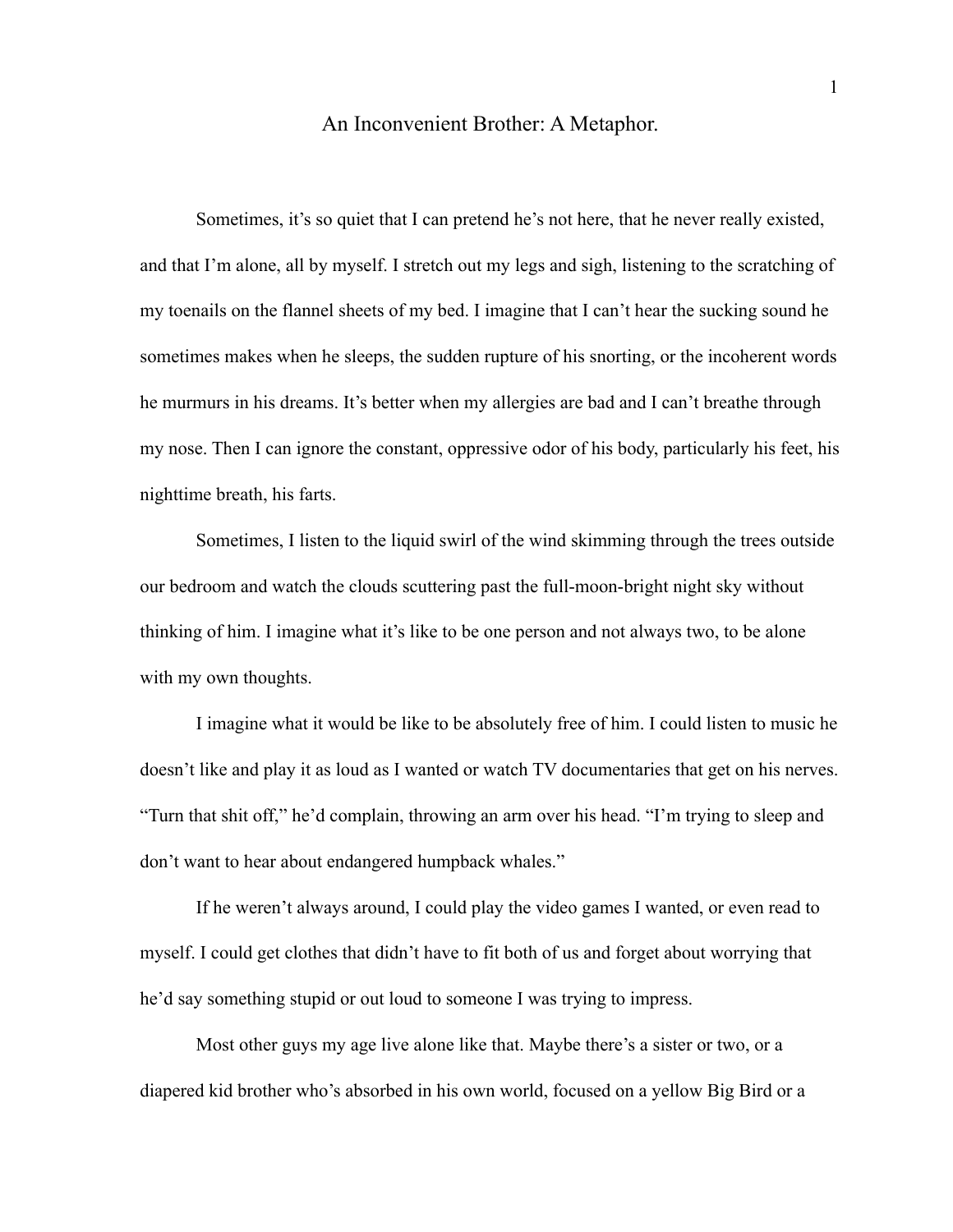green TMNT caped hero instead of me. Intellectually, I know my brother can't help it, that he doesn't have a choice, and has to be with me. Still, it's difficult when he's never out of sight or away from my keen sense of smell.

I always have to think up a lame excuse of why I can't go to a movie on a Saturday night if some guys ask me, or join the French club at school that has girls, or even talk alone with a girl who has long, lavender nails and smells like vanilla and makes me feel lightheaded. If I tried to do any of that, my brother would be there, right beside me, annoying.

-----------

Saturday afternoons, my mom lets me borrow her car. It's a crappy, sixteen-year-old Bug painted a sick yellow with 207,098 miles on the clock; but it's a car. I didn't have any real plans, but, you know, sometimes it's just nice to get out of the house. I was thinking of driving up north towards Marshwood; it was something I did as a way to clear my head.

Before I could back out the driveway, my dad poked his head out the front door and waved at me. I stopped the car and rolled down the window so I could hear what he had to say.

"I was going to ask you to go to lunch today at the 202," he said leaning his elbows against the door frame. "Thought we'd have a chat, man to man," he added with a grin. My dad didn't ever talk like that, so I wasn't sure what to say.

"Maybe tomorrow," I replied, thoughtfully. "I have something I want to do today."

I didn't think it was a lie, not really. I knew I'd come up with a plan as I drove. I waited to see if my brother would call me out on this and make some snide remark; he knew I didn't have a plan. But this morning he kept his mouth shut. Instead, he reached out and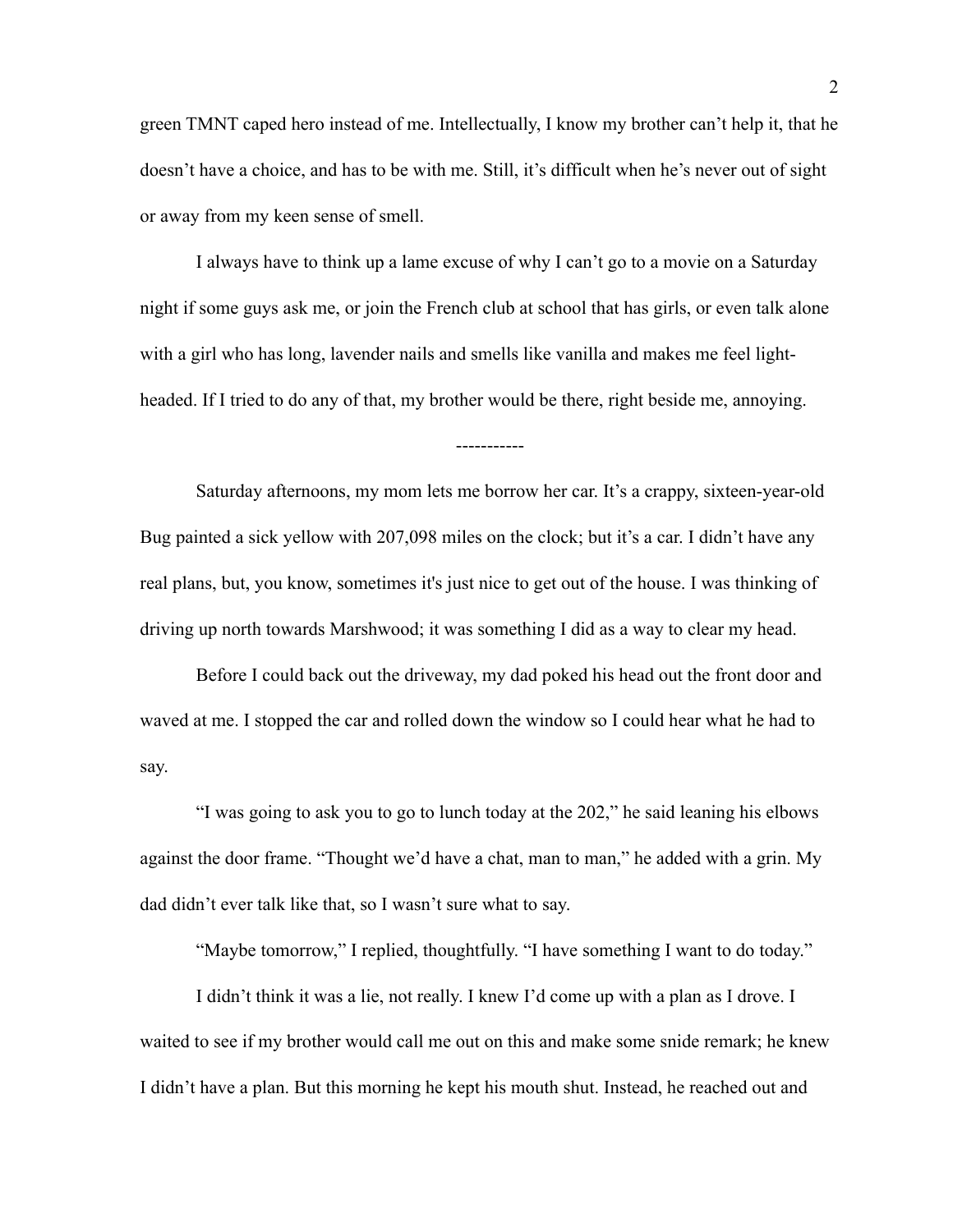turned on the radio. An NPR podcast was airing, a story about killer bees, so he started twisting the knob to find something else.

Mom's car is embarrassing for a teenager to drive. It stutters at traffic lights, and the engine rattles like a tin can filled with loose change, leaving behind a thin trail of blue smoke. Last week, I was at a traffic light, headed to the doctor's, when some guys I recognized from school pulled up beside me in an orange Stinger GTS. As soon as they recognized me, they started yelping with raucous laughter and dissing me hard.

"What are you doing out on the road in that shit bucket," one of the guys yelled -- I think his name is Jared -- "Is that piss-yellow toilet you're driving even street legal?" The other guys in the backseat started laughing hard, bouncing against each other like a pair of zombies shot up in a *Black Ops* game.

"Who are those assholes?" my brother asked. "Friends of yours?" Then he kind of snickered, looking straight ahead as if they weren't even there. Of course he knew the answer to that question; he was just being a dick. I don't have friends that would have a car that chill.

I'd never do it, but if I knew for certain that it wouldn't kill him, and my parents, too, I'd climb up on the steepled roof of our house and jump off, launching myself into the blue unknown. Honestly, my brother annoys me that much.

Before I was born, my parents knew they were having twins. My mom was supersized, and the sonogram in the obstetrician's office clearly showed two fetuses. "You're having twin boys," the doctor said with a laudatory grin.

My parents told me they felt blessed and really happy at the news. They'd read, and heard from other parents, that being a twin meant always having a best friend at your side.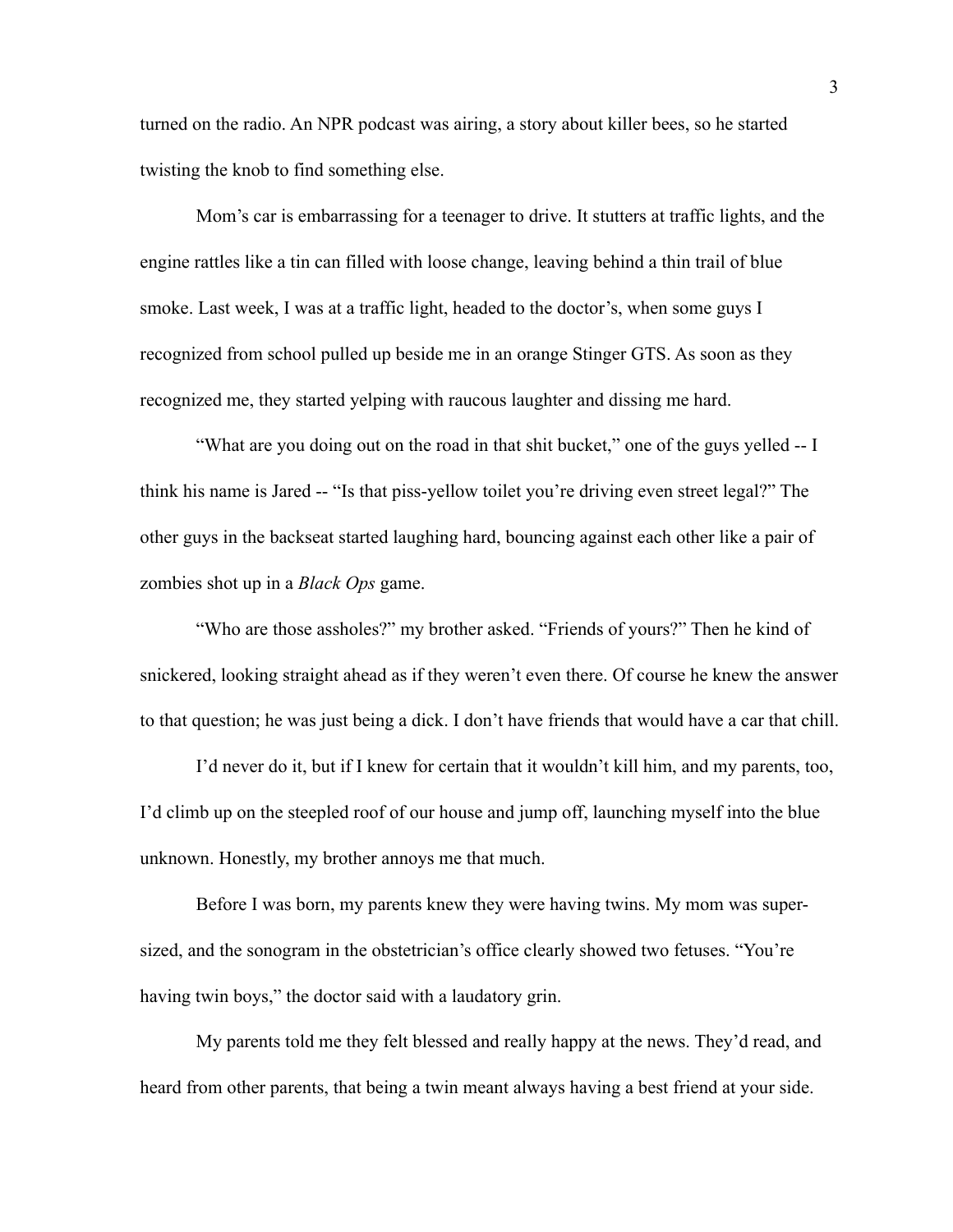"As a bonus," one man told them, being stupid, "if one ever needs a spare body part, a kidney or a cornea, a perfect donor is always right there."

That was a joke, I thought. Like my brother would ever give up an eye or a kidney for me, and I wouldn't take it even if he did.

As I began to drive mom's car in the direction of Marshwood, my brother settled on a radio station that played Techno dance music. It's insistent and repetitive beat jangled my nerves and threatened to fry the Bug's fragile speakers.

"Can you turn that down!" I hollered. My brother reached out to adjust the volume, sighing as he did.

"Do you ever wonder what it would be like," he began, "if we weren't twins, or even brothers?" I could tell he was looking at me, but I didn't turn my head. Of course I thought about that all the time but never wondered if he might, too. I didn't answer him right away; I was afraid to take him seriously. There were so many times in the past that he burned me when I let my guard down.

"Maybe if we were just two buds hanging out together," he said, "you know, like friends." I still wasn't saying anything. I wanted to hear where he was going with this. "I mean," he went on, "we know so much about each other, all our bad habits." I looked over and saw this roguish grin on his face like a guy that had just swallowed a canary. "There aren't any secrets between us," he quipped, looking back at the road. "I think we'd be much better friends than brothers," he observed, chuckling as he slid down in his seat. "Also, nobody likes either one of us very much," he added and folded his hands behind his head.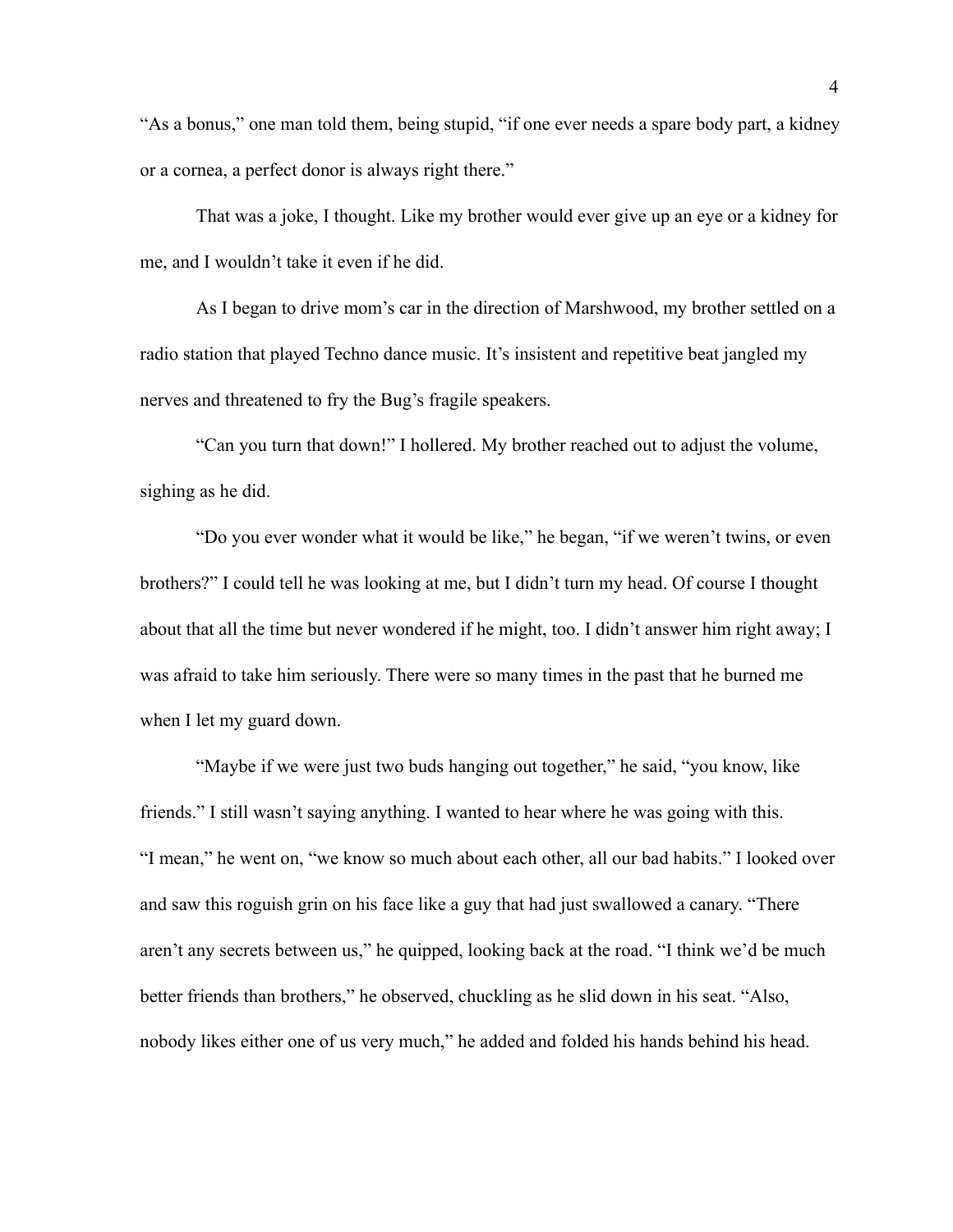I thought about that for a mile or two; I couldn't argue with him but wondered what it would be like to have my brother as my best friend. Were we really so much alike? It was hard to wrap my head around. I mean, who wants a brother as a best friend? Maybe if he weren't my brother it would make more sense.

"Hey bro," he said, pointing up ahead, "turn in there. I want to get a burger and some fries."

I pulled the Bug into the drive thru and looked at the menu. I thought maybe I'd get a fish sandwich. I ordered and paid for both meals; my brother never had any money.

"I don't want to eat in the car," I said, "but I know some place we can go." Neither of us liked to eat inside a burger place; there were too many bored parents with out-of-control, squirmy kids.

"It'd better be close," my brother complained. I could hear the grumbling of his stomach.

In another mile, I turned into the cemetery where our grandparents are buried.

"This is a weird place to eat," my brother commented dryly. I agreed but nobody would bother us and it was close.

Under a tree on a hill, there was an iron bench where we could chill and eat our lunch. Our grandparents were nearby, about ten feet away and six feet down. I started right in, shoving fries in my mouth and munching on my fish sandwich. It looked kind of gross, like I hadn't eaten in days. I think I was nervous about what my brother might say next, after his comments this morning. I looked over and he was staring at me; he hadn't even started eating his burger.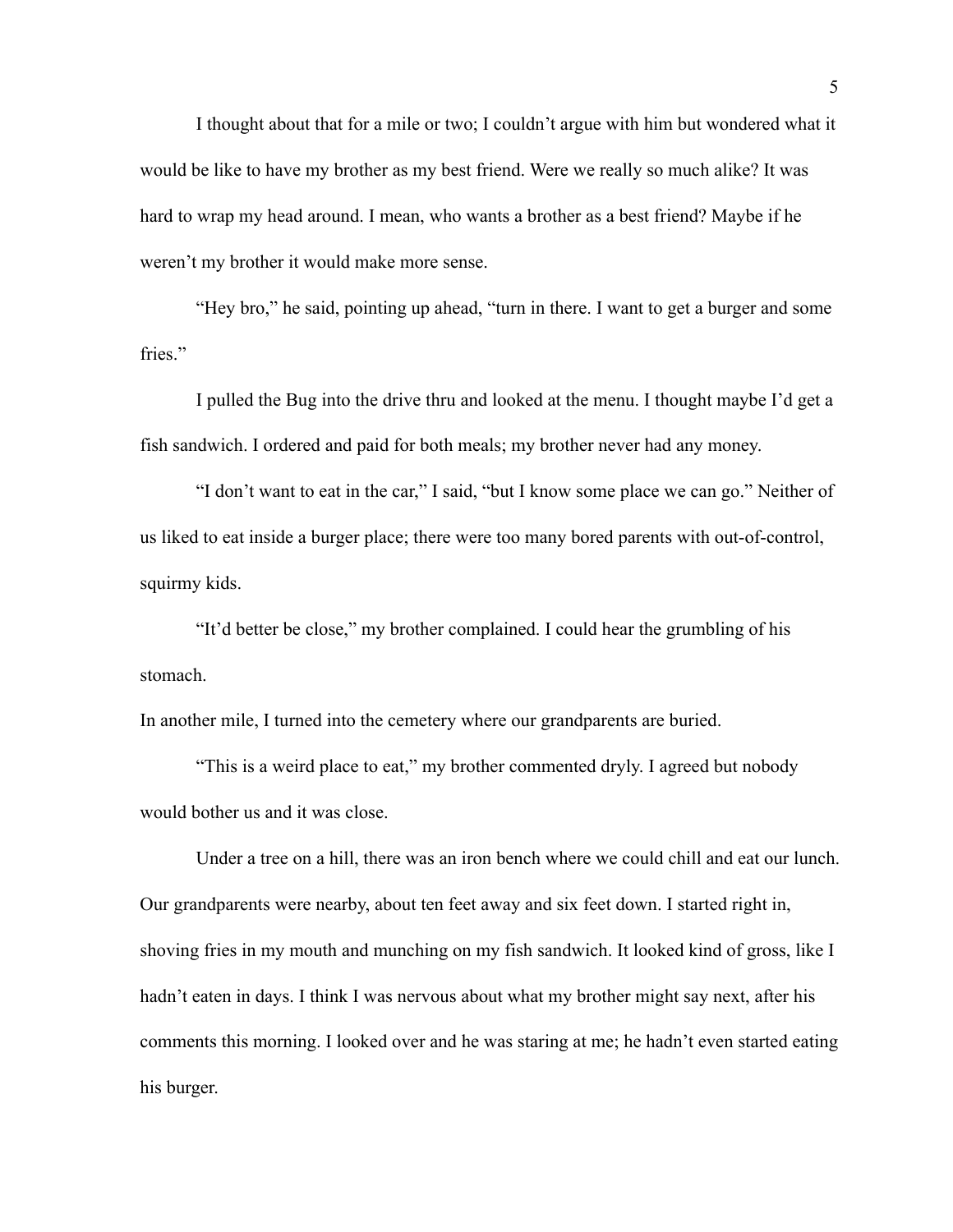"I really think we could have been friends," he said with a vulpine grin.

"But we really get on each other's nerves!" I shot back. I was feeling frustrated.

"Yeah, I know," he went on, "but friends are like that. You can be alike and different, and the differences are annoying, but bring you closer, too."

I shook my head. "I don't know. You can be so annoying. I can't stand it sometimes."

"Yeah, I know, but you need people to be perfect, and never a pain in your ass," he

answered. "You can't have friends and expect that. That's unrealistic."

I couldn't stand anyone telling me I was wrong. It made me feel worthless.

"Just think about it," my brother said. "Let it sink in like the dirt on our grandparent's graves."

I stood up and walked over to their headstone. It wasn't the first time I'd stopped by to visit and to think. I looked down and saw that I was still carrying my brother's burger and fries. I thought about how hungry he must be.

I knelt down to clear some grass away from the marker and dropped the bag in front of my brother's headstone. It made me sad to leave him alone here, hungry in this quiet place. I wondered if maybe we could have been friends.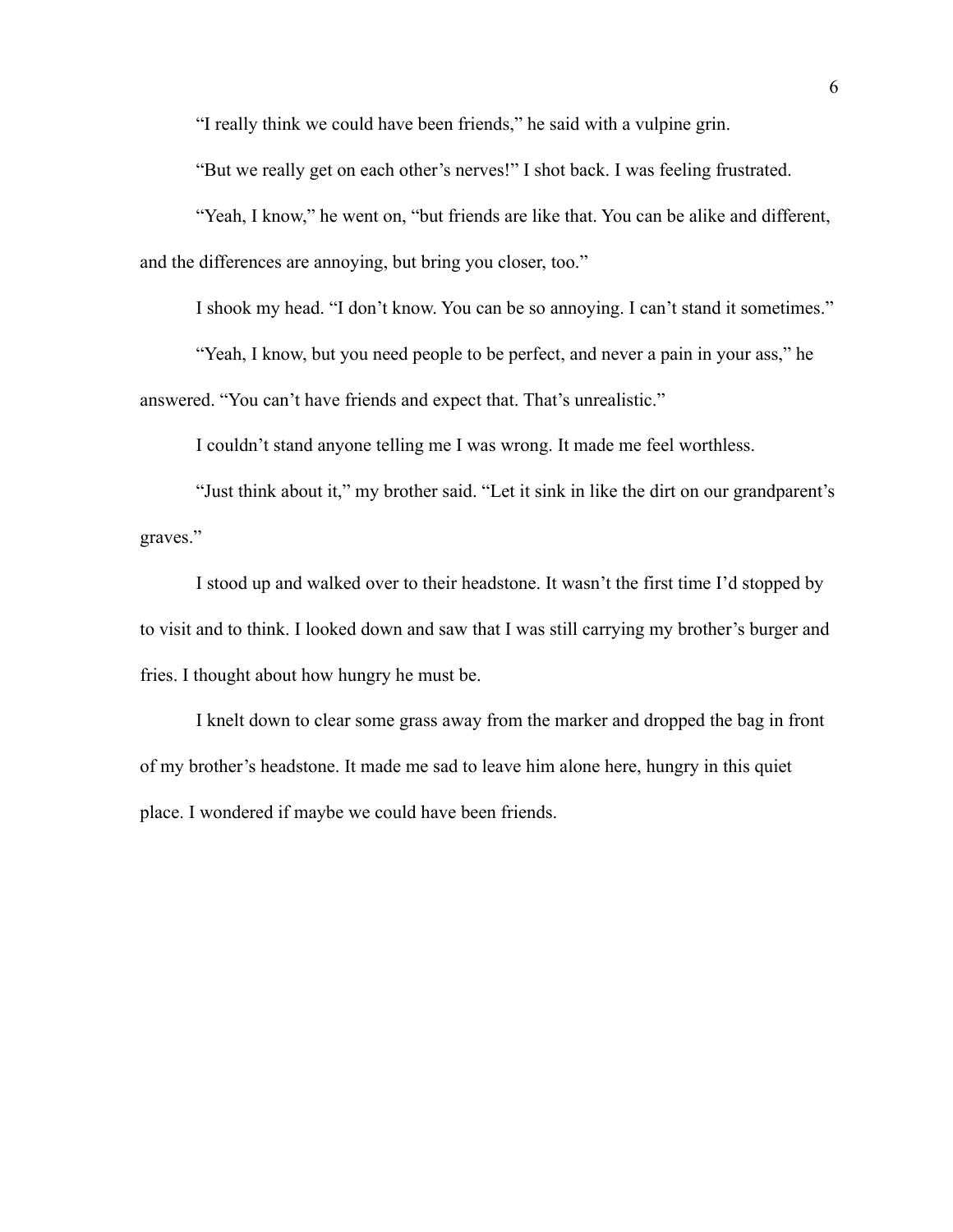### Dr. Z's Surprise Visit.

Dr. Z was a friend of my dad's. I found out recently that he was an ENT, an otolaryngologist. He surgically removed tonsils and treated chronic earaches, the scourge of many kids. He was a big man, a red grizzly bear, with large, fat fingers and bushy eyebrows. I can't imagine his being able to poke around in a kid's ear, nose, or throat without inflicting considerable damage or disfigurement. I have a few memories of Dr. Z, but my second most vivid one was sitting across from him at my parent's grey and white Formica kitchen table watching an entire tub of Breyers vanilla ice cream disappear into his gigantic maw, one large spoonful at a time. When he finished, he belched. I'll tell you about my most vivid memory of Dr. Z a little later, but I have to work up to it.

My dad was quite an impressive man, a pediatrician and the father of a brood of five children. It seemed like every kid I knew had my dad for a doctor. Everyone assumed that I was just as smart as a doctor by osmosis. Kids would say, "I guess you know all about (insert some medical condition here), since your dad's a doctor." I still get that today, even though I don't have a clue. Not wanting to look stupid, I always played along which now I know was a mistake; I was becoming disappointed in being myself.

I was shorter than most guys growing up. For a few years in childhood I was shorter than my younger sister Jane. I was often mistaken for the youngest of my siblings as well as a girl. Because my mother loved my curly, blond hair, I didn't have my first haircut until I was three.

My grandfather would tease me, saying, "he should have been a girl."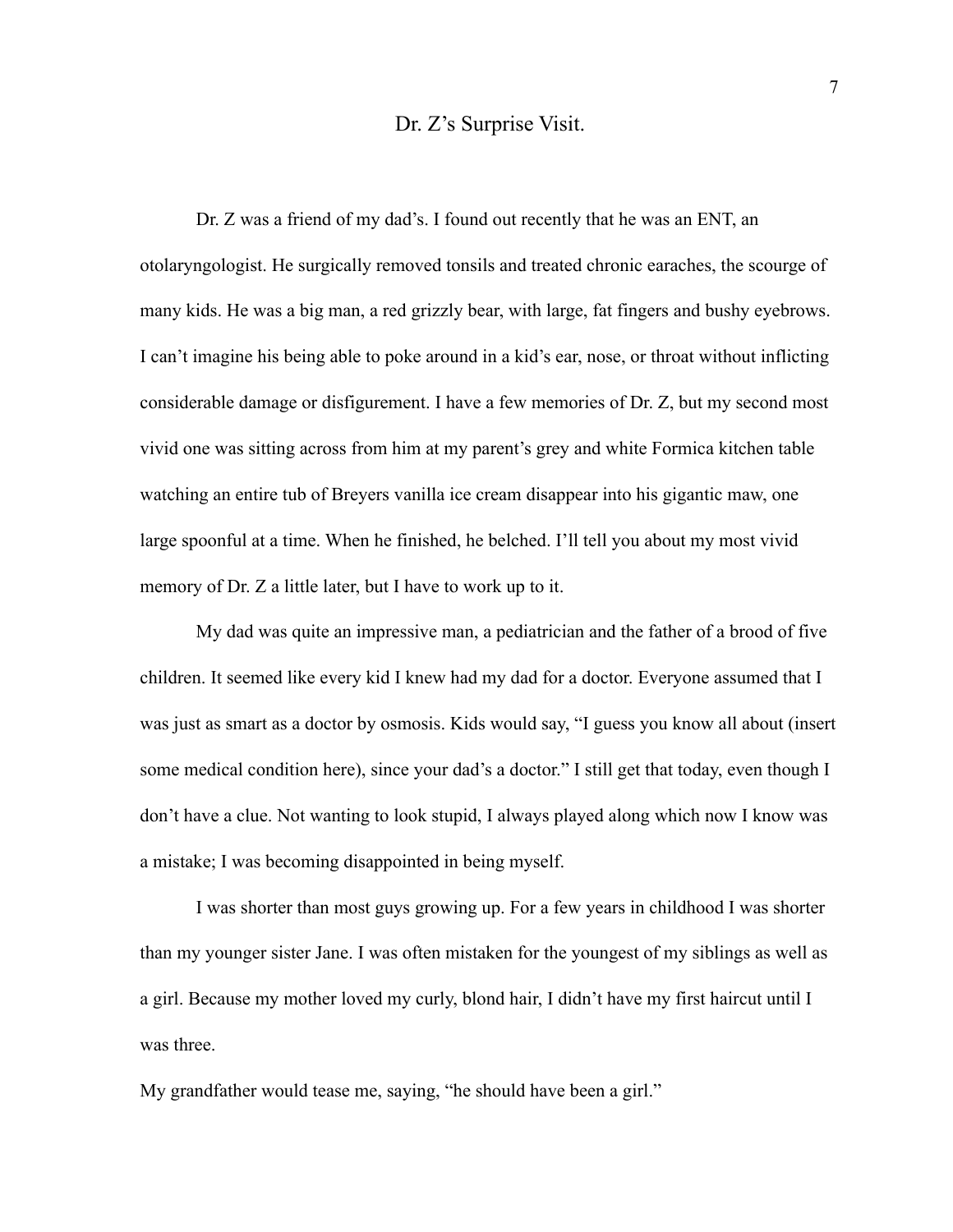One Halloween, my grandparents dressed me as Little Bo Peep and took me to visit some relatives. I remember them all laughing and clapping their hands with delight. I squirmed in my grandfather's embrace, convinced that something was wrong with me and that it was my fault. As an adult, I still have a dysmorphic body image.

It was an uphill climb for me to feel like a regular boy. I remember one particular middle school baseball game on a grey September day. I was all alone way out in left field, hoping to stay invisible and away from the ball. In the distance I could hear the other boys horsing around, trying to distract, or encourage, the batter. Then I heard a solid crack of the bat, and a ball was in the air, headed in my direction. After the ball bounced a few times, I picked it up just as the batter was rounding second base. The guys on my side were looking at me, waving their arms and yelling, "throw the ball, throw the ball!" I threw it high with Herculean effort toward the infield. When it landed, it just sort of dribbled forward towards the shortstop. I felt my face burning a bright red and experienced a moment of panic. Fortunately, I was soon invisible and forgotten again. It's lonely, not being seen, but most of the time I didn't mind.

Growing up, I was late arriving at the puberty party. In eighth grade, I remember sitting next to a friend of mine in music class, singing along to some corny song, probably the school's alma mater. He was new at school, having just moved from Alaska with his military family, and spoke with a slight stammer. I think we became friends because he was new and a little different.

I still had a pure soprano voice and, not knowing differently, was actually proud of it. My friend's voice had already changed and sounded like an Elvis record played backwards.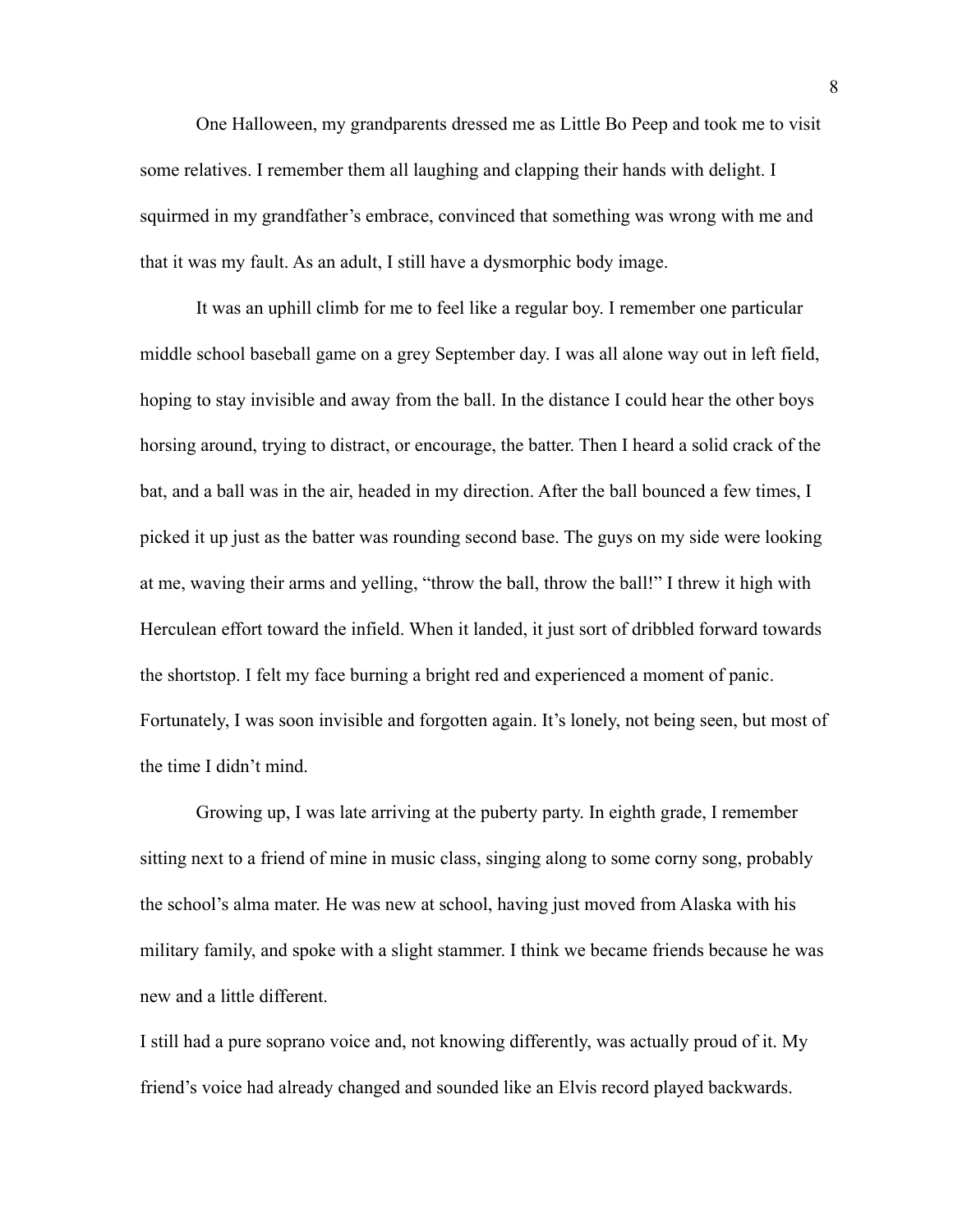While singing, I noticed that he had turned his head to stare at me; I think his jaw even dropped. I remember thinking he must be envious of my voice. I can't sing anymore, but I'm a great whistler; it's something that makes me happy. The following year, he stopped being my friend and hung out with guys in the in-crowd instead. He didn't want to stand out either. That was the same year that a boy next to me in a locker room asked me, in a voice loud enough for everyone to hear, "why do you have a baby dick?" That's been a source of tremendous worry for me: the size of my penis.

I don't remember exactly when I started to become concerned about it, but I do remember the summer before seventh grade, the beginning of middle school, when my mom took me to the local Army-Navy store to get gym clothes. Army-Navy stores were the forerunners of mega emporiums like Dick's Sporting Goods in the early sixties. Anyway, after getting my gray shorts and t-shirt, the salesman remembered that I would need a jockstrap. I don't think guys wear them anymore; they wear compression shorts instead.

Anyway, the salesman climbed a wooden ladder to look on a dusty shelf high above my head and started moving boxes around. Then he looked down at me and said to my mother, "I guess he needs a small." Not knowing about waist sizing - small, medium, and large - I was horrified, shrinking into my sneakers like Frank Baum's Wicked Witch of the West after being doused in water. I wondered how he could possibly know about my secret shame.

I desperately wanted to talk to someone about my worry, but never had the courage. I'm not sure why, but my whole life I've been consumed by the thought that having a small penis made me less of a man. I didn't think I measured up and was afraid of being exposed. I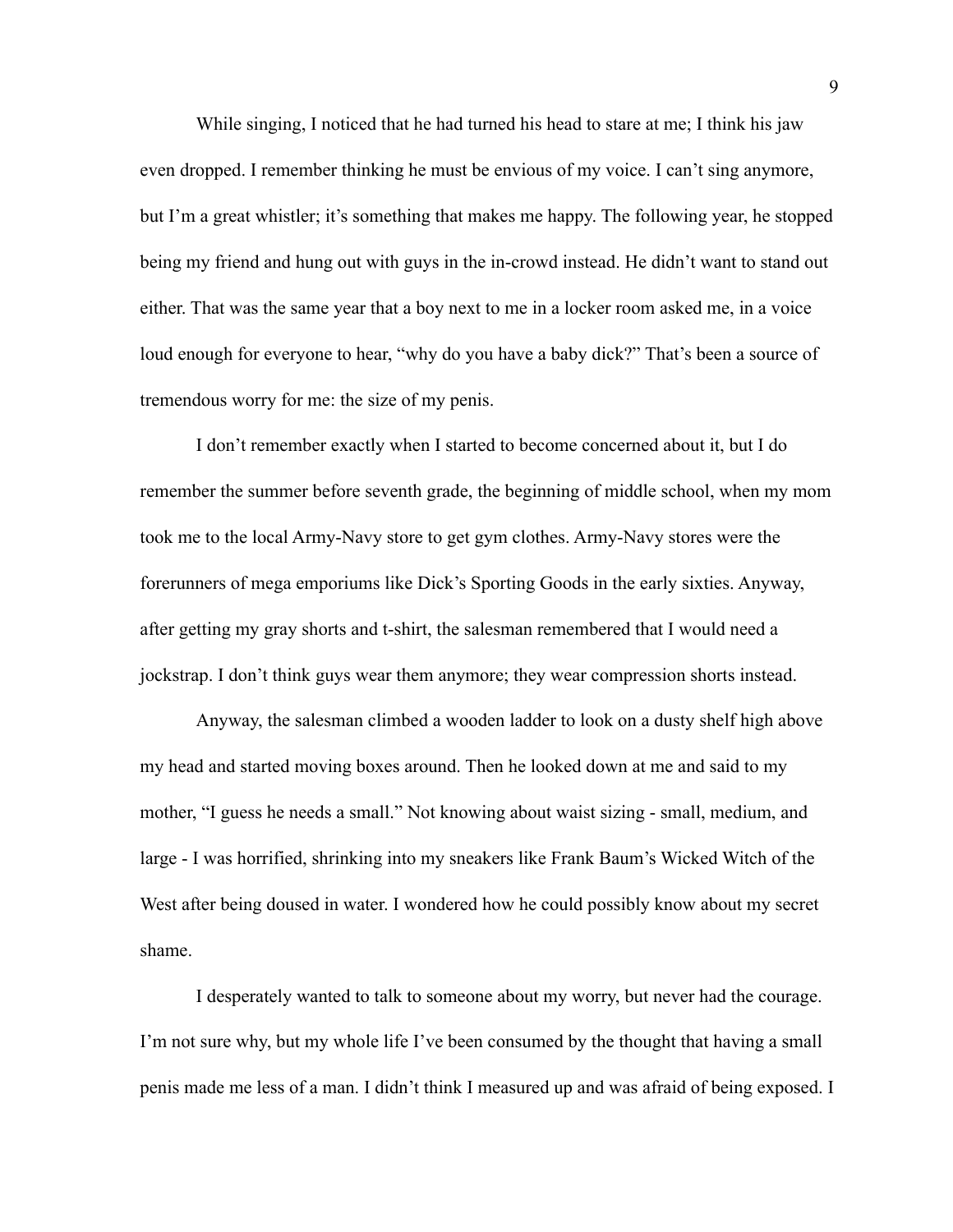think my problem might stem from my whole dysmorphic body image; I don't see what others see when they look at me.

I did try talking to my brother about my problem once. My wife and I were renting a cottage on Cape Cod for a week in September and my older brother Bud, who lived in Boston, came out to visit. Earlier that day, we had decided to buy tickets for a whale watching tour, and so walked down the wooden plank to board one of the diesel-belching tour boats packed with other tourists. I was looking forward to getting out into the open water. I'm always happy and rejuvenated around the ocean; maybe it's the negative ions bouncing around in the salt air.

Out of sight of the coastline, the tour boat began to knife through the water with the bright sunlight leaping across the rolling wash like a pod of fairy dolphins. On either side, the sea breeze freshened and frothed the Atlantic waters. With a mighty splash, a humpback whale surfaced off the port side of the tour boat, sending up a geyser of cold saltwater which washed over my face and arms: it made me smile. After a dive of fifteen to thirty minutes, whales must surface to take a life-giving breath. I felt exhilarated and awestruck by the whale's display of power and freedom. I took a deep breath along with him and felt the relief and release of letting go, of being one with that moment.

I walked over to the railing and stood next to my brother. "That's amazing," he said, "I've been on these tours before, and never seen a whale this close." Bud was taller than I by four inches, but otherwise we look very much alike. When I was in high school, he shared with me that he resented our dad for never showing him how to throw a ball or giving him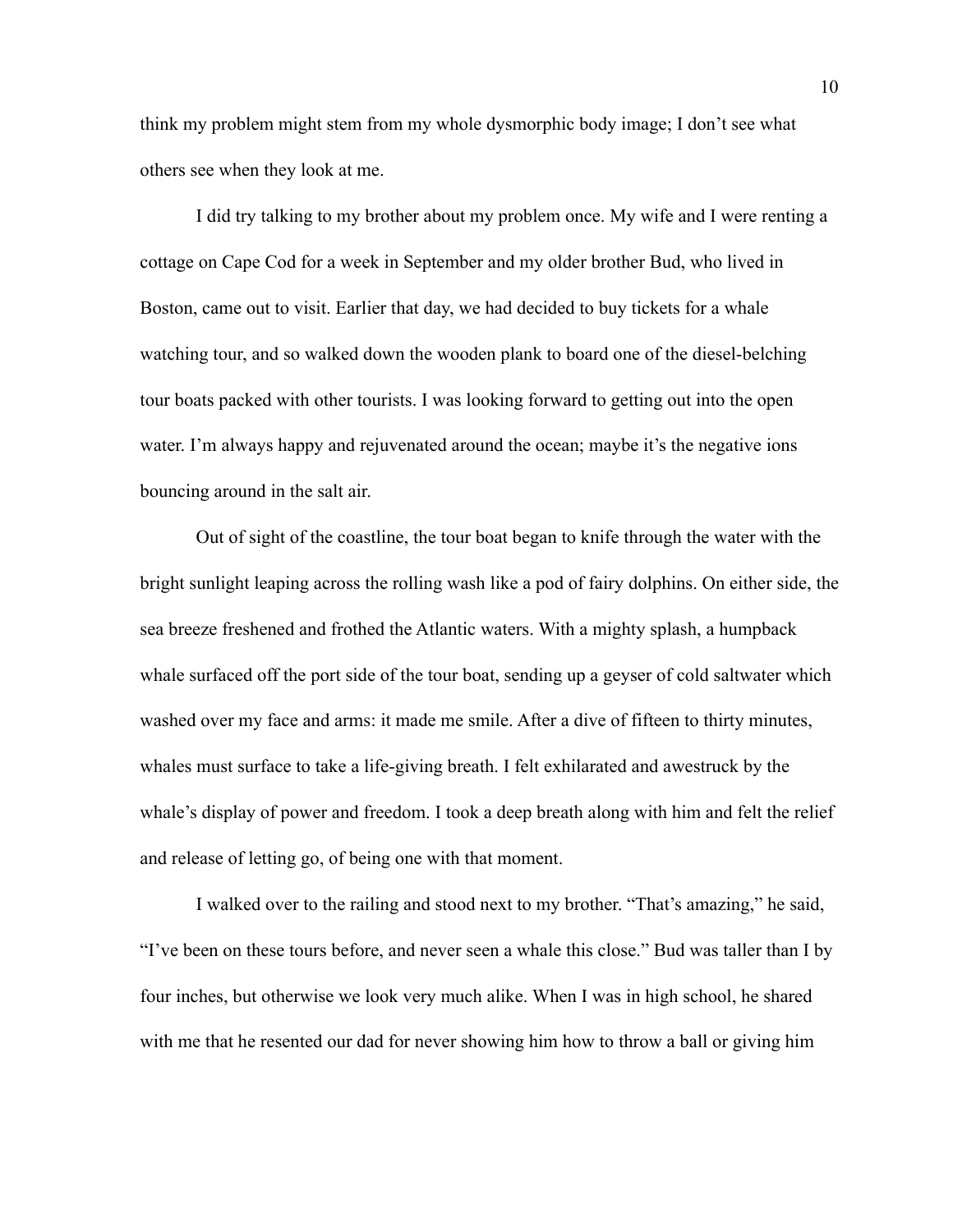the sex talk. In the same conversation, he told me, "John, if you ever have questions about girls or sex, you can always talk to me."

I don't know why I chose that moment on a tour boat to unload my deepest anxiety, but I did. Maybe I was inspired by the open sea, the liberating display of nature, or the anonymity of the crowd. Normally my brother was empathetic and kind, so I hoped he'd understand.

"I have a small penis," I said, never taking my eyes off the glistening back of the retreating whale.

"Huh," he replied, pulling down his Red Sox cap. "I don't have that problem." And then there was silence. If I were looking for some fraternal reassurance, like "don't worry so much, or size doesn't matter," I wasn't going to hear it from him. I guess he forgot the offer he made years earlier, encouraging me to ask him any questions I had about sex. His response left me feeling hollow and deflated, and even more alone.

I've felt inadequate my entire life, always comparing myself to my dad and older brother. When I was about six, Bud and I took swimming lessons at the local YMCA. It must not have gone well because my mother hired a lifeguard at the country club pool the following summer to teach me to swim. On Fridays, it was Family Swim night at the Y. I remember it was a crowded and noisy place. I felt disoriented by all the kids' voices echoing off the pale blue cinder block walls and suffocated by the smell of over-chlorinated water. I never liked family swim night.

At least once, my dad took my brother and me to a Men's Only swim at the Y; no one wore swimming trunks. I liked that visit, being with my dad, feeling special that it was just us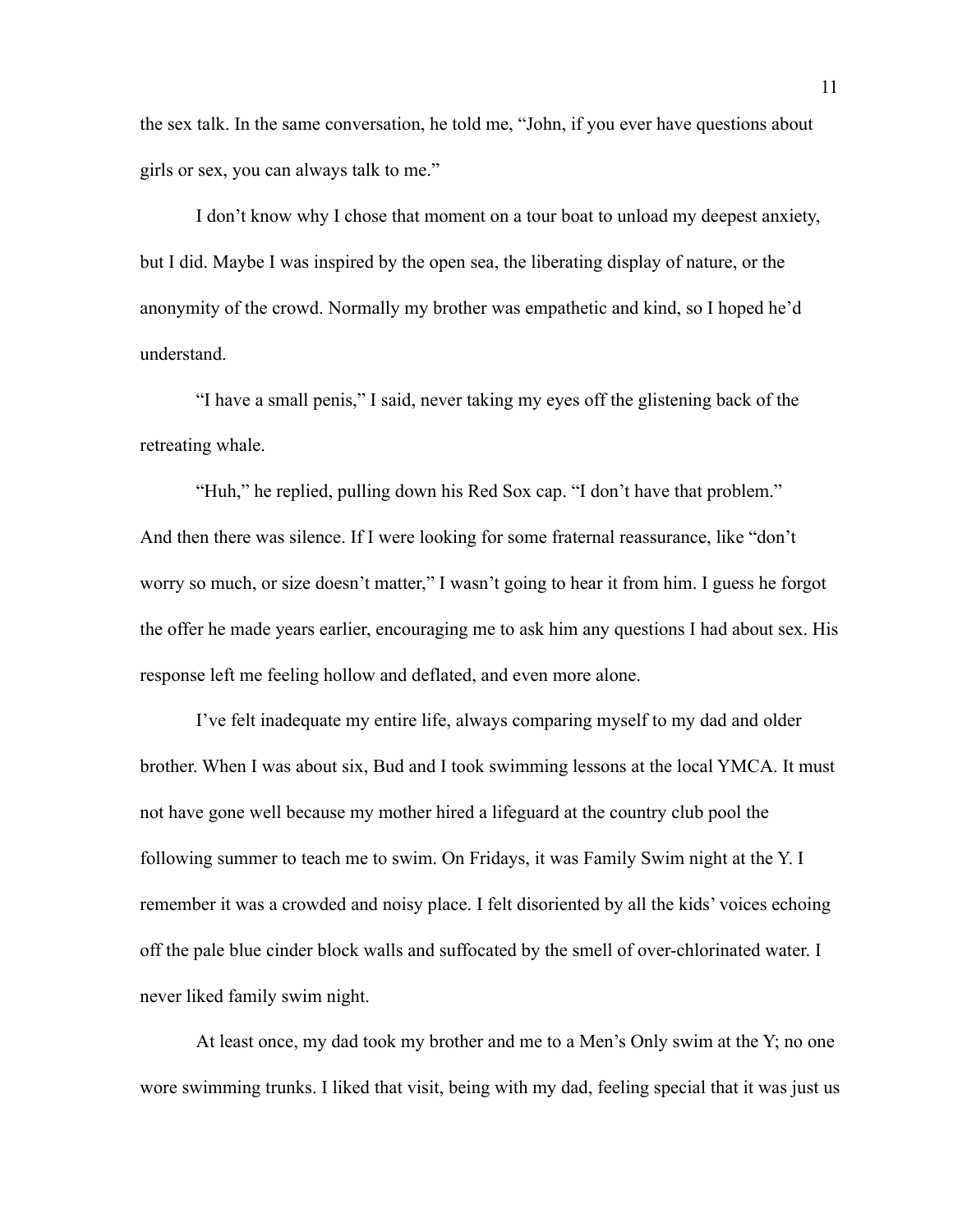boys. It was much quieter on Men's day; just a few grownups, but no kids my age. It seems strange now, but I don't remember feeling uncomfortable around the men walking around the pool naked. I was with my dad and felt safe. What I do remember clearly is standing next to my father, in front of a grey, changing room locker, and looking, from eye level, at his uncircumcised penis. I'm not sure what I thought about it at the time, but I do know I've been comparing my own penis to its size all my life.

A childhood friend of mine also had an uncircumcised penis. Standing next to him at an elementary school urinal trough, I looked over and noticed his penis looked just like my dad's, just a smaller version. At the time, I thought there must be two designs, and I couldn't understand why mine wasn't like theirs. I may have started worrying about being different at that moment.

Although people tell me I look like my dad, physically I take after my mom's side of the family; I'm short with thinning hair and knobby, utilitarian hands. I am good with my hands and have a natural ability for fixing things. In middle school, I was mostly a "C" student and suffered from terrible eczema on both legs. As a result, I earned the nickname "Jungle Rot." After looking at one of my report cards, my mom started crying, convinced that I'd never get into college. My homeroom teacher in ninth grade once said, looking at me over his glasses from behind his desk, "John, you should start thinking about finding another career track because college is most likely not in the cards for you." Even after doing well in college and earning an advanced degree, I still feel the sting of that assessment.

In middle school, I didn't do as well as I thought I should as a doctor's son. One teacher held up my test paper and announced to the rest of the class that I had achieved the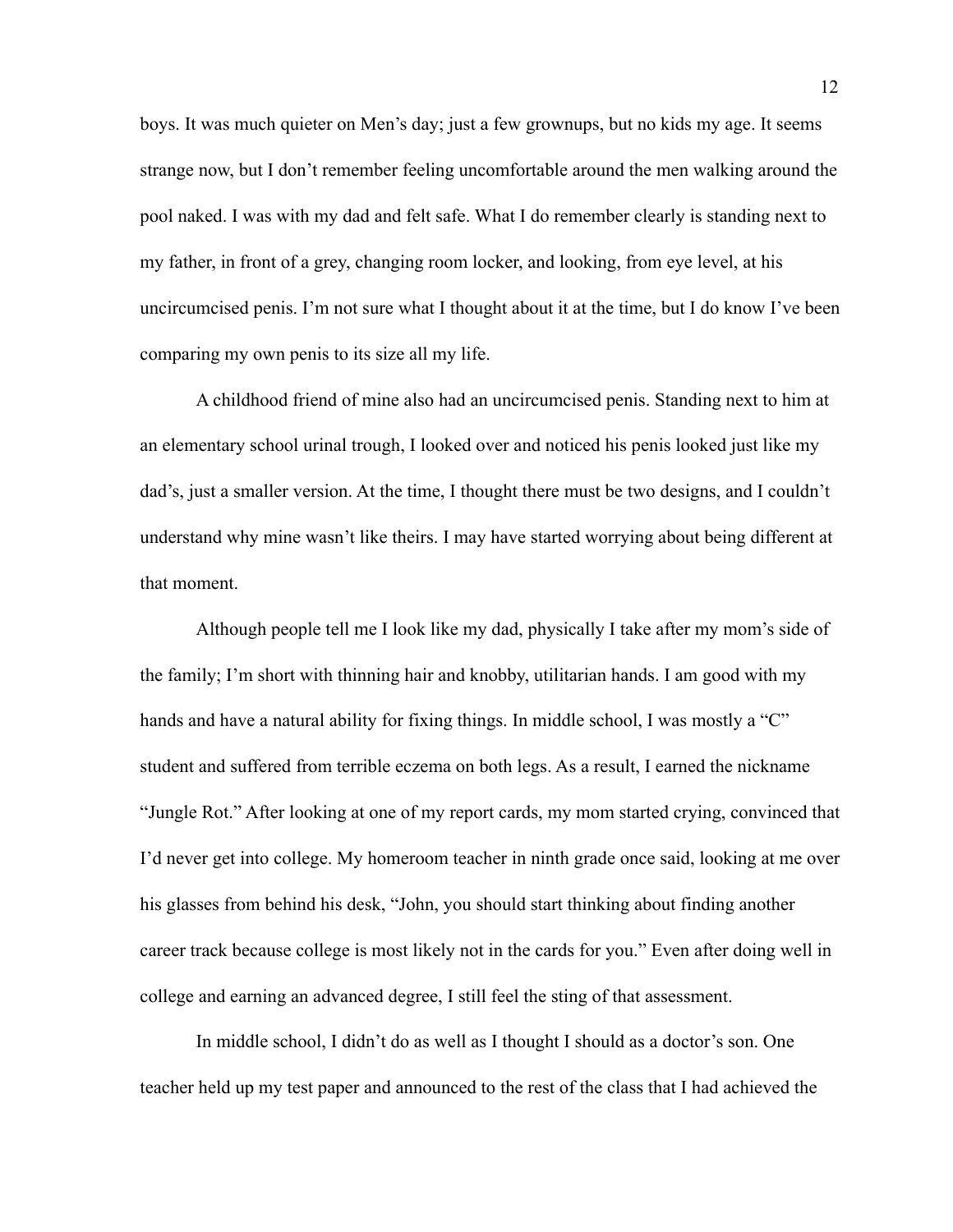lowest grade. I doubt that I would have gotten through that period of my life if I hadn't had my best friend Bob, someone I could hang out with after school. Since I didn't share any classes with Bob, he was the smartest guy I knew, I needed to find my own tribe, a herd of other guys to feel safe with. But I never found my tribe. I envied the nerds, their analytical brains, but I didn't speak their language. Other guys find their tribe in a sport or club, but I never could. Groups of people intimidate me, and I can feel the loneliest in a crowd.

My dad encouraged me to join the scouts, but after the first meeting, I was afraid to. I remember the troop met in the basement of a church accessed through a set of Bilco doors and down a short flight of stairs. Most of the younger scouts were on the floor studying maps, but as I walked towards the back of the room, a place I usually feel safer, three older boys surrounded me.

 "We're going on a camping trip this weekend," a tall kid with red hair and freckles said. "You should come." They were going to camp on my grandfather's farm. "We'll have fun," he continued, his face a few inches away from mine. His breath smelled like cinnamon gum. "We'll tie you naked to a tree," he promised, and they all laughed as they walked away. Even now I'm convinced that if I had just stood up for myself, my life would have turned out differently.

It shouldn't come as a surprise, but I'm a voracious reader and love to disappear inside fictional characters I admire. I'm drawn to novels with strong male protagonists. In ninth grade, Hemingway and Steinbeck were two of my favorite writers. I read all of Ian Fleming's James Bond novels and consumed great swaths of science fiction novels and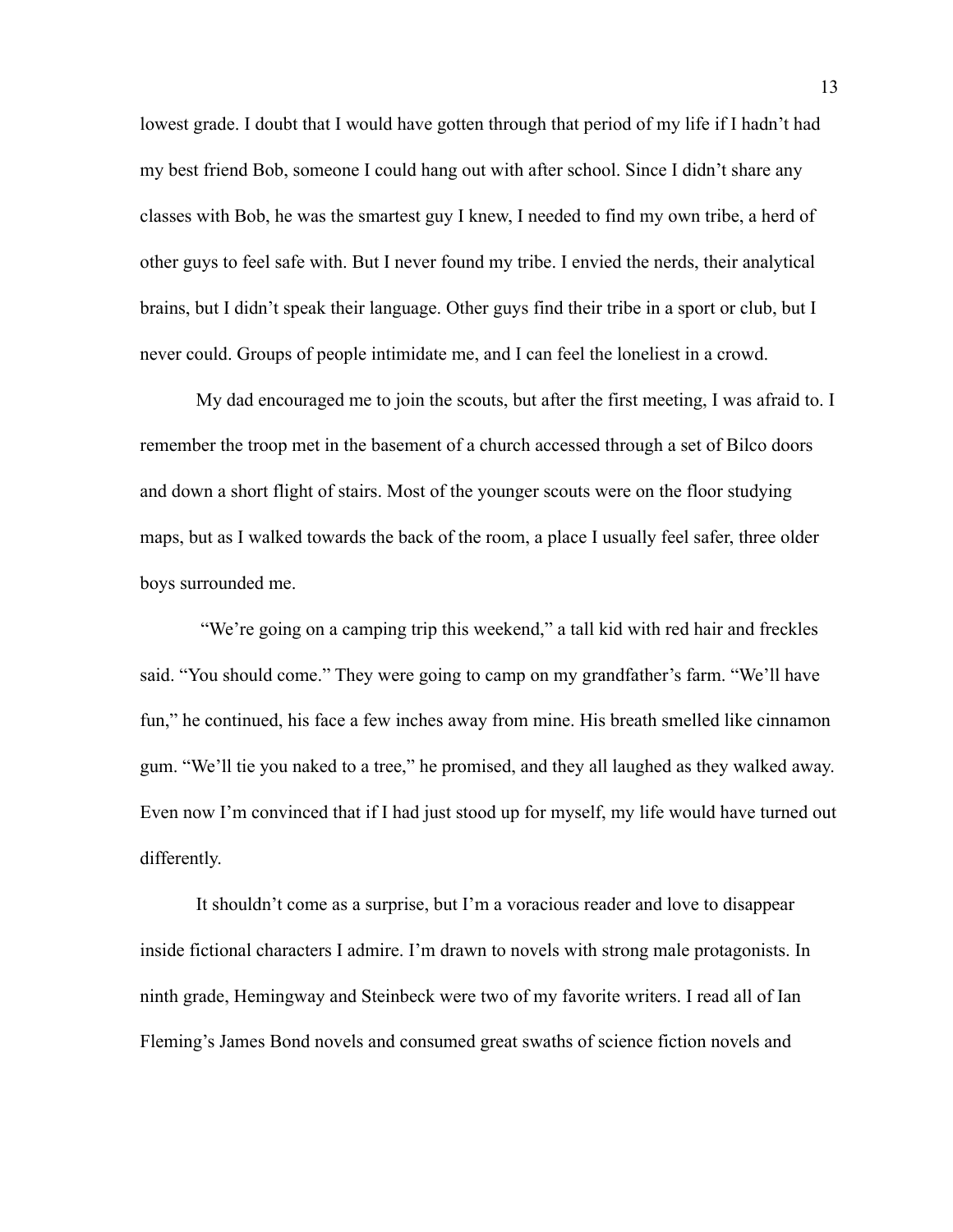superhero comics. I think they helped me live vicariously as the guy I wanted to be: strong and confident, not worrying what other people thought.

It sounds like I'm whining to say my dad wasn't around very much when I was a kid, but really I'm not. As a pediatrician, he worked insane hours, even answering phone calls during dinner time from frantic mothers worried about their kid shoving an eraser up his nose. I think I always assumed any problems I had were my own fault, a character flaw. Reading didn't always help me feel better, though, and one book in particular just increased my anxiety.

A chapter in this book was about a young teen's emerging sexuality. He was at the beach and suddenly felt his testicles descending into the liner of his swim trunks. I didn't know how to process that passage, wondering why I never felt my balls descend. I'm not sure why the writer was describing this experience. Normally, testicles drop out of the groin shortly after birth. They do descend lower in the scrotum at puberty, but it's an incremental process, not something a boy would suddenly notice in what was described, I thought, as an absolutely necessary rite of passage, close to a glorious religious experience.

Given my anxiety and awkwardness, I had given up the possibility of ever being with someone. I don't think I ever would have dated if Sandy hadn't asked me out in my sophomore year of high school. She used to date my best friend Bob and sat down next to me on our first day of biology class; we became lab partners. She was really pretty, with long brown hair, beautiful soft hands, and enormous blue eyes. I still don't know why she found me interesting, or boyfriend material. Later that year, we sat together on a school trip to DC and she offered me half of her cheese and mustard sandwich. I hated mustard, so I knew she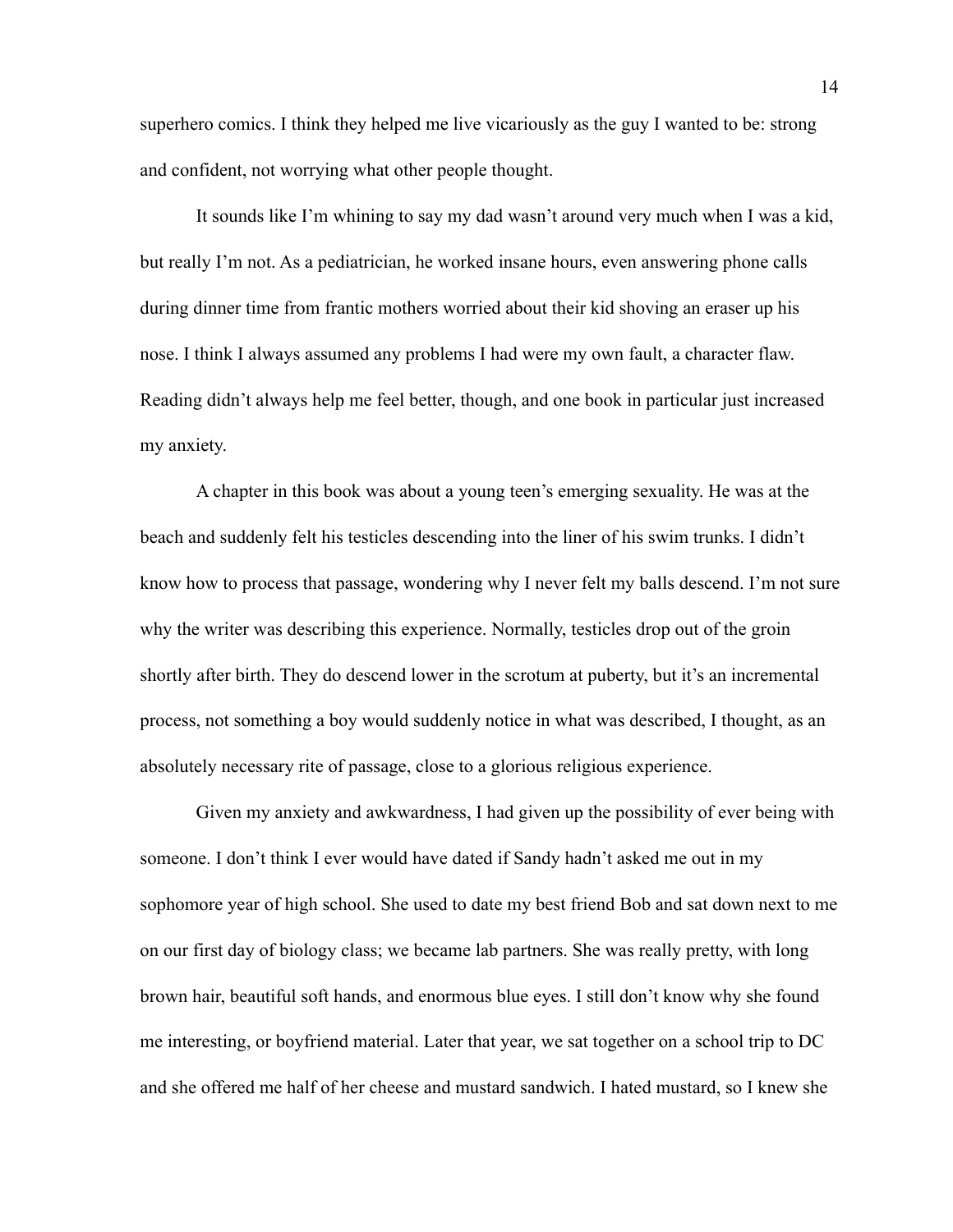meant a lot to me when I ate it. When I looked at her, she gave me a funny, fluttering feeling in my stomach.

We've been married for over forty years, and I can't imagine being with anyone else. It's terrible to admit but I still have trouble believing she loves me. I only see the ways in which I don't measure up. She didn't like me at first because I said something snide about Bob. I still do that, making fun of people, most likely because I'm insecure and it makes me feel better about myself. At the same time, I value my sense of humor a great deal; I've got a quick wit and enjoy making people laugh.

I think my dad was insecure too, despite his actor good looks and professional success. He was five-foot ten with striking blue eyes and hands like a concert pianist. In the hospital, just before my mother died, they were having a fight and he accused my mom of looking down on him because he was a farmer's son. "Well then, stop acting like one!" was my mom's quick retort.

He was the son of a farmer and the first boy in his family to go to college. He won a full scholarship to the University of Pennsylvania and finished in three years. Afterwards, he enrolled in their medical school. During the summer, my dad earned money for books and food -- he said he ate a lot of ketchup sandwiches -- by building roads with the WPA, a New Deal employment program created during the Great Depression by Franklin Delano Roosevelt.

He enlisted in the Army as a newly-minted doctor and became a captain during WWII, splashing ashore on one of the Normandy beaches two days after the start of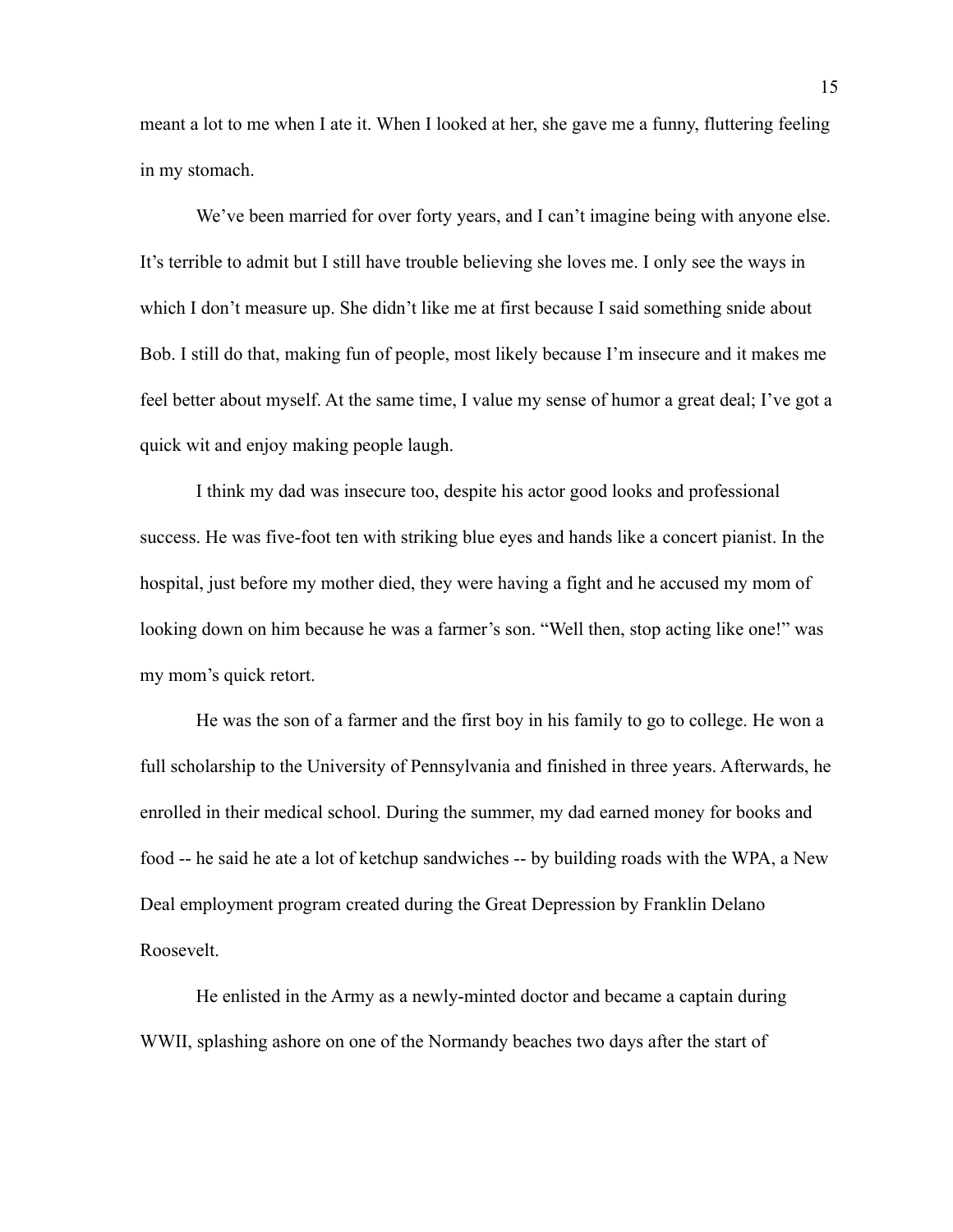Operation Neptune, or "D-Day." I'm sure the injured soldiers he treated didn't know he was a pediatrician, but they probably appreciated his gentle bedside manner.

I'd never describe Dr. Z's bedside manner as being gentle.

I've had chronic ailments all my life: allergies, eczema, migraines, neuralgia and rotten teeth (I call them Irish teeth), poor eyesight, panic attacks, and depression. I've had an on-going problem with bowel movements; actually, a lack thereof. I'm not surprised considering that I was always holding on to so much powerful, emotional shit. I guess my dad was aware of it, and maybe he even told me Dr. Z was coming to examine me. I just don't remember.

That evening, I was home from school, lying on the living room couch still in my P.J.s and looking at one of my favorite comic books: The Green Lantern. I was probably nine or ten. The front doorbell rang and Dr. Z lumbered into the living room followed by my dad. Dr. Z was a Sasquatch of a man at least six inches taller than my dad.

He and his family were Seventh Day Adventists who hold their church services on Saturdays. They don't believe in consuming meat, narcotics, or stimulants, such as caffeine. Dr. John Henry Kellogg, of cereal fame, was a Seventh Day Adventist who believed that eating healthy was fundamental to being healthy. Dr. Kellogg and his brother W. K. established a church sanatorium at Battle Creek, Michigan. One of the patients at the sanatorium was C. W. Post (of Post cereals). Not surprising, my favorite breakfast cereal growing up was Wheaties, "The Breakfast of Champions." Eating cereal promotes good bowel movements, but they never helped me. I should know; I ate a lot. Often, I was saving up the box tops to send away for a prize. My favorite was a gun that shot rubber bands.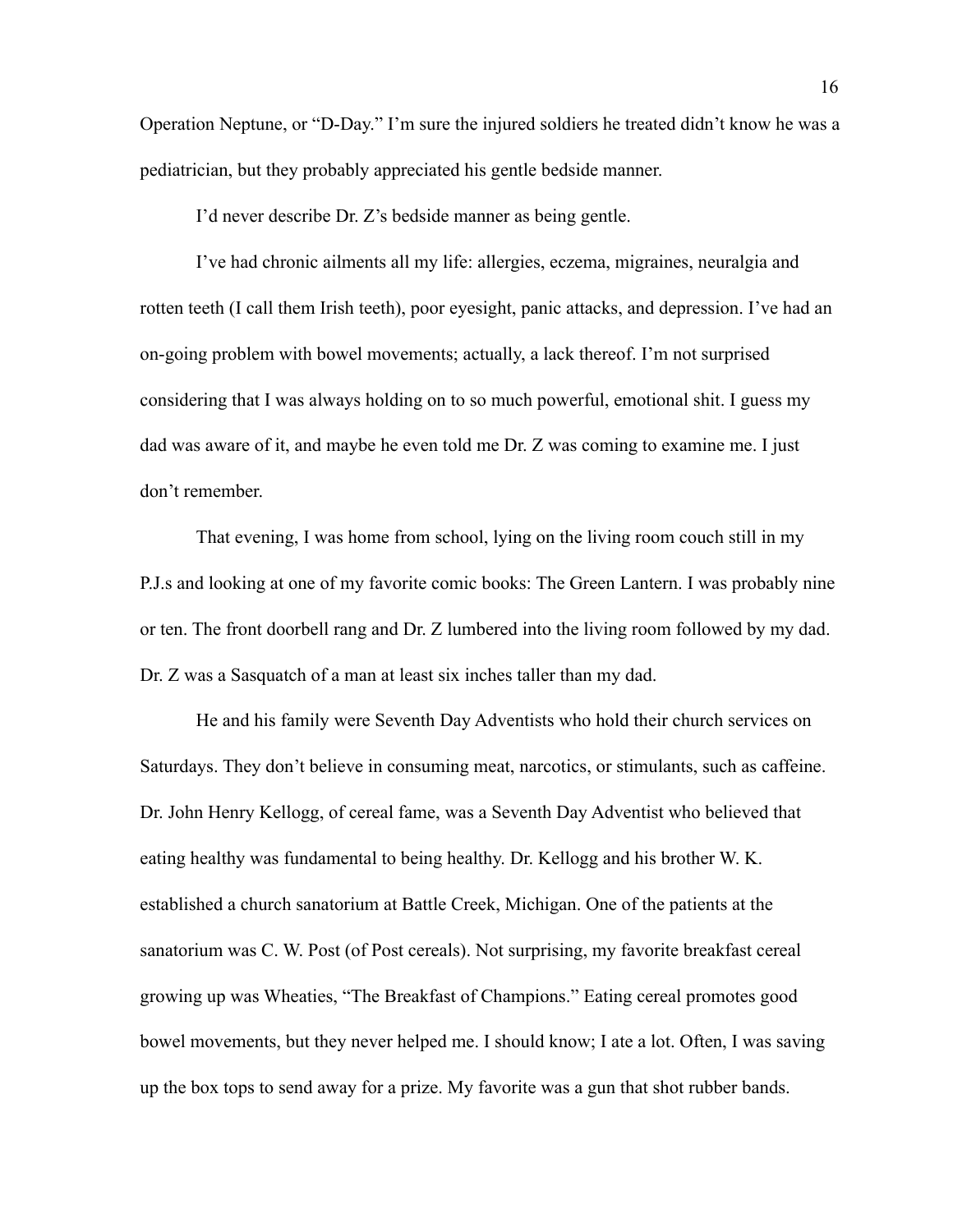My dad ushered me into his medical office which was in our house and asked me to hop up on the exam table. His office was fun for a kid like me to explore. He had a microscope and showed us images of squiggly bacteria. I liked to practice taking blood pressures with the sphygmomanometer and more than once Bob and I attempted to reanimate a dead bug with his hyfrecator, an instrument that used electricity to zap warts. I combined his tapes and tongue depressors to build rafts and other wooden structures.

He had a dad sense of humor and once came out of his office carrying a small white box. When he removed the top, there was a thumb in a bed of cotton surrounded by something that looked to me like blood; he said he removed it from one of his patients. "Wow," I said, the highest sign of kid approval. Then he showed me it was just his own thumb, surrounded by ketchup, sticking up through a hole in the bottom. Pediatrics was perfect for my dad because he was very gentle with kids. I wanted to be a doctor like him, but never felt adequate enough. It was something my brother was supposed to do.

I must have been wondering what was going to happen when my dad asked me to lie down on my stomach and pull down my P.J. bottoms. With my head turned to the side I watched Dr. Z roll a finger cot over his index finger, a "condom" used in medical examinations, and apply some lubricant to its tip. Then Dr. Z speared me with his sausagesized finger. I must have yelped and squirmed at the sensation because I remember yelling frantically that I had to poop and needed to go to the bathroom right away. When he pulled out his finger, I sprang off the exam table and ran into a bathroom underneath a staircase.

Sitting on the toilet in the dark, I realized that no matter how hard I tried, I couldn't let go. I wish I could have screamed or fought back, swearing like a normal boy, but I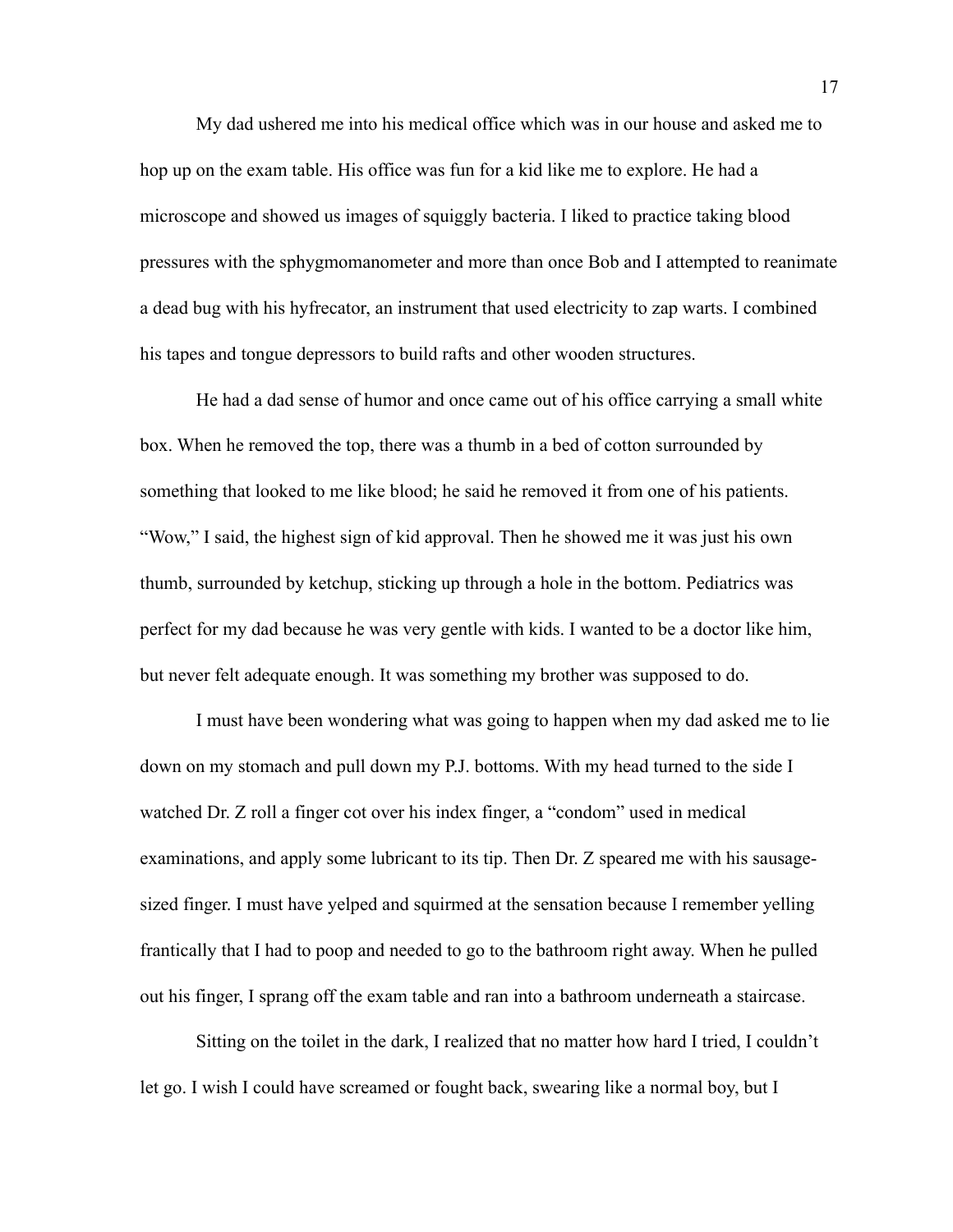couldn't. I'm trying harder now to let go, writing about my dark memories so that they lose their power over me. I want to become like the whale, to feel the exhilaration and awesome power of the humpback exploding upwards through the depths of the ocean towards the bright blue sky and fresh air above. To breach the surface of my own constraining fear and inhibitions and inhale a live-giving breath; to look back at my brother in the boat and smile.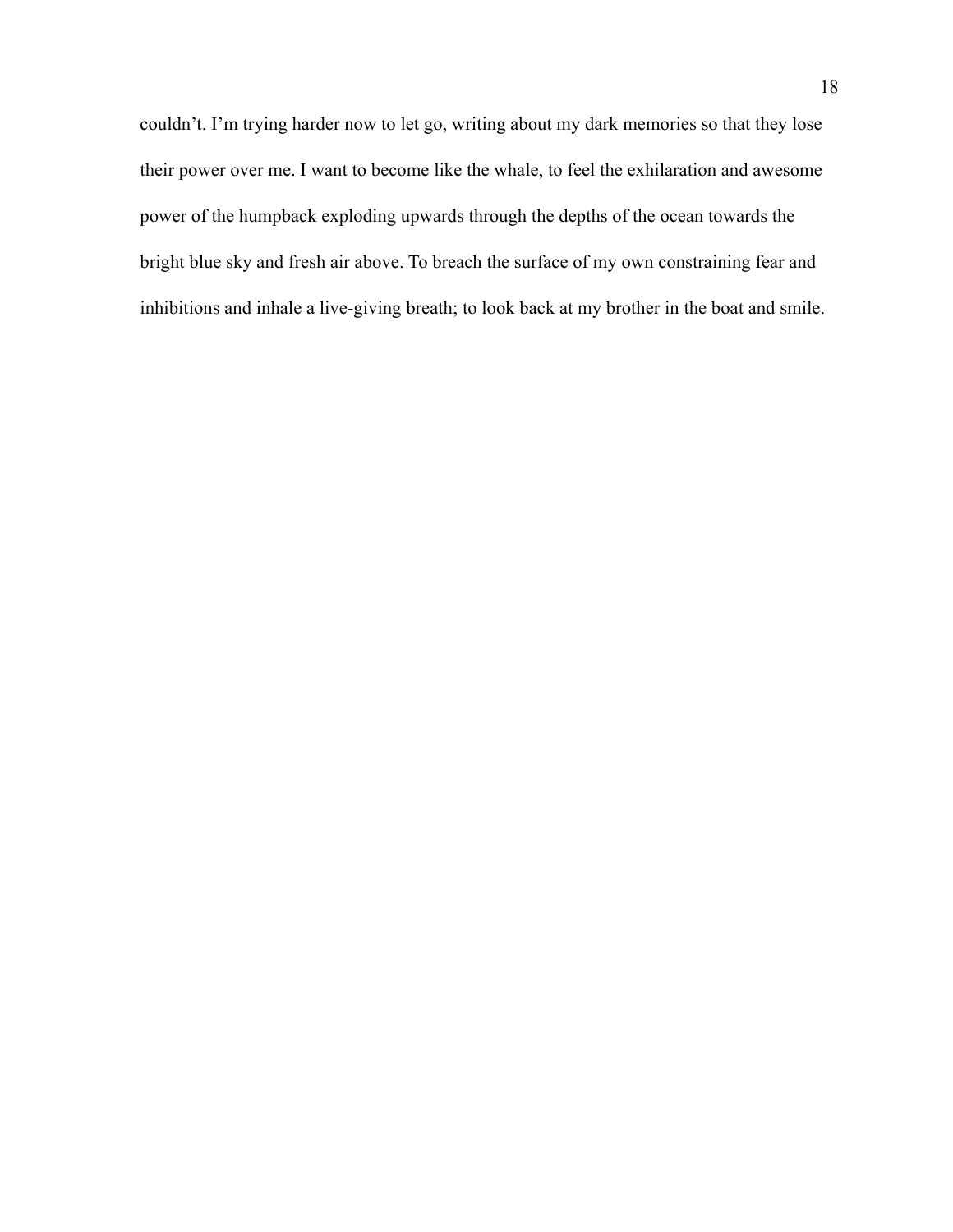## The Sex Talk.

My brother Bud and I were driving east on Sycamore Road in our mom's 1967 Marina Blue Camaro convertible in the summer before my senior year of high school; I was sixteen and riding shotgun. The top was down and the sky flashing through the trees above me was the same intense blue as the car. I had my arm over the door frame catching the cool breeze with my hand, mesmerized by its rise and fall against the air pressure. Bud was going to meet up with a college friend to borrow a textbook. On the car radio, Bobbie Gentry was singing "Ode To Billie Joe," a song about teenage suicide.

"I can't believe dad never gave me the sex talk," Bud shouted above the wind and the radio. I looked over at him, noticing his hands tightly gripping the steering wheel. I wondered where this conversation was leading. "Did he say anything to you?" he asked, looking at me suspiciously.

"No," I answered. Bud shook his head. I really didn't want to hear anything about sex from our dad, although I could have used some information. I still wasn't sure where the clitoris was.

"He never showed me how to throw a baseball, or defend myself in a fight, either!" he went on, looking back at an oncoming car. In his defense, our dad never followed any sports and I'd seen him throwing a ball; I throw as erratically as he does. I had a hard time imagining dad in a fight; he advised me that if guys in school gave me any trouble, "just walk away."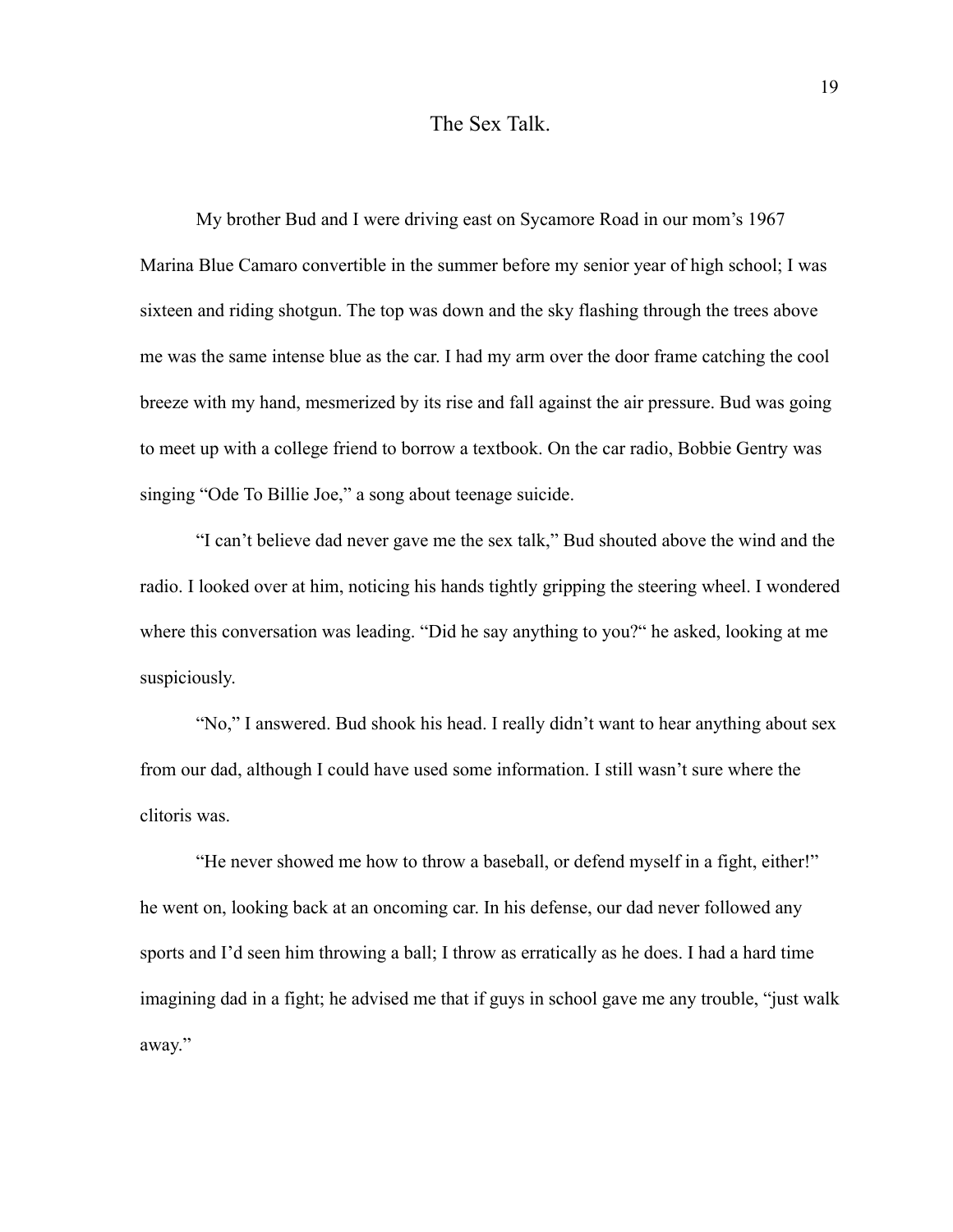When Bud was a freshman in college, he had an unnerving experience related to the "talk." He told me that the other guys were swapping stories about high school exploits, personal fantasies, and never-fail coital techniques, most of which he knew nothing about. In loud voices the other freshmen shared the most arcane knowledge of what college girls really wanted. He told me he felt embarrassed during these "bull" sessions. "Dad really screwed me," he fumed, "never telling me anything about sex." I didn't press him for details about what the guys talked about.

Not surprisingly, I hadn't had the "sex talk" either. Dad was a medical doctor, but he was surprisingly reserved on the subject of sex. The closest he ever came to the subject was over the dinner table dinner one night when I was a high school junior. I had just asked my parents if I could borrow the car so I could do some research at the library for a term paper. My dad looked up from his pork chops and said to my mom with a sly grin, "I bet he's going to the library just to look at the girls."

I'll admit I was preoccupied with sex, but dating and physical performance were a challenge for me: I had a hard time ignoring the chatter of the monkeys in my head, the selfdoubts that distract me.

That sucks if you're a guy; there's an expectation that your sex drive is hard-wired, part of the installed operating system that you don't even have to think about. You turn on the autopilot and pursue a well-traveled flight plan which includes some aerial acrobatics and ends with sticking a landing, or "getting laid." To some women, it probably feels as mechanical as I've just described it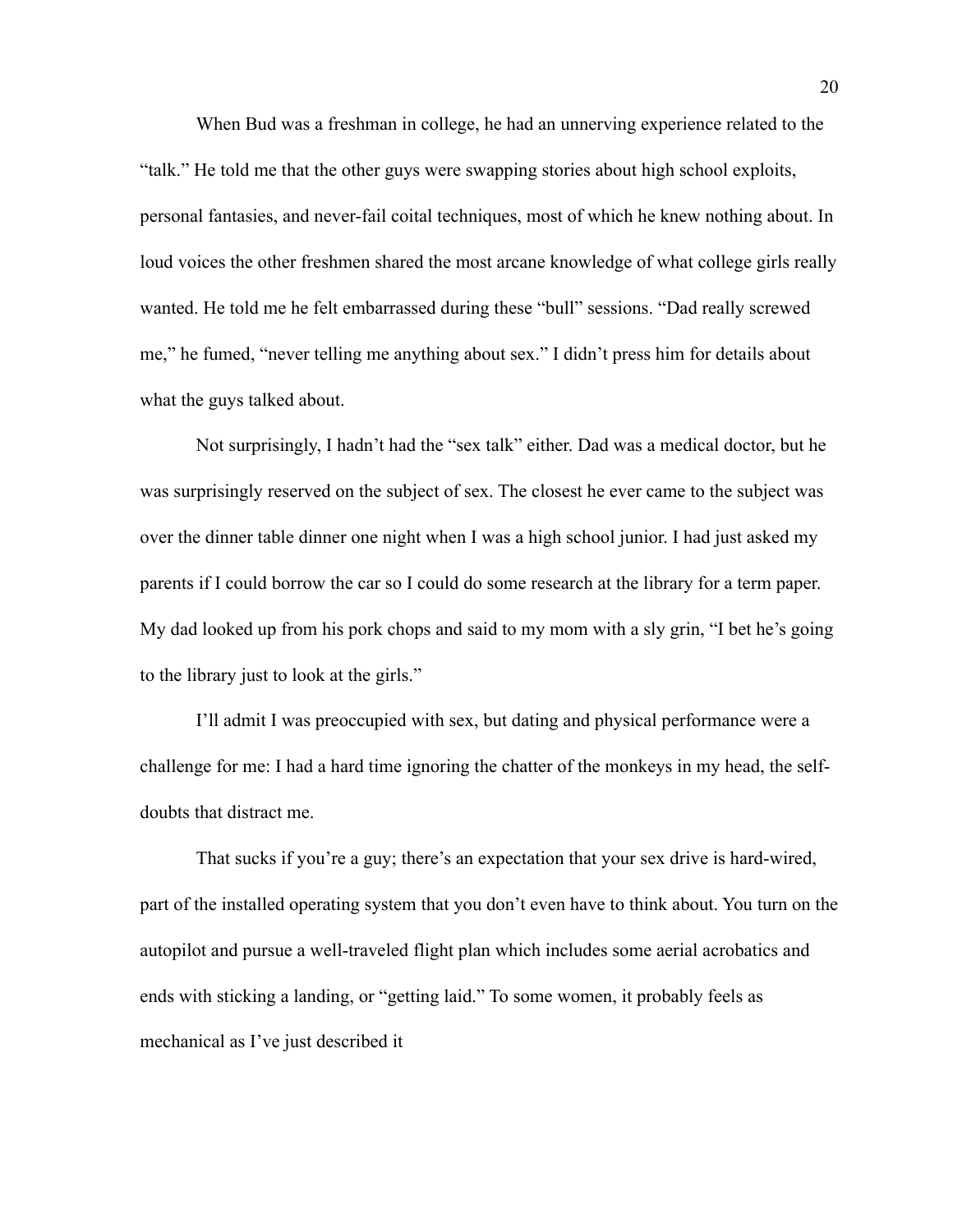In middle school, I have a memory of sitting on the carpet in front of the TV, probably watching an episode of Star Trek, and seeing my older brother Bud, neatly pressed into a white dinner jacket, go out the door to his senior prom. It was another three years before my own prom but I was already worried about not having a date. At school, I was usually alone, more so in a room packed with other kids; I was convinced that I'd always be alone.

I probably would have been, if I hadn't met Sandy in biology class in the fall of 10th grade. She sat down beside me because she had once dated my best friend Bob. We became lab partners which worked out well for both of us. She didn't like cutting into bugs and frogs and I got to kiss a girl.

"That's disgusting," she said to me over the open body of a frog splayed out on a dissection tray. I think it was the formaldehyde because she was covering her nose with the sleeve of her blouse. My parents met in a somewhat similar situation; it was during my dad's internship and my mom, a nurse, was assisting him with a circumcision.

In the spring of 10th grade, during a Wednesday afternoon study hall, Sandy asked me if I wanted to go to the movies on Friday night. It was going to be our first date. She had arranged to double with a girlfriend of hers who was interested in Will, another guy in our class. I soon discovered that Sandy loved matchmaking. When she asked me, of course I said "Yes."

I don't remember the movie we were seeing, or the other couple, but I do remember standing outside of a Rexall Drugstore waiting for Sandy (neither of us could drive), watching her walk down the street towards me. When I saw her, I felt my stomach flip.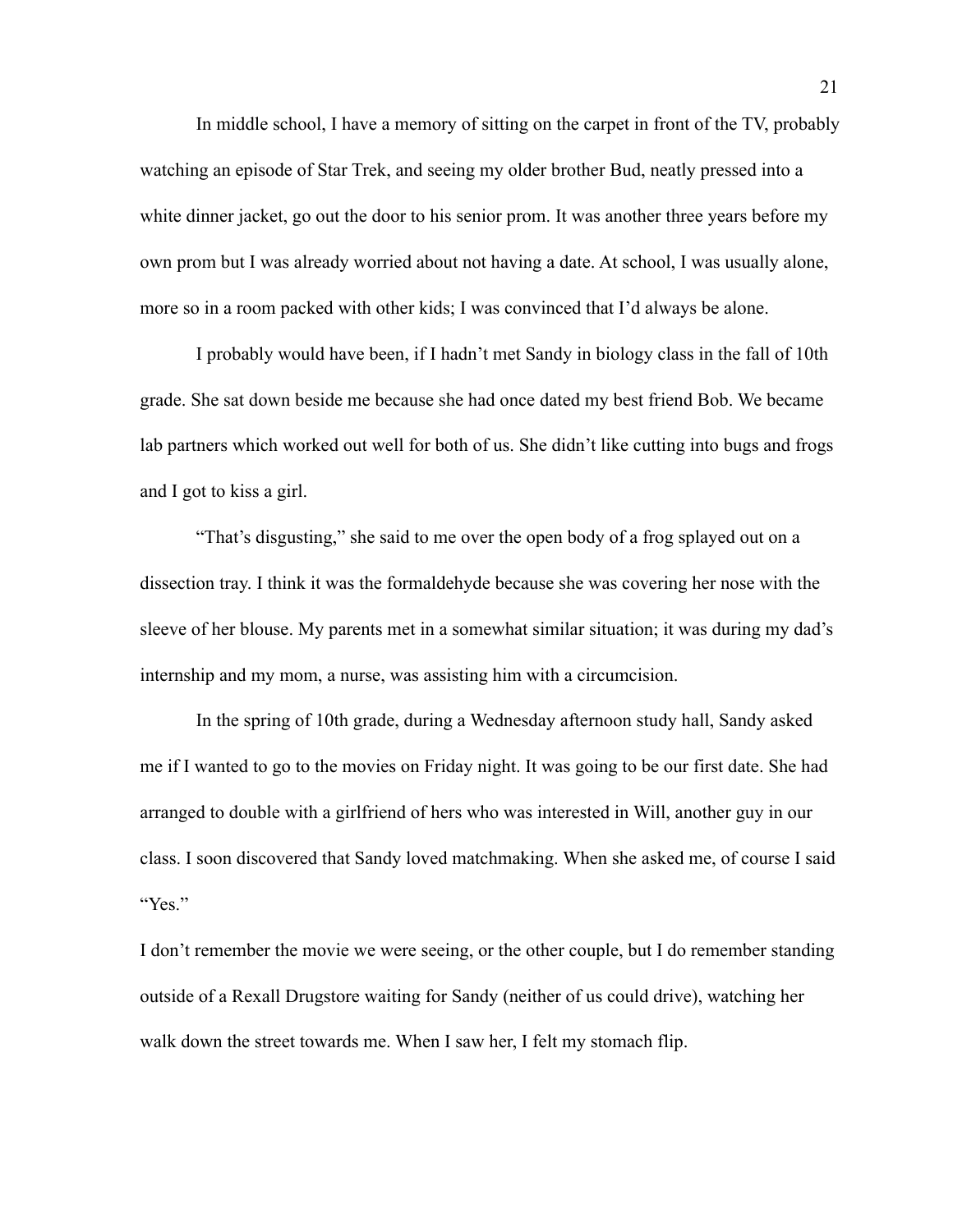We started going out, just the two of us, and passing notes to each other between classes. Recently, I found a shoe box full of the notes she sent me. She used to call me Charlie Brown because I was always glum. Low self-esteem and academic problems can cause depression in teens, I've read; I think I could have been a case study.

A few times we went to teen dances at the YMCA which were held in their dimly lit basement. There was a five-dollar cover-charge and the local bands played Motown music. Sandy loved to dance and I tried to follow, at times appearing to have my shoelaces tied together. At one dance, when the band took a break, I bought two, twenty-five cent bottles of coke and we sat on metal folding chairs against a wall back away from the crowd. My ears were still vibrating to the loud music when I leaned over and kissed Sandy. Years later, after we were married, she told me she thought I made my move too soon.

I was a senior in high school when my dad asked me to go to lunch, just the two of us. It was a Saturday, about 11:00. We stopped at the 202 Diner, one of those stainless steel modulars popular in the 1950s that resemble a passenger train car that's had its wheels boosted. We sat in a booth facing each other, looking down at our menus. I was distracted, trying to decide between lunch or a late breakfast, when my dad let out a frustrated sigh and said, "Your brother is annoyed that I never told him anything about sex."

Knowing what I now know, I wish my brother had kept his mouth shut. Dad turned his head to look out the smudged, plate-glass window next to our booth. There was a parking lot big enough for the three trucks which had separated from the herd of semis that stampeded down the four-lane highway running past the 202. The diner was popular with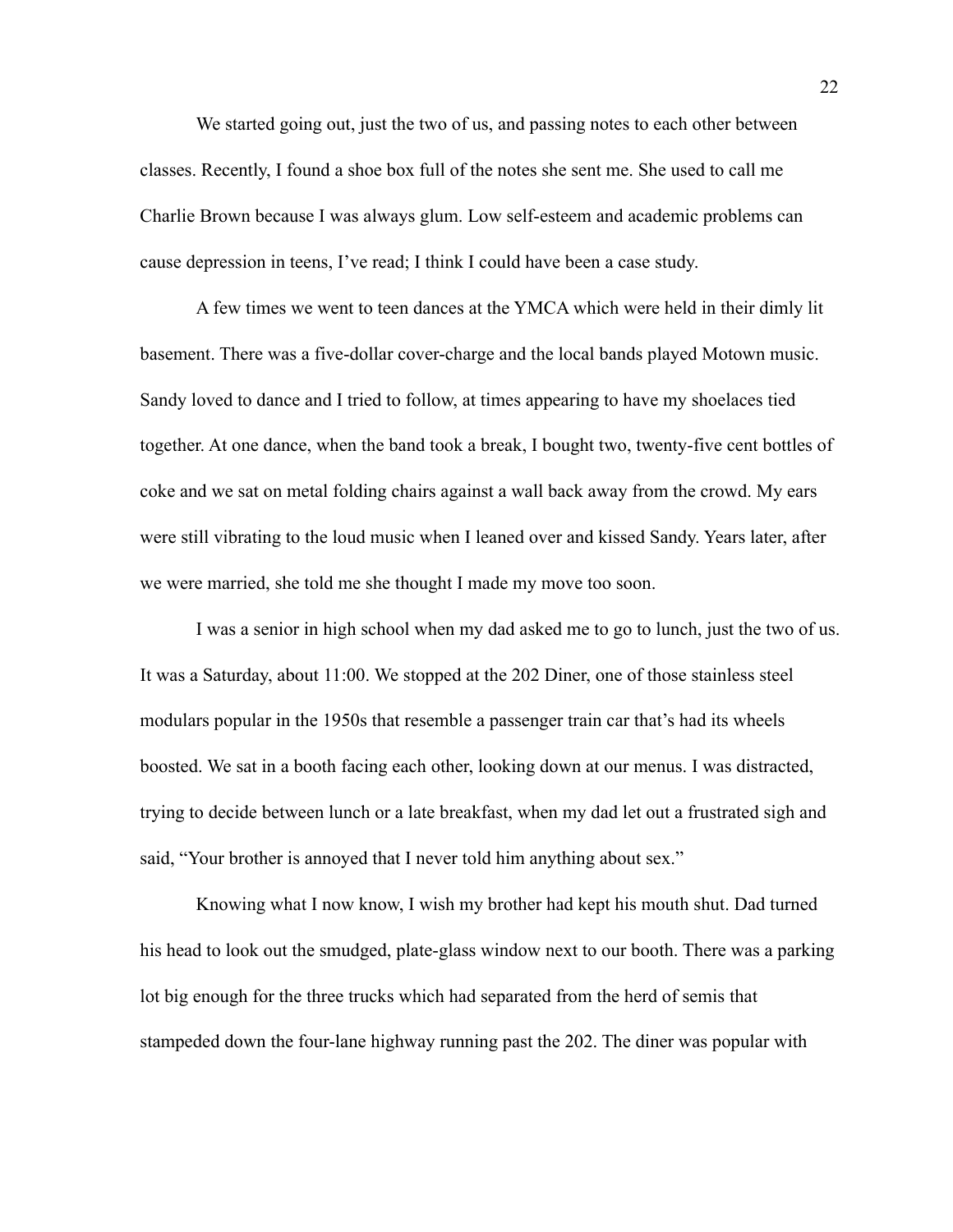truckers and my dad because it had a large menu and served a satisfying variety of comfort food; I love to eat as much as my dad.

As he started to talk, I felt some nervous perspiration begin to run down my sides. "Your brother wants me to tell you about sex," he said. I was not prepared for this conversation and didn't feel any more comfortable about it than my dad looked. He closed his eyes as if collecting his thoughts. At that time, Sandy and I had already started fooling around so I figured I knew enough.

Our relations started during the summer before our senior year in high school, when we were hanging out with Bob and his friend Mark. Mark's parents went to the shore every weekend, so the four of us would have drinking parties at his house. A guy in our class used to drive to New York City and buy booze to sell to us and other high school kids. We always got Southern Comfort and drank it with coke; we'd get so stupid drunk we'd end up breaking something almost every weekend. I remember one of us tossed an empty bottle of coke towards a trash can and it bounced out and sailed through a kitchen window, breaking it.

At one of these parties, Sandy and I were lying on the floor of a bathroom with the door closed, trying to get away from the noise and chaos outside. On the other side, Mark and Bob had begun to tear down his mother's living room drapes. Iron Butterfly's "Inagadadavida" was playing on the stereo loud enough so that a water glass on the bathroom sink was jouncing with the bass.

We were kissing and I remember nudging one of her hands down over the fly of my pants; no one had ever touched me there before. Sandy has a light touch and really beautiful hands; it felt amazing. I inhaled sharply and arched my back as I heard the sound of my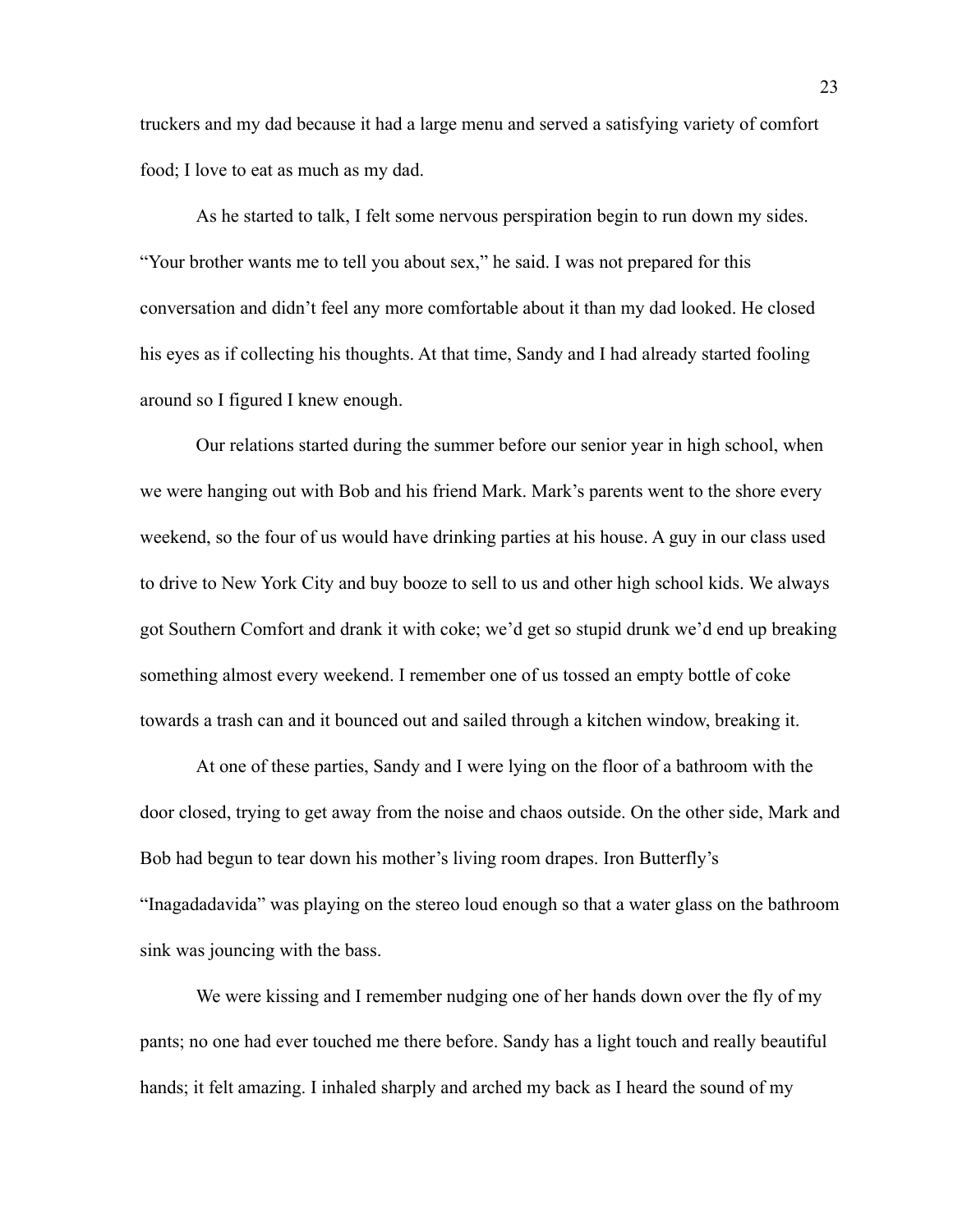zipper being pulled down, shivering at the touch of her soft fingers against the thin cotton of my underwear. That led to getting my first blowjob. If I hadn't been drinking, I never would have been able to get out of my head long enough to enjoy my first sexual experience.

So, when dad asked me to lunch in the spring of my senior year of high school, I was seventeen and already beginning to feel somewhat confident about sex. Sandy and I hadn't gone all the way, so there were plenty of gaping holes in my knowledge base, questions that my dad could have answered: about foreplay and being a more considerate lover. But we were both too embarrassed and uptight to have a real conversation about love making.

When dad turned his attention away from the parking lot, he looked down at the table and rubbed his eyes, his face scrunched up with tension. Behind me, I heard the loud chatter of heavy china in the kitchen and the easy banter exchanged between the waitstaff. At the table, there were two glasses of ice water, flatware rolled in cheap paper napkins, and a couple of disposable placemats advertising local businesses. One ad offered a 10% discount on pre-arranged funerals.

"Bud's annoyed that I didn't tell him about sex," he began again, "how to do it, and how to treat a girl." He sighed and shook his head. "I don't understand why he's so upset," he admitted, "but he wants me to have a talk with you." I could see that this was painful for him; we couldn't even make eye contact. "Nobody needs to be told about about sex," he continued in a tone meant to deflect my questions.

Maybe my dad didn't need to have sex explained to him. He grew up on a farm and probably learned the basic moves by watching a hired bull mount and inseminate one of his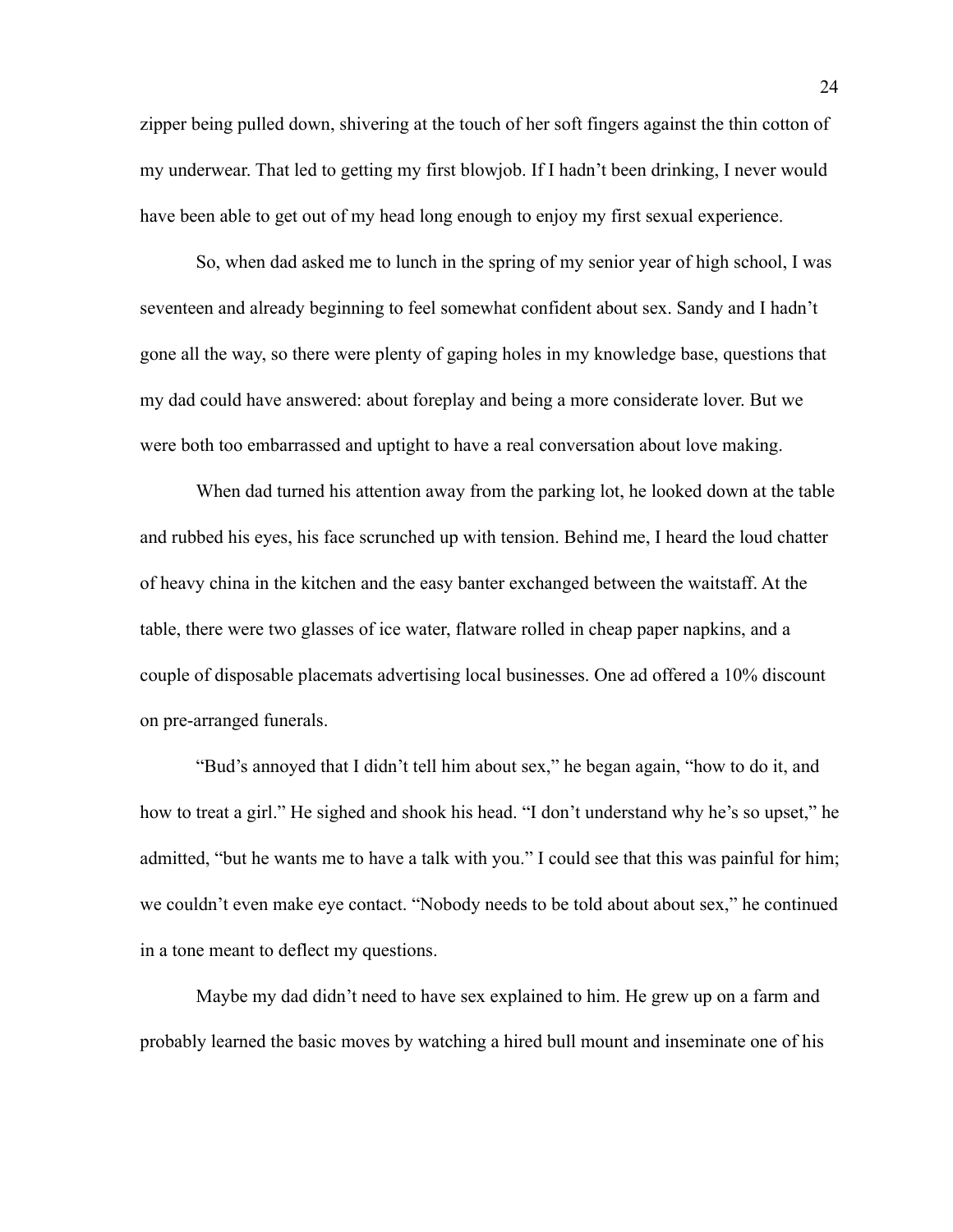father's dairy cows. And watching a cow deliver her calf could have provided a rudimentary knowledge of the female anatomy I suppose.

"You have dreams about sex and just figure it out," my dad argued.

But of course, dreams aren't the same thing. Although I had wet dreams, I never learned anything about sex from dreaming. I didn't remember any details; I just saw the results on my PJs. And until you have sex, I don't think you can imagine it. Maybe he was venting his frustration or getting rid of any guilt he was feeling, or even giving me an opening to ask a question. Being too shy about sex myself, I wasn't going to say a word. I think that was okay with him; he didn't seem to be in the mood for a conversation.

I held my breath, hoping that the waitress would come back for our order, as my dad tented his hands over his forehead. He kneaded his greying hairline with his fingertips, looking down at the Formica tabletop. I couldn't imagine what he was going to say next, but hoped that the talk wouldn't get too graphic, or worse yet, that he'd ask me to share what I knew: I didn't know very much.

During spring break in my freshman year, a little more than a year and a half after lunch with my dad, Sandy and I drove to the Jersey shore and rented a motel room to have sex. It must have been beginner's luck, but fooling around in the beginning was easy, much easier than I would have imagined after the conversation I had with my dad over lunch.

In the early 70s, Sandy and I had to be careful because it was illegal for unmarried couples to rent motel rooms in New Jersey. I discovered that the danger of unlawful sex was a huge turn on for me. As soon as the door opened, we jumped into bed and made love like rabbits. Afterwards, we took a walk along the shuttered boardwalk, listening to the raucous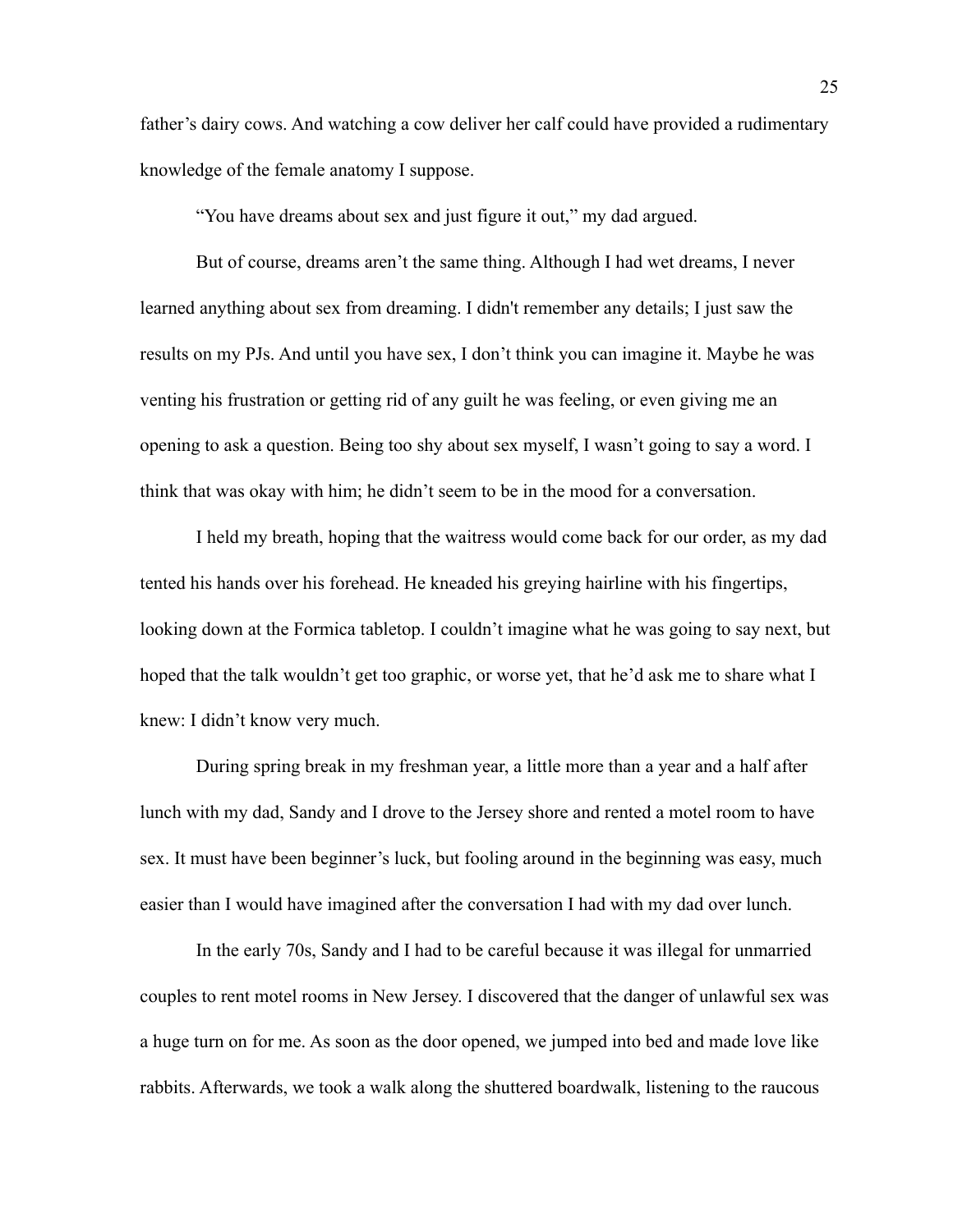chatter of the gulls smoothed out by the sound of the surf washing the abandoned beach. Soon, I got distracted, aching with lust, and wondered when we could get back to the motel room. In my teens and twenties, I needed (or wanted) very little recovery time.

Sandy didn't want to get pregnant, so we tried to be extra careful. A friend told her the pill wasn't foolproof, so she wanted me to buy condoms. That meant I had to buy rubbers. Now they're displayed openly in pharmacies and grocery stores, but when I was a college student you had to ask the pharmacist, usually a gray-haired, intimidating man standing behind a raised counter. They cost a quarter each and you had to specify if you wanted them wet or dry, prelubed or not. I always tried to avoid eye contact with the pharmacist, and if a woman were behind the counter, I'd have to turn around and quickly walk back out the door.

In the summer before my sophomore year of college, Sandy and I were staying with Bob and Mark at his parent's beach house when our free and easy sex life got slapped down by an unexpected wave. After an hour or two of broiling on our beach towels, Sandy and I decided to cool off by taking a walk along the surf line. We were holding hands and I remember enjoying the sound and the feeling of the effervescent surf nibbling on my toes. At nineteen, I was happy, doing better in college than I had expected, and in a serious relationship. I felt like the sad and insecure Charlie Brown version of myself was receding with the ocean tide.

That's when Sandy leaned in close and whispered in my right ear, "I missed my period." Immediately, there was a deafening roar in my ears, drowning out the sound of the surf. I couldn't catch my breath and had to get away. Heedlessly, I sprinted away from Sandy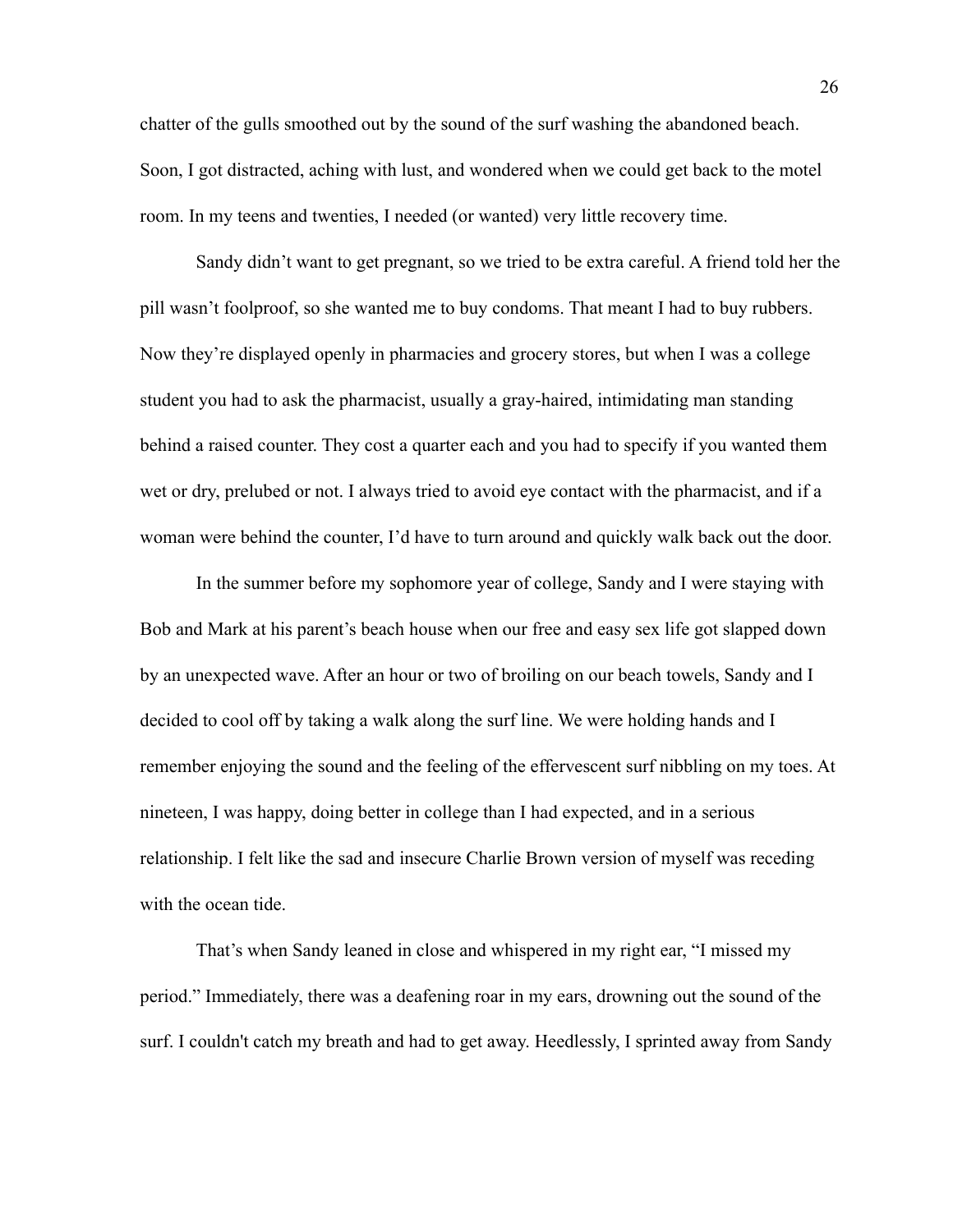towards the boardwalk, running through the other vacationers lying prone on their towels, dragged away as a wave of panic crashed over me.

At some point, the rational part of my brain rebooted and I stopped and turned around. Sandy hadn't moved and was standing alone in the surf. I ran back and pulled her close. She was crying and I felt desperately ashamed of myself; I still do. Not for the last time -- there would be other difficult moments -- I told her, "I'll never leave you."

But that promise was difficult for me. Sandy was the first serious girlfriend I'd ever had, and I wasn't sure what I wanted in a relationship; I had met her when I was just fourteen. She was helping me feel less insecure and alone, but wanted some commitment from me in return. I knew I wasn't ready for marriage, to make a commitment, but I worried that if I couldn't commit then Sandy would leave me. That's when having sex began to become tangled with my fear of being abandoned.

I couldn't tell Sandy, "I'm worried about you getting pregnant because I'm not sure I want to spend the rest of my life with you." Of course there was never any question in my mind that I would do the honorable thing. And, I was too insecure to be alone and couldn't say, "By the way -- don't leave me until I'm sure you're the one because I can't stand to be alone." How cruel and selfish is that?

Soon, the pleasure I used to feel in lovemaking was overwhelmed by a fear of pregnancy or abandonment. I started making excuses and tried to avoid all sexual situations. If we did start making out and touching each other, usually in my car on a dark and deserted road, I was blocked from enjoying any pleasure of skin on skin by the monkeys chattering in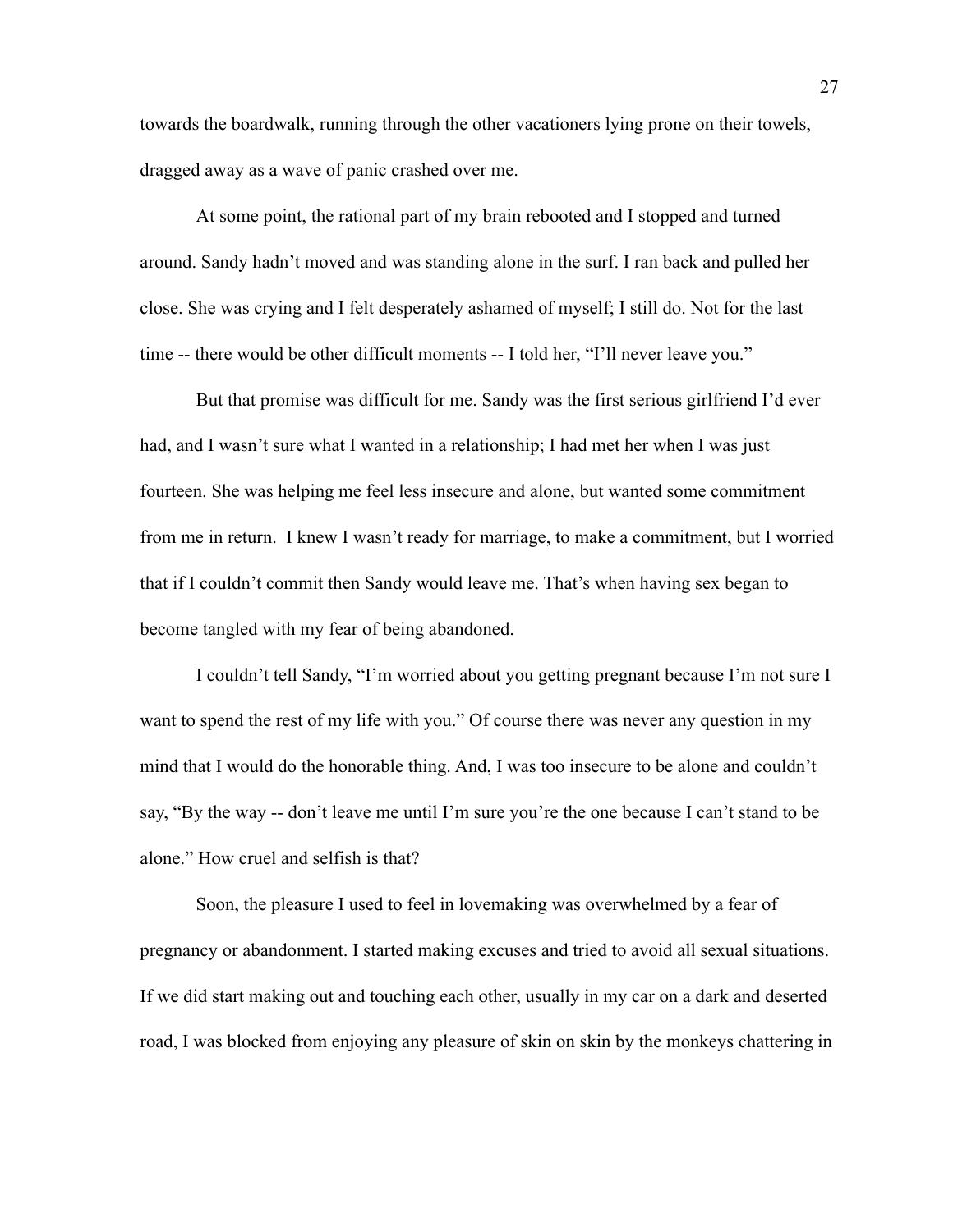my brain: "you're a failure...you can't do it...she's going to leave you all alone." Sandy couldn't understand what was going on and I couldn't explain. I'd apologize and look away.

I wasn't over my fear of abandonment, of being alone, and a lack of sexual intimacy seemed to weaken our connection. I'm a very needy person, which is another poor characteristic for a guy. I think most women like to have a confident, take-charge guy. Or at least they think they do.

Sandy always had enough confidence for the both of us, and the thought that she might not need me made me feel even more worthless and insecure. It was a vicious cycle: not being able to get aroused, losing my self-esteem, and a weakening connection with Sandy. I was drowning in a tsunami of emotions.

I've always put a lot of pressure on myself to succeed, and this was just one more way in which I was failing. I felt emasculated and insecure, but I imagine Sandy blamed herself, feeling less interesting and desirable. At times I did work up the courage to talk about the problem, but Sandy could be defensive or appear indifferent. She admitted feeling frustrated, wanting to have sex, but she told me it was OK, that she could just pleasure herself. She was happy with the relationship we had. For some reason that made me feel worse, like she didn't really care about me.

There were some momentary glimpses of sunlight when sex was as easy as it was before, usually in the presence of some danger or an easy excuse to explain why I couldn't perform. Then I could get out of my head and embrace the sensuality of the moment, just like I did when we were on the bathroom floor of Mark's parent's house. One time, during a Christmas break, I was at home recovering from the flu and Sandy came to visit. She sat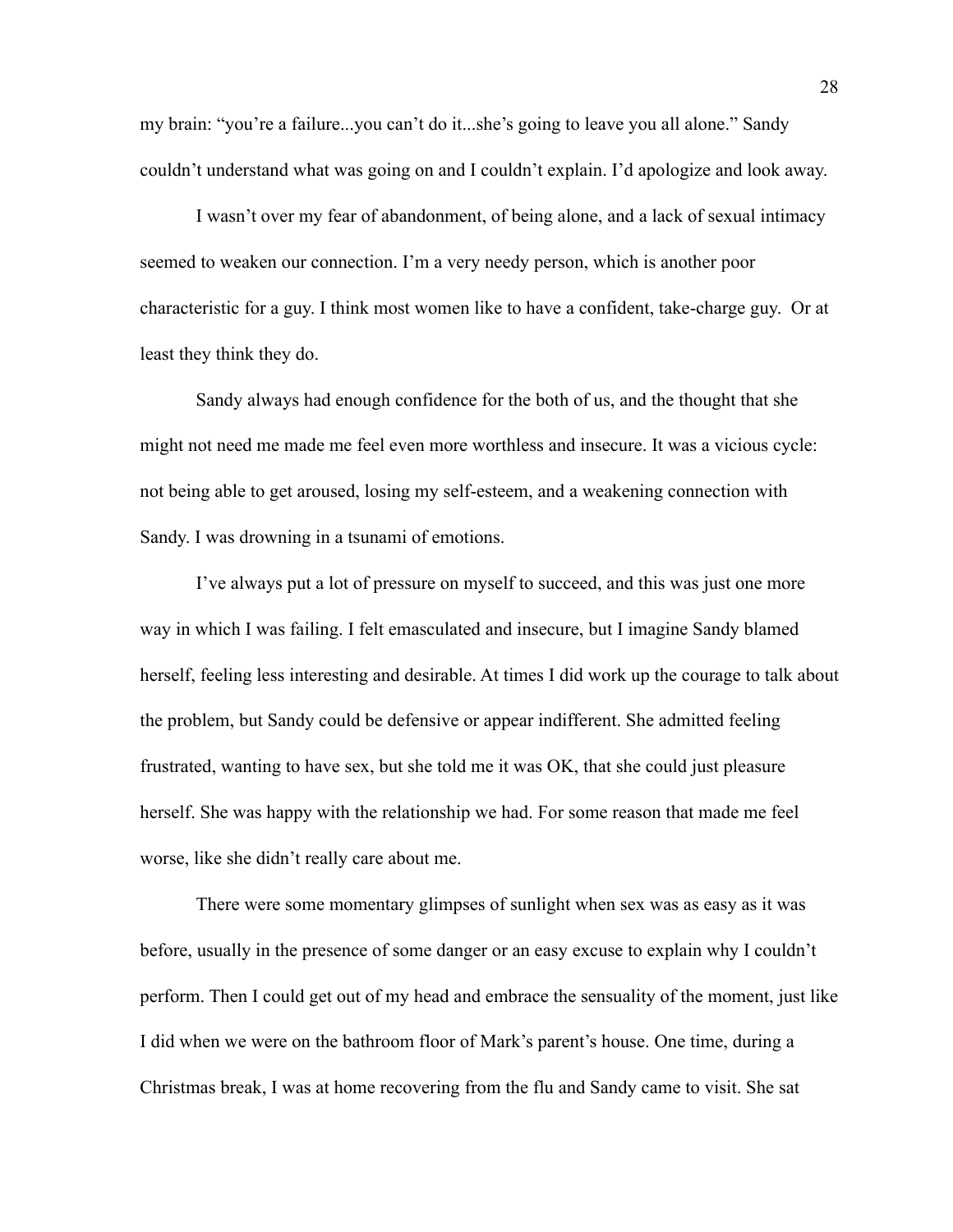down beside me on my bed and we started to touch and get aroused. She slid under the covers and we had sex, being careful not to alert my parents downstairs.

Before Sandy and I got married I walked into my parent's dining room and asked my mom an intimate question. "Did you and dad have sex on your wedding night?" I remember feeling insecure, that I might be an inadequate lover and unable to perform after Sandy and I got married. My mom was standing on a step ladder dusting the top of the curtains, and she turned to look at me and replied quite simply, "Of course."

I am surprised that my mom was so forthright; she was usually very uncomfortable talking about intimacy. If she said anything on the subject, she'd spell out the word: S-E-X. I wish she would have asked me a follow-up question, like, "what's bothering you?" or "do you want to talk about what happens on your wedding night?" Even if she did, I think I would have been too embarrassed to answer. I have a problem talking openly about sex.

I wish sex and intimacy and relationships didn't have to be so complicated and hard to talk about. I wish I were more secure, less buried in a grave of doubts, and able to stay present in a moment of pleasure. I would have liked to have remained carefree a little longer, riding in a vintage convertible down a far less-traveled road under a clear blue sky beside my brother who's no longer with me.

But, there are always twists and unexpected turns in any story, and complications in life, too. My dad had his share, and shared them with me that afternoon at the 202 Diner.

"Your brother's upset that I never told him about homosexuals or sadists," he confessed, almost choking on the words. He wouldn't look at me, unraveled and confused.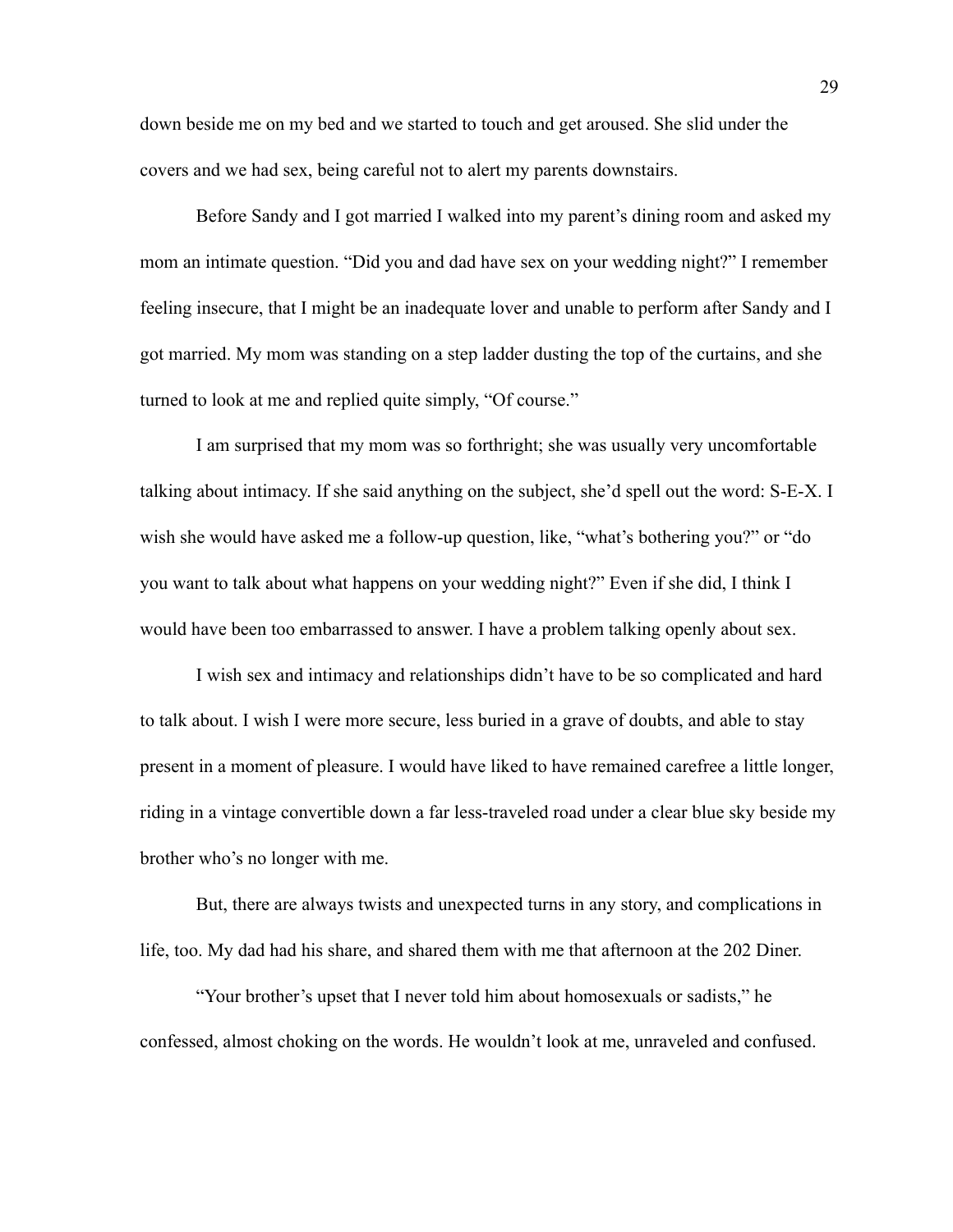"Why would he need me to tell him about that?" he asked, shaking his head with excruciating frustration.

I didn't know the answer to that question, and I never asked my brother for more information. I was as bad as my parents, and I didn't want to hear about my brother's problems. I had my own shit to deal with.

That's what I remember about my sex talk at the diner. I shared the experience with Sandy, and she shook her head and reminded me, "I told you your family is weird," I know that's true; my family is weird. Still, it makes me feel sad to hear it said out loud; it makes it feel more crushing.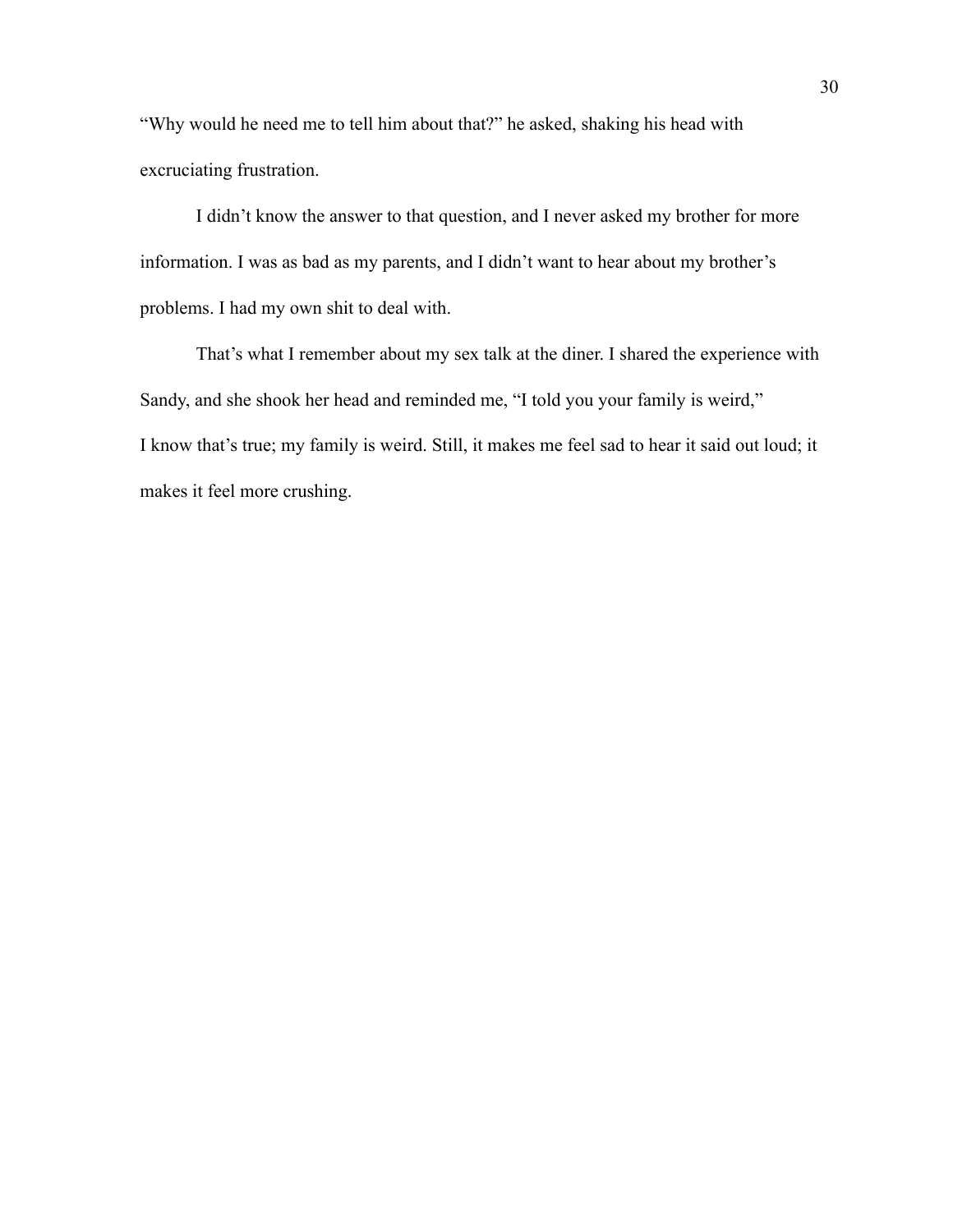## The Tin Kid.

I walked into the bathroom one morning and found my sixteen-year-old brother Bud sitting on a stool, backlit by the bright sunlight streaming in behind his head. He was holding his white, athletic socks and staring down at his feet, size 10 and a half. The bathroom walls are covered with wallpaper of a repeating pattern of yellow and orange sunflowers and its window looks out over the garage. It's called the yellow bathroom, as opposed to the moremodern blue one which my parents and two sisters share. The yellow bathroom is by default the boys' bathroom.

From the kitchen, I heard my mom yelling, "Get down here and eat your eggs before they get cold!" Mom didn't like to cook and got tense when we didn't come to the table right away. We're going to be late for school again, I thought.

Bud is so smart, a genius, perhaps, that he never had time for completing practical tasks, like keeping track of the time or getting dressed for school. In my family, a sign of genius is being lost in thought and staring at your shoes. In about six years, my brother's hollow gaze would come to mean something very different.

Because my dad was a doctor, it's assumed that everyone in the family was intelligent. My mom told all her friends, and even store clerks, that her children were perfect. I don't know what she meant by that, but growing up I got the message that you had to be perfect to be worth anything. Everyone thought my brother was perfect and I got tired of hearing it.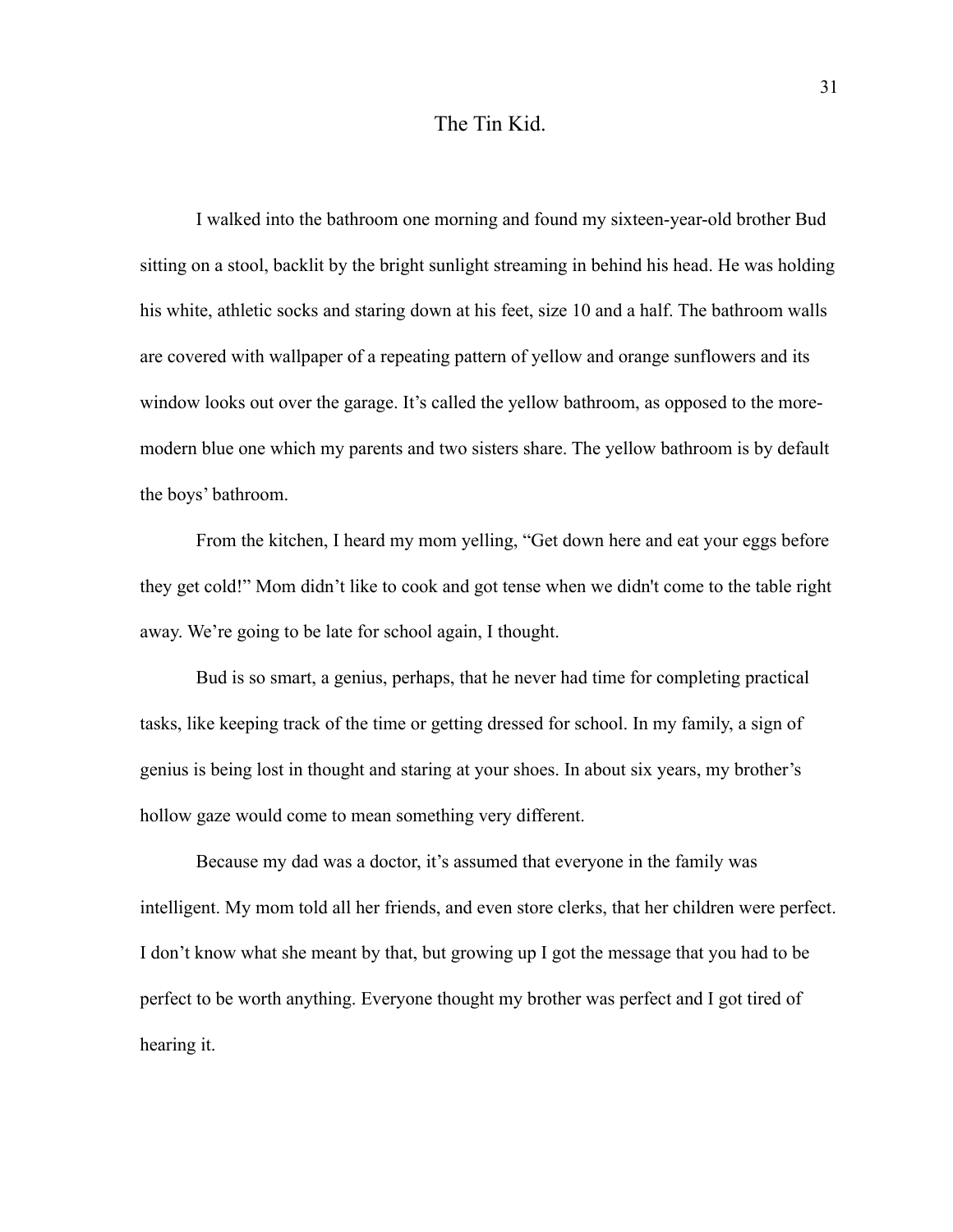At thirteen, I knew I wasn't perfect by looking at my disappointing report cards and the scars of my chronic eczema. When I limped into the bathroom that morning, I was there to dispose of the plastic wrap which had been bandaged around my legs. I was embarrassed for anyone to see my legs wrapped in plastic at night; at thirteen, I felt humiliated, like having to wear a diaper to bed.

The doctor said the plastic wrap sealed in the steroid cream, his latest attempt to exorcise my eczema demon. Looking down at the raw and oozing flesh, compared with the clear-skin calves of my brother and boys in my gym class, I felt like an untouchable.

I complain to friends, and anyone who will listen, that Bud was the golden child and could do no wrong. I think of myself as the less valuable tin kid. When he started college, I took over his newspaper route at the hospital. I hated being a newsboy delivering papers to sick people. There was a hospital smell I didn't like, and patients often asked me to pick through greasy coins in their bedside tables to pay for the paper. I was convinced the coins carried germs. Twice I was accused of stealing money. I was so embarrassed I couldn't defend myself and turned a deep scarlet.

One afternoon I broke down and passionately confessed to mom that I hated being a paperboy and couldn't do it anymore. My mother looked at me and asked in frustration, "Why can't you be more like your brother?" It was a question I heard more than once in my life.

Of course I always wanted to be like him, the older brother. We share many personality traits and interests; we both love to read, although we like different books, have a quirky sense of humor, and enjoy telling outrageous stories, riffing and playing off each other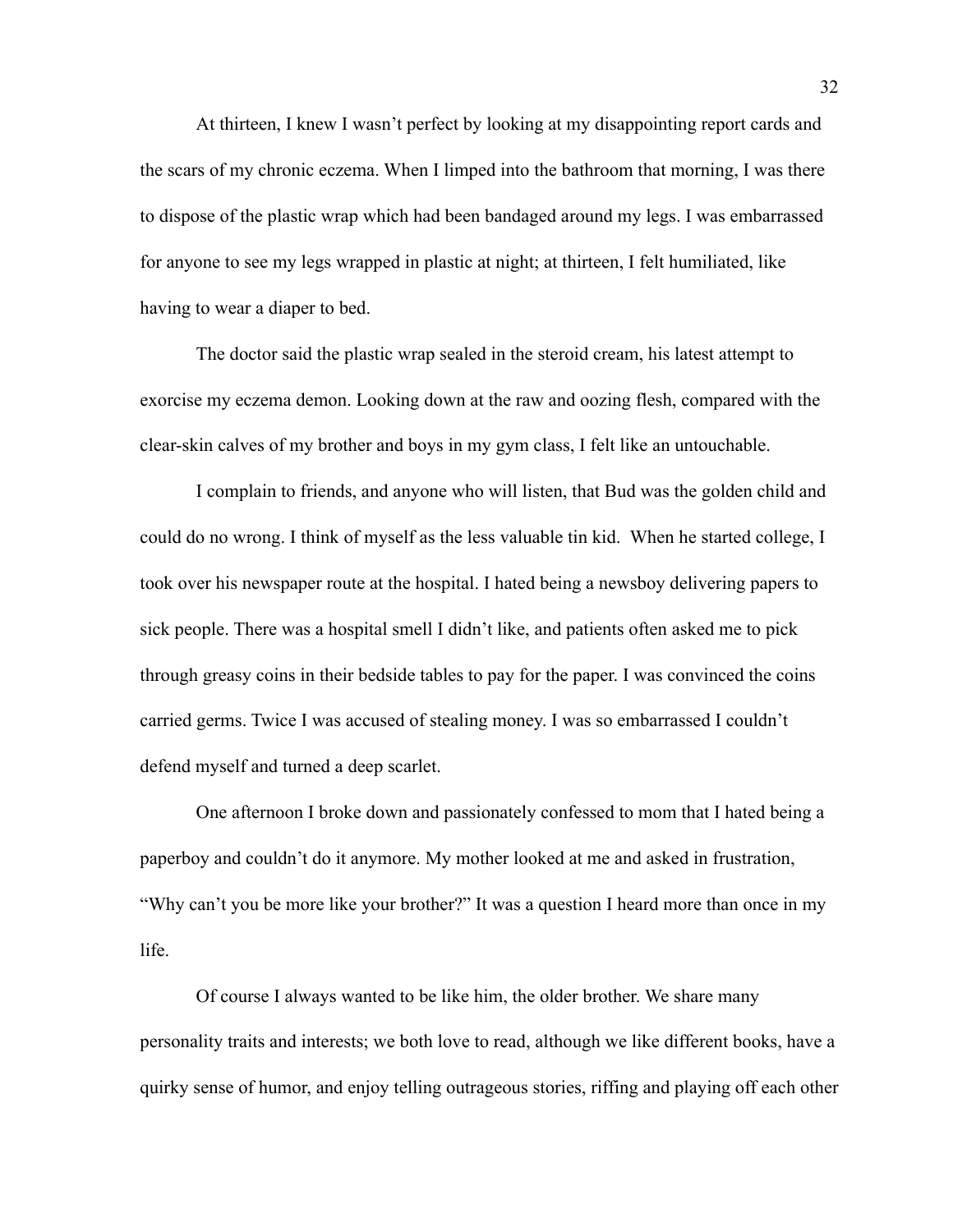like jazz musicians. But our dispositions are poles apart: my brother has an angelic and quiet exterior, while sometimes I erupt in anger and frustration.

We look alike and sometimes sound the same. It really bugs me when I hear his voice coming out of my mouth, the words delivered in the same cadence with a particular nasal, annoying quality. I desperately wanted to be my own person and I struggled to stand out. Like most brothers, I guess, our relationship is complicated.

In my peculiar family melodrama, I play the role of the reliable, rather ordinary boy, with both feet planted on the ground. Most days I don't feel grounded though; I feel like a mess. My dad encouraged this dichotomy between my analytical brother and me; he seemed proud that I was like his Scot-Irish father, also named John, who was running the family farm when he was just sixteen. My grandfather wanted to be an attorney, to be sitting in a cushioned leather chair behind an oak desk, but boys weren't educated in his agrarian family; they were given farms.

I'm sure my dad meant the comparison as a compliment, and I do admit that I was proud I could effortlessly do things my brother couldn't. One time I watched my dad try to teach my brother how to drive the red, IH tractor on his father's farm. "Let the clutch out slowly," my dad cautioned. It was a cloudless summer day, and my grandfather was still alive. Bud didn't have the eye-hand coordination and backed the tractor into the corn crib. When I took my turn to drive, I enjoyed the experience of showing him up and nailed it the first time.

The downside of being the practical son was that Bud frequently reminded me how van Gogh's brother supported him so that he could focus on painting his golden sunflowers. I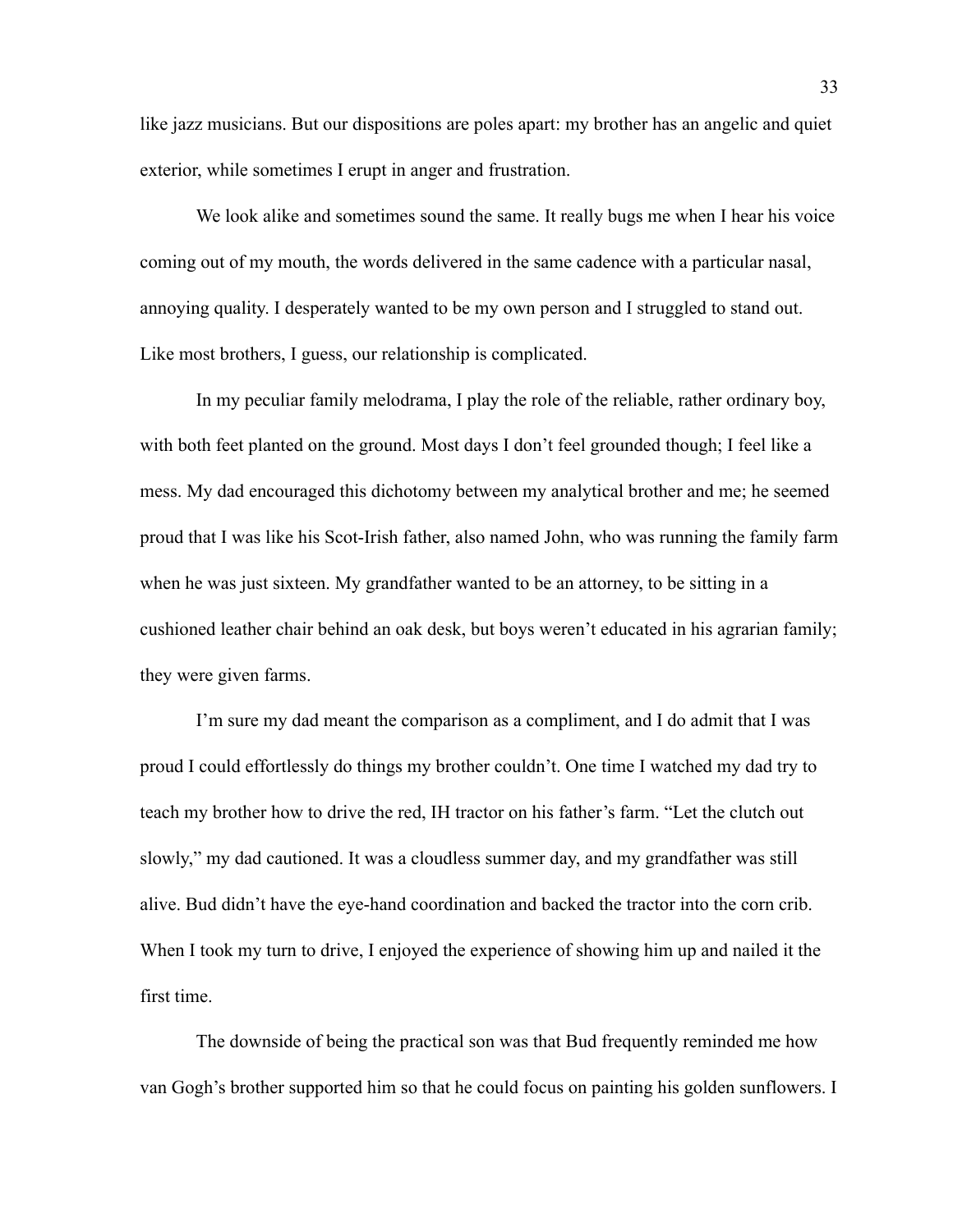never had any intentions of supporting him, but felt guilty for not wanting to, like I was being selfish.

Bud always believed his spiritual energy was so strong that he couldn't wear a wristwatch because it disrupted the mechanism. I looked into that theory one time and found other causes for malfunctioning wristwatches: some people generate a strong magnetic field or their skin is more acidic than average. It was a good story, though, and illustrated his exceptionalism.

I didn't always believe what Bud said, but once, when I was about five, he whispered to me in bed that if you walked barefoot outside, tapeworms could crawl into your brain through the soles of your feet. I don't remember if it was that night, but I remember a dream, feeling tapeworms wriggling in my head, their bodies sliding out through my nose and eyes, and crawling back under my T-shirt. I screamed until my brother woke me up.

I tell a good story, too, and should worry more about what I tell people; I'm very convincing.

In high school Bud liked to read books about the occult and believed in astral projection and magical thinking. One of his favorite writers was Edgar Casey, the "sleeping prophet." Casey was an early 20th century American healer and clairvoyant who claimed he was able to use his unconscious mind to enter a dream world where all spiritual energy - past, present, and future -- existed forever.

Bud always wanted to explore an alternate reality and tried to make contact with a Ouija board that he got for his birthday. Our dark-paneled Victorian house groaned and creaked at night and could be spooky even without the presence of a Ouija board. My dad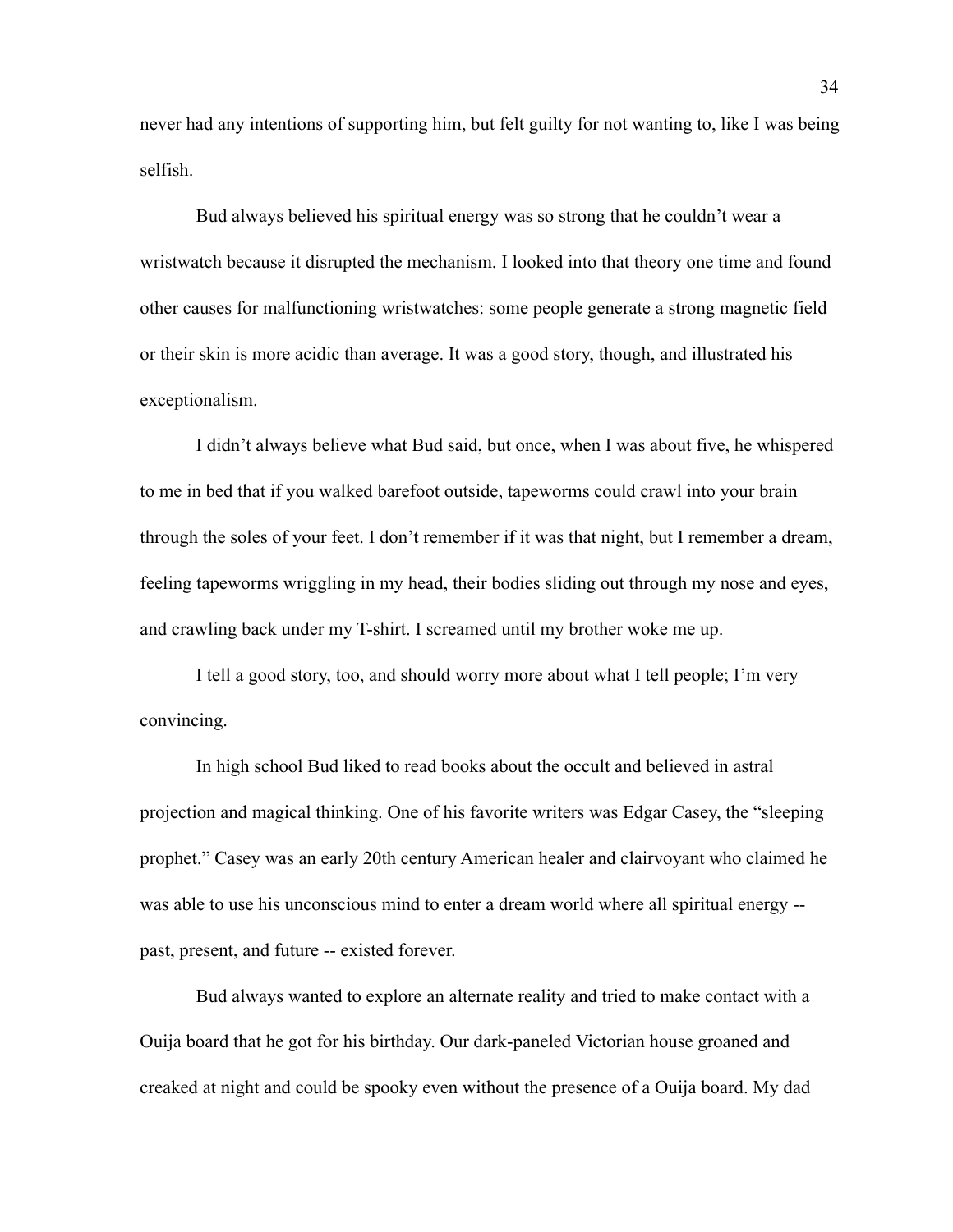didn't like us to use electric lights in the day if we weren't in our rooms studying. He'd rather we spend our time outdoors where the light was free. One afternoon, I remember sitting on a second-floor landing, with my younger sister Jane, assisting Bud to make contact with the dream world.

As he peered down at the board, his portal into the vast beyond, his profile was framed by the weak October light straining through the rippled glass of a window above us. The same thin light, saturated with the smell of the house's dried woodwork, bumped against the dust motes in the air. His breathing slowed as he lightly touched the heart-shaped planchette to allow it to move freely.

I don't remember the question he whispered, but as the planchette stuttered across the board, to point out a series of letters, I remember an eerie feeling, the same presence I felt pursuing me in our dingy basement. I remember it provided an answer to my brother's question, but I don't remember what it was.

After the session, we rode our bikes to the park near our house and collided in a tangled mass of flesh and bike as we swerved to avoid a tree root in the brick sidewalk.

"It's the spirit world reaching out to us," my brother cried with wide-eyed terror, "we've looked into something we shouldn't have."

I don't remember that we ever used the Ouija board again, but my brother never stopped looking into the spirit world.

My brother startled me one day, telling me, "I'm moving into the spare room in the attic." We lived in a large house with a finished, third floor we called the attic. My five

--------------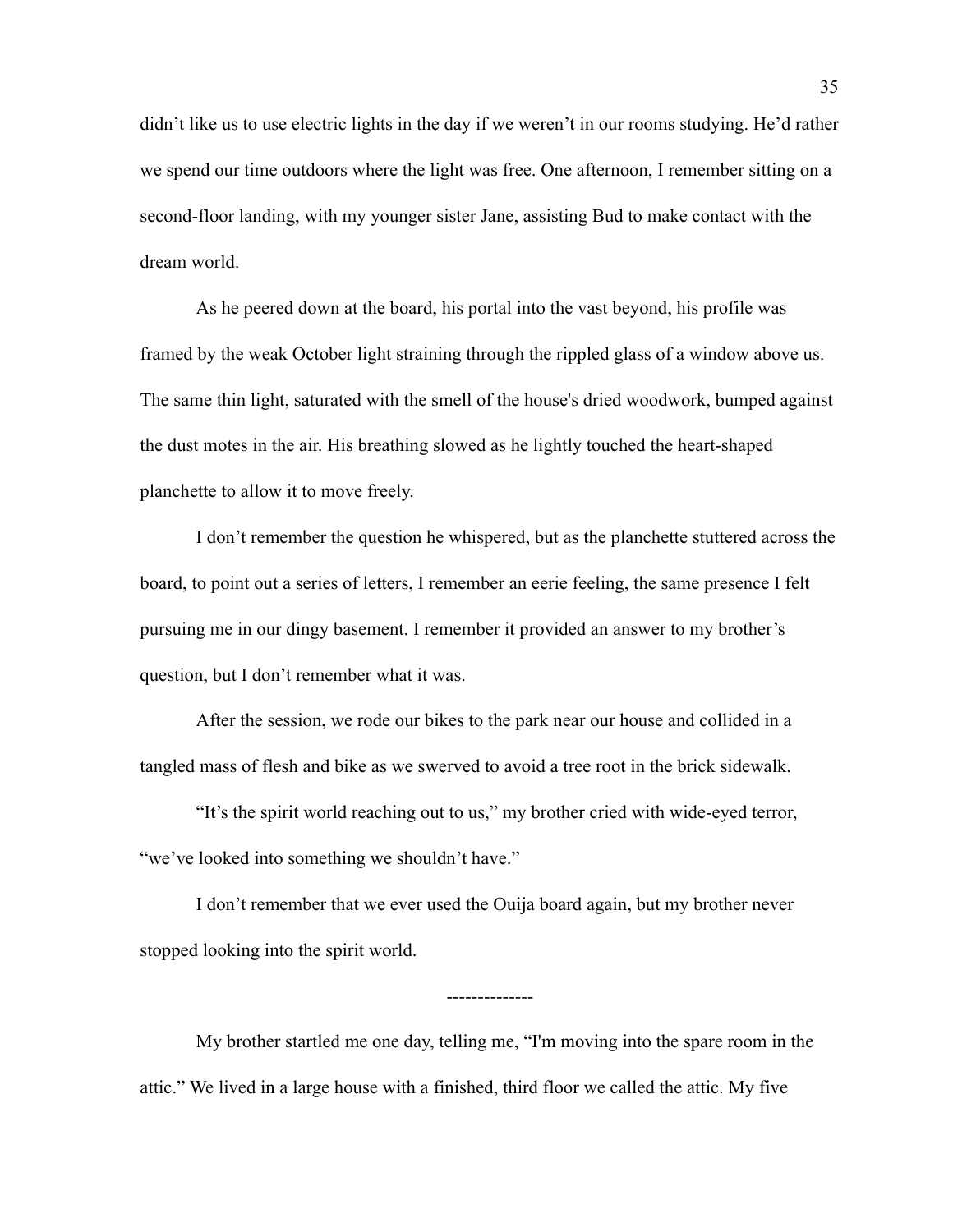cousins crashed in the attic whenever they visited from Johnstown. I should have felt relieved and excited to have my own space; the room we shared for twelve years was the smallest in the house. Its pale blue and white wallpaper featured Colonial soldiers marching through quaint villages in endless formations. Our desks faced a window looking out into tall fir trees and a copy of Gilbert Stuart's unfinished portrait of George Washington hung over a sealedup fireplace. Sometimes the portrait, lit by passing cars in the night, kept me awake.

Bud wanted his own space and complained of my messiness. His desk was neat and organized while mine was sticky with plastic glue and cluttered with the leftover parts of model airplanes. I didn't like the idea of him moving out even though we never talked that much. He was three years older and had his own interests and friends. Maybe I wanted to move to the attic so I could feel grown up, too. Anyway, in the end I got my way.

One of the attic rooms was large and had four double beds. It was freezing in the winter and sweltering in the summer. The other two rooms were used for storage. All the rooms gave me the creeps; I felt like something was watching me. Even now, I have these dreams that my brother is alive, still living in the dark attic, and I'm trying to turn on lamps which have burnt out bulbs. In my dream I need to turn on the lights or something will get me.

My dream life can be scary. I used to have these hallucinatory nightmares that were as real as being awake, dreams about talking to reanimated dead relatives or walking in dug up graveyards where coffins were smashed open. Turns out some of my dreams were prescient. For years I dreamed I couldn't walk and then I got rheumatoid arthritis. It became almost impossible to put on a pair of shoes or walk without a cane. My dreams lost some of their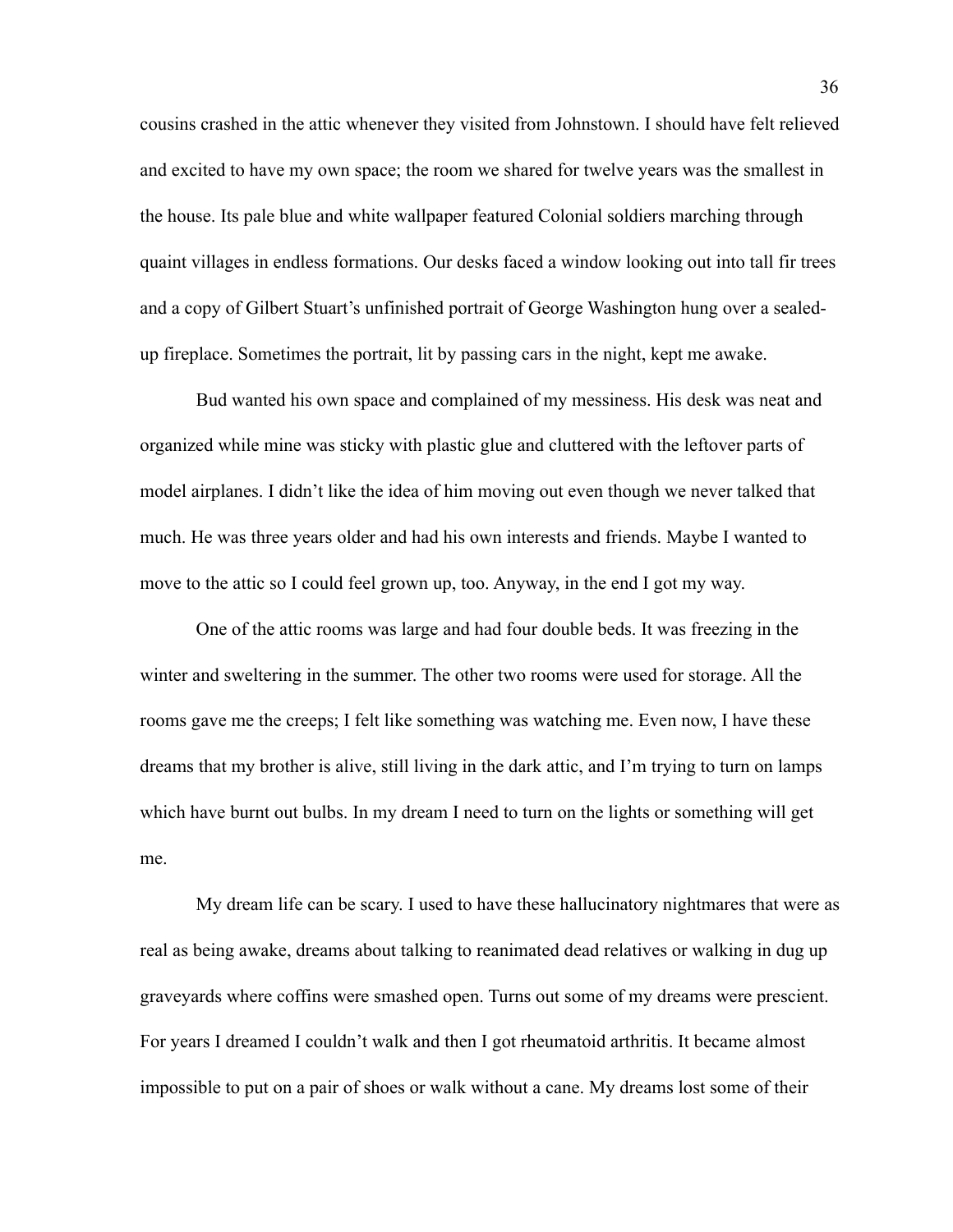terror when I started taking antidepressants, but I still have odd ones about walking into school cafeterias where there's never any food left. I hope that doesn't come true.

Of course, I was afraid of the usual kid shit, too, like moaning ghosts or monsters behind a closet door. Once I remember listening intently to a sound I thought was blood dripping from a vampire's fangs as he climbed the stairs to my bedroom. The next morning I discovered it was a leaky bathroom faucet.

Like my brother, I can get fixated by a thought or irrational belief. When I was in third grade, I worried that I'd die if I forgot to keep breathing. When I was eight, my brother took me to see a 3D horror movie, but I couldn't put on the glasses and sat on the floor. I got scared anyway by the soundtrack and lurid, flickering lights.

#### -----------------

Bud was in his third year at Penn when my parents called me to tell me he had a nervous breakdown and was in a hospital in Philadelphia. At the time, he was living in a fraternity, and his brothers called my parents because he wouldn't eat or get out of bed. The initial diagnosis was a drug-induced psychosis and he spent about two weeks in a psych ward.

I've read that schizophrenia and psychotic disorders possess someone in their twenties as a result of genetics, excessive use of alcohol or drugs, or even childhood abuse. I went to an analyst who thought my brother and I might have been abused, but I don't remember any and I never asked my brother. Interestingly, there's some evidence of a connection between the microbiome in your bowel and your brain that can cause mental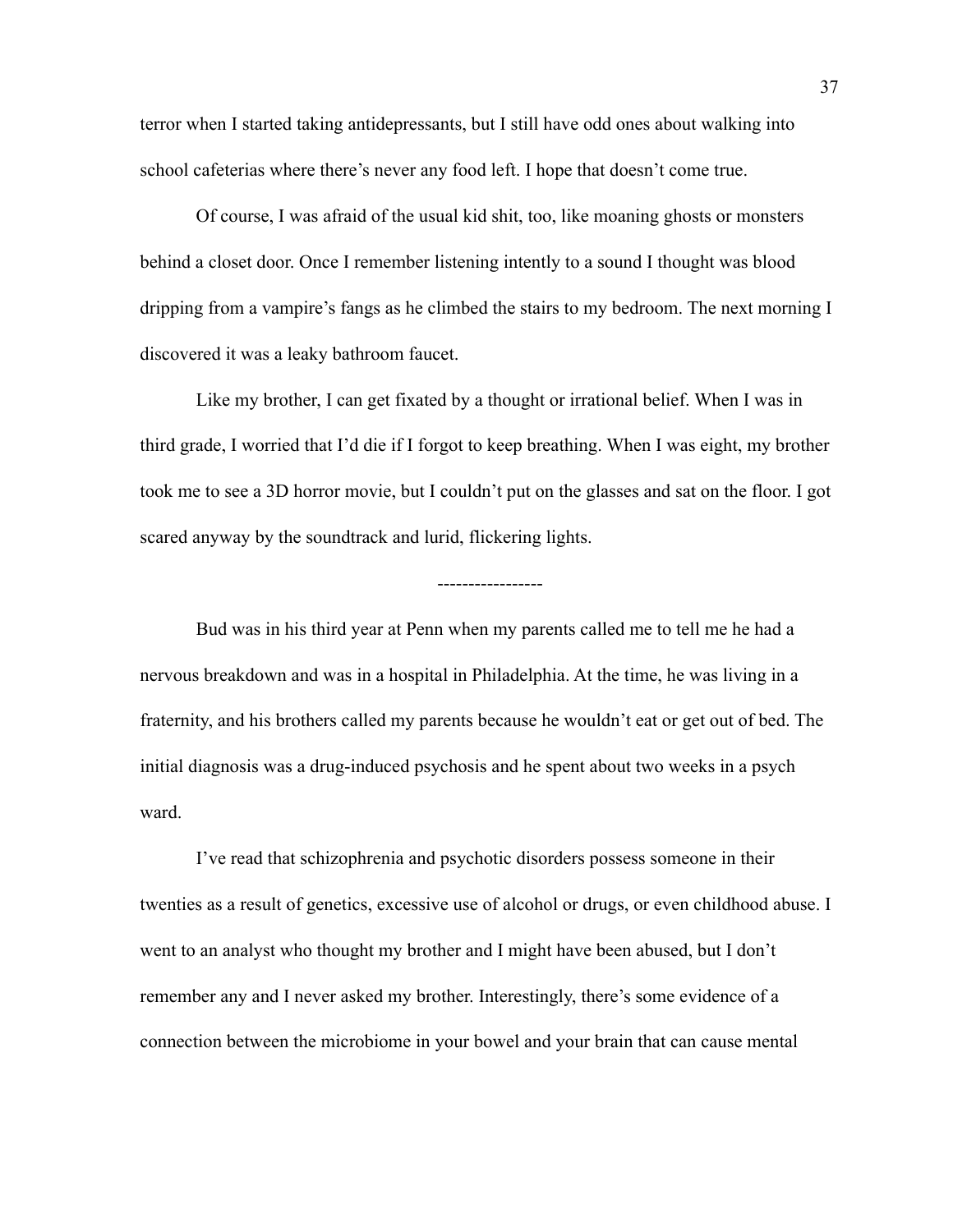illness. He'd enjoy the weirdness of that, that his gut made him sick; and maybe he'd laugh at the irony that he died of colon cancer. At least I hope he would.

After his breakdown, Bud stayed with my parents for two months. At the time, I was a college freshman suffering through my own panic attacks in English 101, having a tough time adjusting to college life and living in a dorm. There were too many people, too much stimuli for me to process, and most of the time I felt like I was drowning. When I came home for Thanksgiving, I was looking forward to being out of the dorm and returning to a place where I felt safe. When I walked into the house with my gray duffle bag, I found that Bud wasn't speaking in complete sentences or taking showers. He smelled bad and didn't like changing his clothes.

The once bright yellow bathroom we shared was dirty and exuded a funk I could almost taste. It made me gag. The yellow orange wallpaper of sunflowers was peeling along the edges, and the toilet was a nightmare to use for someone as compulsive as I was becoming. The bowl wasn't flushed and filled with shit. Even the toilet seat was stained with skid marks and pubic hairs. I don't think my mom could stand to clean the bathroom anymore.

I felt unsettled being around Bud when he had these psychotic breaks. He had this terrified look in his eyes, like a cornered animal, and he wasn't the secure person I remembered. It wasn't just because he was dirty; I couldn't stand to hear him talk about his delusions about being controlled by the devil; he really did act as if he were possessed. He'd stand at the kitchen sink, drink one sip of water, and then walk around the table, repeating the figure over and over again. I watched him pace around the house, going from room to room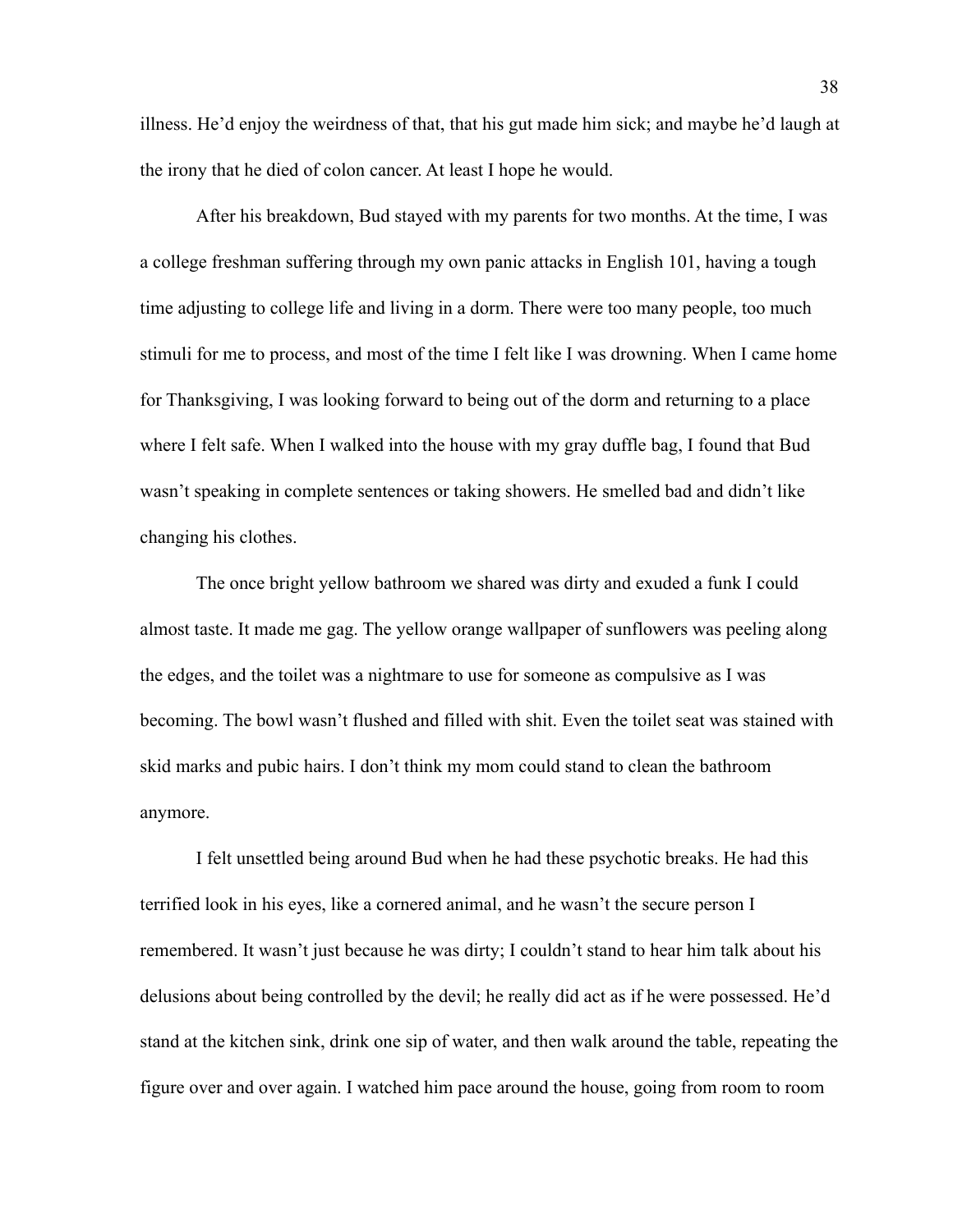and peering into closets. We were alike in so many ways that I was scared it could happen to me. When he recovered, I never asked him what he was looking for, and now it's too late. Maybe he was looking for a way out of his prison.

My dad, a physician, experimented by giving him different antipsychotics and spent hours sitting next to him on the couch, holding his hand and trying to pull him home. On sunny days, my mom walked with him around the neighborhood where we grew up. He said it felt good to hear her talk. Mom liked him to wear his Penn sweatshirt whenever they went out, and that bothered me. I was envious that she was so proud of him even after he had fallen apart. She was being a good mother, expressing her pride even when he was at his lowest, but I resented it. When we went out to a restaurant, I discovered that I was embarrassed by how he acted and looked.

When he recovered, he asked us to call him Hugh. Bud was a nickname he was given because he was named after our dad. Maybe he needed to start over, to assume a new identity, to forget about his broken self. I guess I was being stubborn, but I tried calling him Hugh once or twice. It just sounded too strange, too formal, to keep it up. I did know what it was like wanting to make a fresh start when I entered college. I didn't like the nobody I was in high school or being the pale reflection of my brother that all my teachers remembered.

Bud's ambition was to become a famous poet. I admired his determination and his discipline, but I could never have lived his life. Most of his adult life he lived in public housing in Massachusetts on disability. Over the next thirty years of his life he followed the same pattern: he'd stop his medication and quit his job; then he'd start to hear voices and couldn't sleep, convinced that he was possessed by the devil or an alien. When he lost all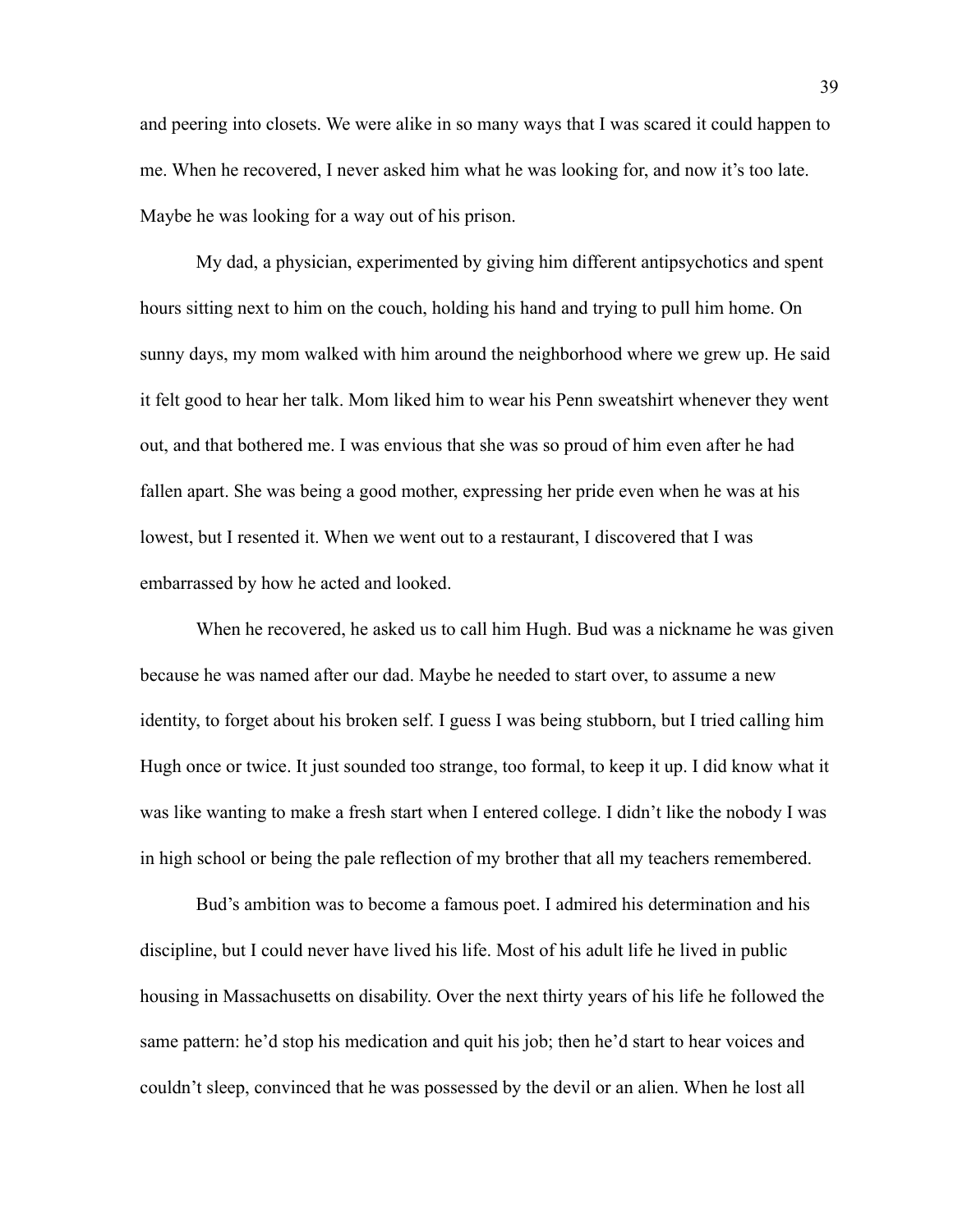sense of reality, he'd wander away from wherever he was living, and fall into a delusional maze under a highway overpass or in a condemned building. If my parents were lucky, some stranger would find him in a day or two and take him to a hospital; if not, he'd disappear for a week.

He didn't like taking medication because he said it corrupted his art and often advised me to stop taking mine. When he began to feel oppressed by his comfortable life, he told me, he'd clear his head by camping out in the woods of south Jersey or residing in a secluded refuge under the Ocean City boardwalk. I worried about him, but I was also jealous that my mother and sisters never stopped referring to him as a genius.

While my brother was chasing recognition and poetic immortality. I focused on becoming self-sufficient. Although I studied English as an undergraduate, I didn't know how to support myself with the degree. I worried that I'd become ensnared by the riptides of my terrors: my anxiety and depression. All my life I had been anxious about being alone and unable to support myself, so getting married helped me cope. I made a commitment that forced me to get out of bed everyday. I threw myself into every job I got and struggled to find a profitable purpose.

Feeling less and less secure, I readily grabbed on to a lifeline, an offer to work in the accounting department of a bank. I found that mastering the organized systems challenged me and suited my need for regularity and stability.

In the end, I never really valued what I did but I was proud of my tenacity and the accomplishments I achieved despite my mental challenges. I'm not sure my parents really understood; both my parents pursued medical careers. One day at lunch my dad asked me,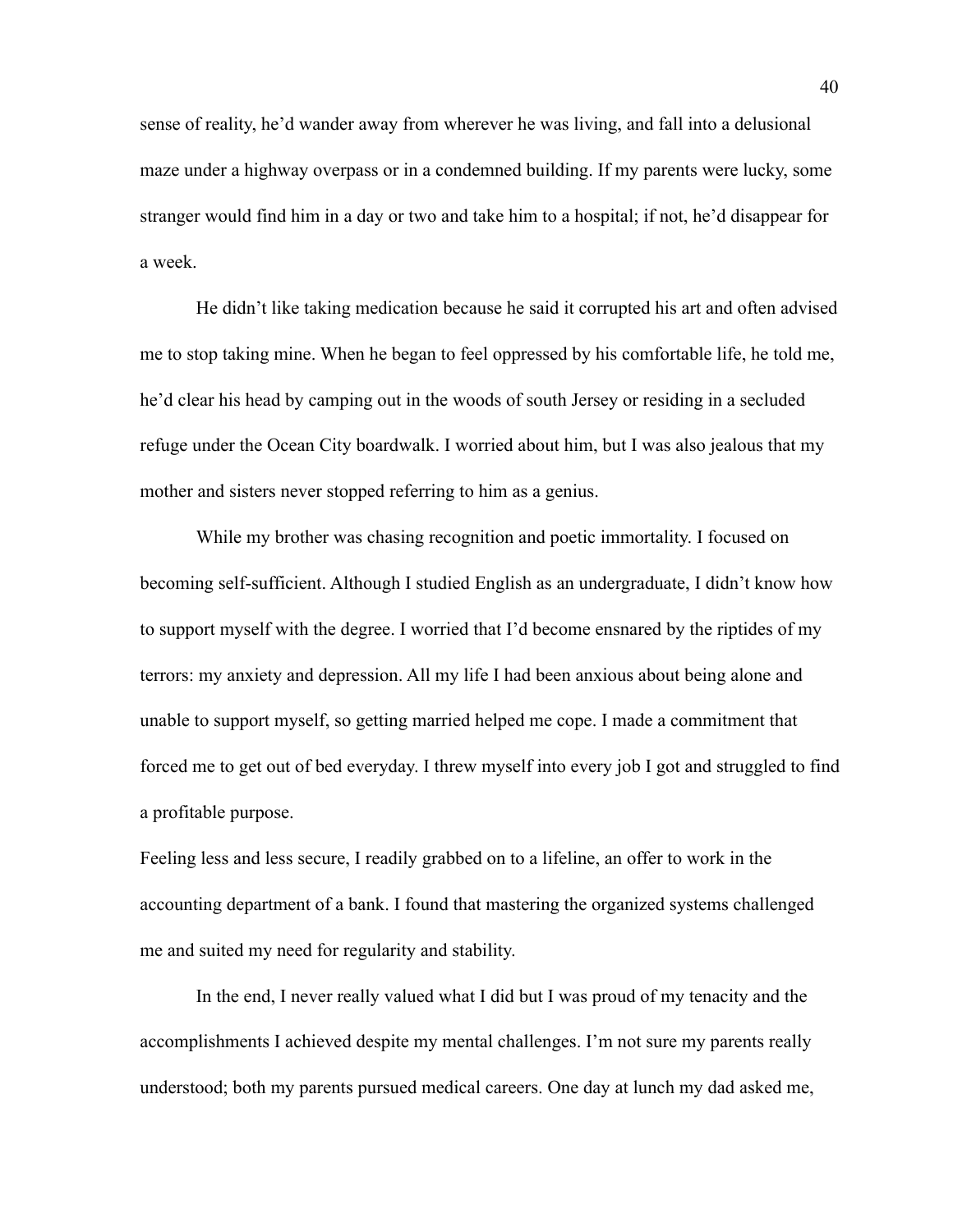"how can you stand adding up numbers all day long? Doesn't it get boring?" I couldn't explain to him what I did, that in fact I thought it could be mentally stimulating, like doing the crossword puzzles that he loved. And I got a lot of affirmation from the people I worked with. That always amazed me.

I never seriously tried to be a writer while my brother was alive. He liked to read and write poetry, but I never had any interest, or ability, in that form. Except in college, I always wrote short fiction and won a prize in middle school for my first science fiction effort. I showed Bud one of my stories, published in a college magazine, and he started writing short stories, too. I never told him that I thought his fiction wasn't very good, that I didn't think he didn't have the ear for it. I always thought I was the better writer. And, I was better at driving the red farm tractor.

Maybe I never tried writing because I was afraid I'd fail; as long as I never tried I could tell myself I was a writer waiting to become. Or, I worried that if I did succeed, then I'd be appropriating something that he was the first to claim.

After my brother died in July of 2016, I enrolled in a graduate creative writing program. I felt free to pursue my interest in writing, to see where a focused effort would take me, to find out how good I could be. I've noticed that Bud continues to exist in many of my stories. I kept his cell phone number in my contact list, but never tried to call. It would be nice to hear his voice mail message again.

Bud would have appreciated the irony that his ashes rest in an urn on top of a bookcase. Along with books I'm attached to, and a collection of first-time writers, there are memory reminders, mostly travel souvenirs and photos of my family. There's a picture of my